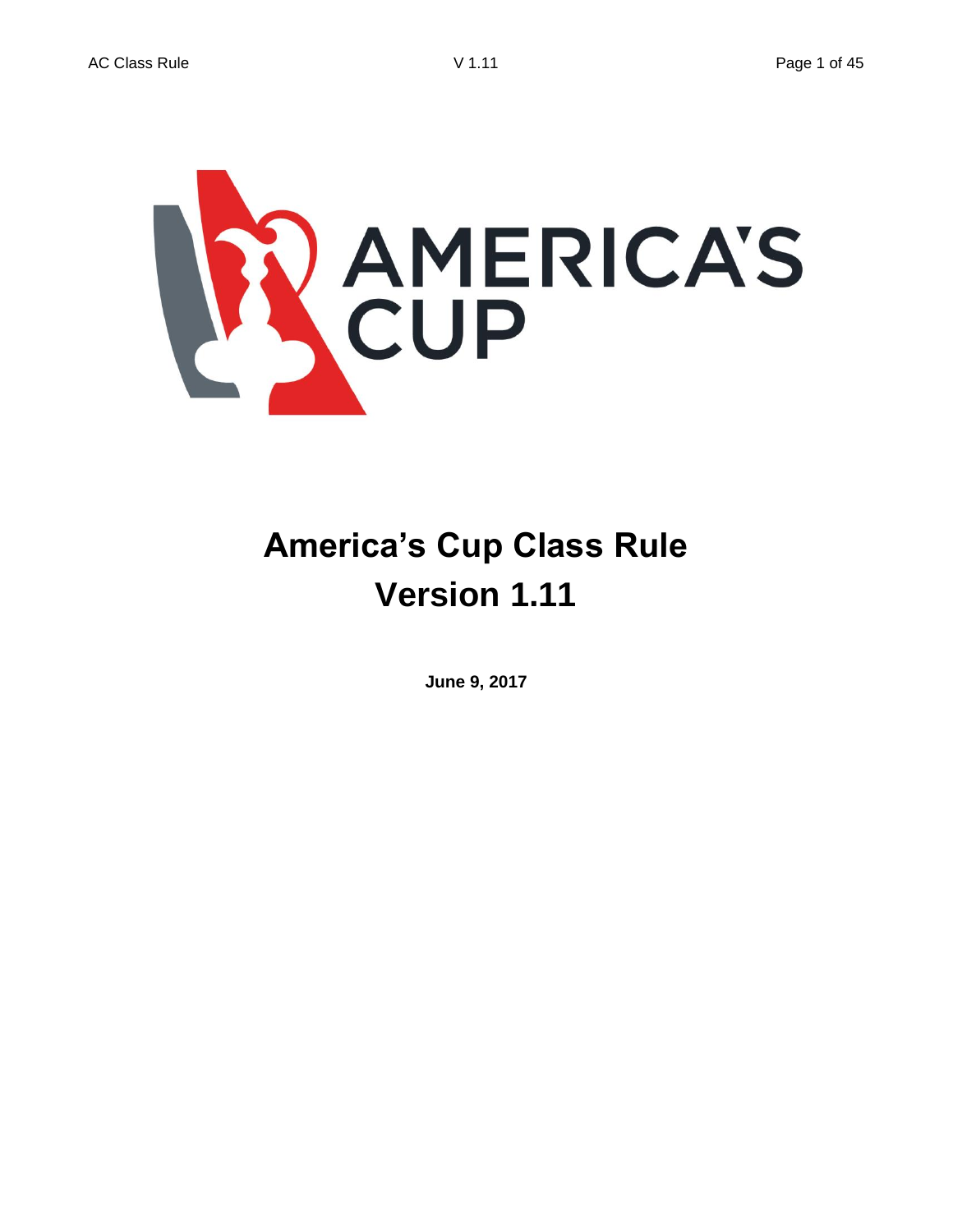# **Table of Contents**

|                               | <b>SECTION A</b>                                                                                                                                                                                                                                                                                                                    | <u>3</u>                                                            |
|-------------------------------|-------------------------------------------------------------------------------------------------------------------------------------------------------------------------------------------------------------------------------------------------------------------------------------------------------------------------------------|---------------------------------------------------------------------|
| $1_{-}$<br>2.<br>3.<br>4.     | LANGUAGE AND DEFINITIONS<br>UNITS OF MEASUREMENT<br><b>INTERPRETATION</b><br>AMENDMENT<br>5. AC CLASS YACHT IDENTIFICATION                                                                                                                                                                                                          | 3<br>$\,6$<br>$\,6$<br>$\overline{7}$<br>$\overline{7}$             |
|                               | <b>SECTION B</b>                                                                                                                                                                                                                                                                                                                    | $\overline{\mathbf{8}}$                                             |
| 6.<br>$7_{\cdot}$<br>8.<br>9. | <b>GENERAL</b><br><b>HULLS</b><br><b>CROSS STRUCTURE</b><br><b>TRAMPOLINE</b><br>10. RUDDERS and RUDDER WINGS<br>11. DAGGERBOARDS<br>12. WING<br>13. RIGGING<br>14. JIB<br>15. ADJUSTMENT OF CONTROL SURFACES<br>16. MANUAL POWER AND STORED ENERGY<br>17. CREW                                                                     | 8<br>10<br>11<br>13<br>13<br>14<br>15<br>17<br>17<br>17<br>19<br>20 |
|                               | <b>SECTION C</b>                                                                                                                                                                                                                                                                                                                    | 20                                                                  |
|                               | 18. GENERAL LIMITS ON MATERIALS AND CONSTRUCTION<br>19. HULL AND CROSS STRUCTURE (EXCLUDING BOWSPRIT) LIMITS ON MATERIALS AND<br><b>CONSTRUCTION</b><br>20. WING SPAR LIMITS ON MATERIALS AND CONSTRUCTION<br>21. HARDWARE AND RIGGING LIMITS ON MATERIALS AND CONSTRUCTION<br>22. SURFACE FINISHES AND BOUNDARY LAYER INTERFERENCE | 20<br>21<br>22<br>22<br>23                                          |
|                               | <b>SECTION D</b>                                                                                                                                                                                                                                                                                                                    | 24                                                                  |
|                               | 23. MEASUREMENT MARKS<br>24. DECLARATIONS<br>25. INSPECTION AND MEASUREMENT<br>26. MEASUREMENT PROCEDURES<br>27. MEASUREMENT CONDITIONS<br>28. MEASUREMENT CERTIFICATE                                                                                                                                                              | 24<br>24<br>25<br>25<br>26<br>27                                    |
|                               | <b>APPENDIX A - MEASUREMENT CERTIFICATE</b>                                                                                                                                                                                                                                                                                         | <b>28</b>                                                           |
|                               | <b>APPENDIX B - DECLARATIONS</b>                                                                                                                                                                                                                                                                                                    | <u>30</u>                                                           |
|                               | <b>APPENDIX C - HULLS CONFIGURATION</b>                                                                                                                                                                                                                                                                                             | 33                                                                  |
|                               | <b>APPENDIX D - CROSS STRUCTURE</b>                                                                                                                                                                                                                                                                                                 | 34                                                                  |
|                               | <b>APPENDIX E - WING</b>                                                                                                                                                                                                                                                                                                            | 36                                                                  |
|                               | APPENDIX F - JIB NOMINAL PLANFORM DIMENSIONS<br>38                                                                                                                                                                                                                                                                                  |                                                                     |
|                               | <b>APPENDIX G - SAFETY EQUIPMENT</b>                                                                                                                                                                                                                                                                                                | 39                                                                  |
|                               | <b>APPENDIX H - STRUCTURAL TESTING</b>                                                                                                                                                                                                                                                                                              | 40                                                                  |
|                               | <b>APPENDIX I - MEDIA AND RACE COMMITTEE EQUIPMENT</b>                                                                                                                                                                                                                                                                              | 41                                                                  |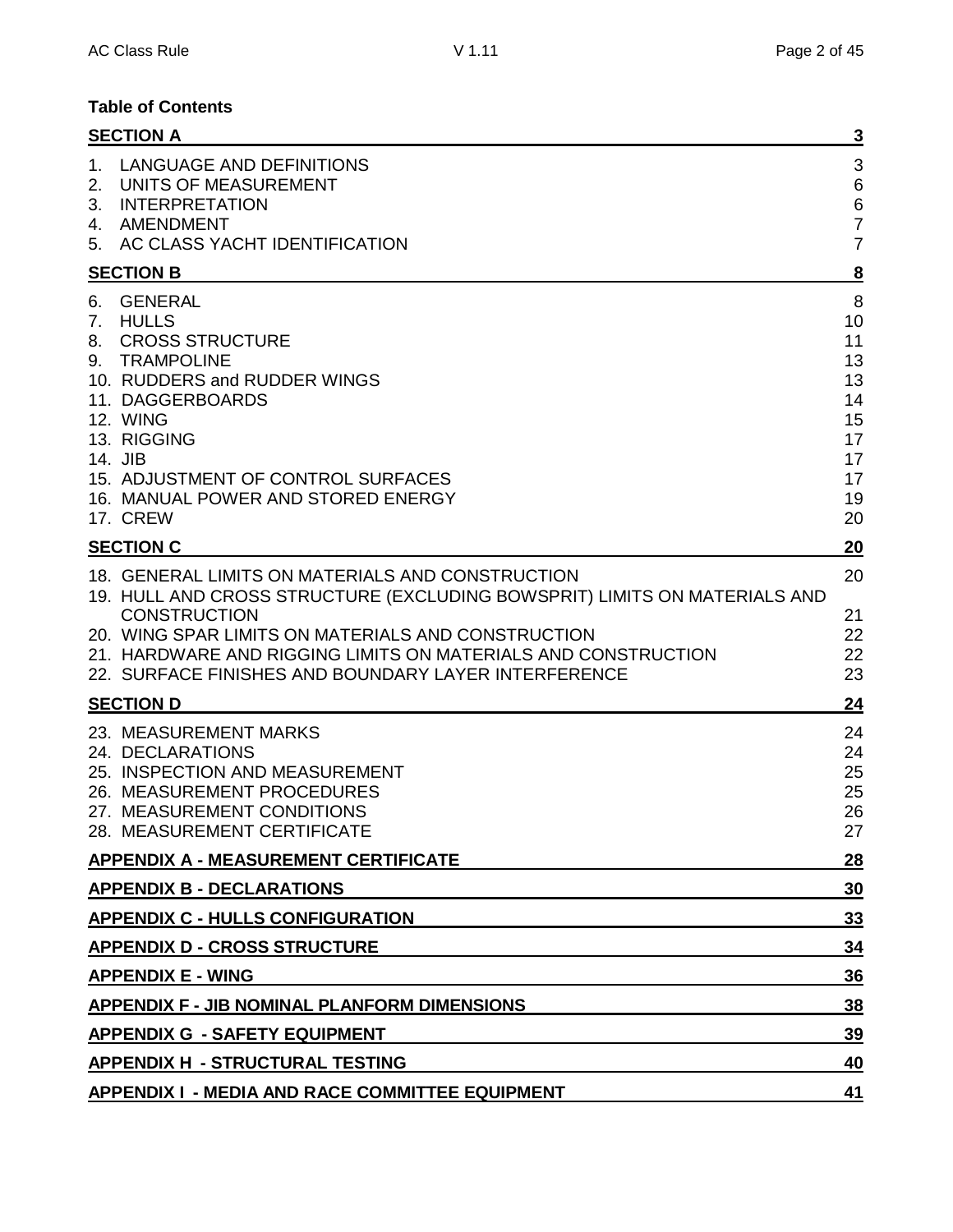# **INTRODUCTION**

**Competitors** are ultimately and solely responsible for the safety and structural integrity of the whole (and any part or parts) of their **AC Class Yacht**. No express or implied warranty of safety and/or structural integrity shall result from compliance with the whole or any part of this **AC Class Rule**. Any structural testing required for compliance with the **AC Class Rule** does not guarantee safety or structural integrity nor does it relieve the **Competitor** of this responsibility

While racing, **Competitors** shall ensure that their **AC Class Yacht** complies with the **AC Class Rule**.

The "America's Cup" word mark and the America's Cup trophy are registered trademarks of America's Cup Properties, Inc. All other intellectual property rights in and to this **AC Class Rule**, including any and all amendments or revisions, are owned by Golden Gate Yacht Club in its capacity as trustee of the America's Cup.

Copyright © 2015 Golden Gate Yacht Club (in its capacity as trustee of the America's Cup). All rights reserved.

# **SECTION A**

# **1. LANGUAGE AND DEFINITIONS**

- 1.1 The official language of the **AC Class Rule** is English. Except for words defined herein, the meaning of any word will be determined by reference to the Oxford English Dictionary. When there is more than one definition in the Dictionary, the **Measurement Committee** will determine the appropriate definition, and may consult other references in making that determination.
- 1.2 When a term is used in its defined sense, it is printed in bold type.
- 1.3 The words "shall", "must", and "will" are mandatory. The words "can" and "may" are permissive.
- 1.4 In interpreting this **AC Class Rule**, the definitions in Article 1 of the **Protocol** shall apply, and:
	- (a) **appendage** means any component that is wholly or partially submerged at any time during racing that is connected to and external to the **hull** canoe body, or a **rudder wing** that is connected to a **rudder**, and including integral components that extend from outside the **hull** into the **hull** (e.g. **daggerboard** head or **rudder** stock). **Appendage** does not include **cross structure**, **daggerboard** bearings, **rudder** bearings, **daggerboard** fairings, other fairings that are above 0.100 m above **MWP**, deck hardware and small fittings;
	- (b) **appendage measurement condition** means the condition of the **AC Class Yacht** as specified in Rule 27.2;
	- (c) **bowsprit** means a spar that supports the **jib** tack and includes the bowsprit end fittings as shown in Appendix D and E.
	- (d) **cant axis** means a **daggerboard** axis of rotation that is within 3.0 degrees of parallel to a **longitudinal** axis;
	- (e) **clew** means the area on the surface of a **jib** within 1.000 m of the **clew point**;
	- (f) **clew point** means the intersection of the **leech** and **foot**, projected as necessary;



(g) **control surfaces** means the **wing, jib, daggerboards, rudders** and their attached **rudder wings**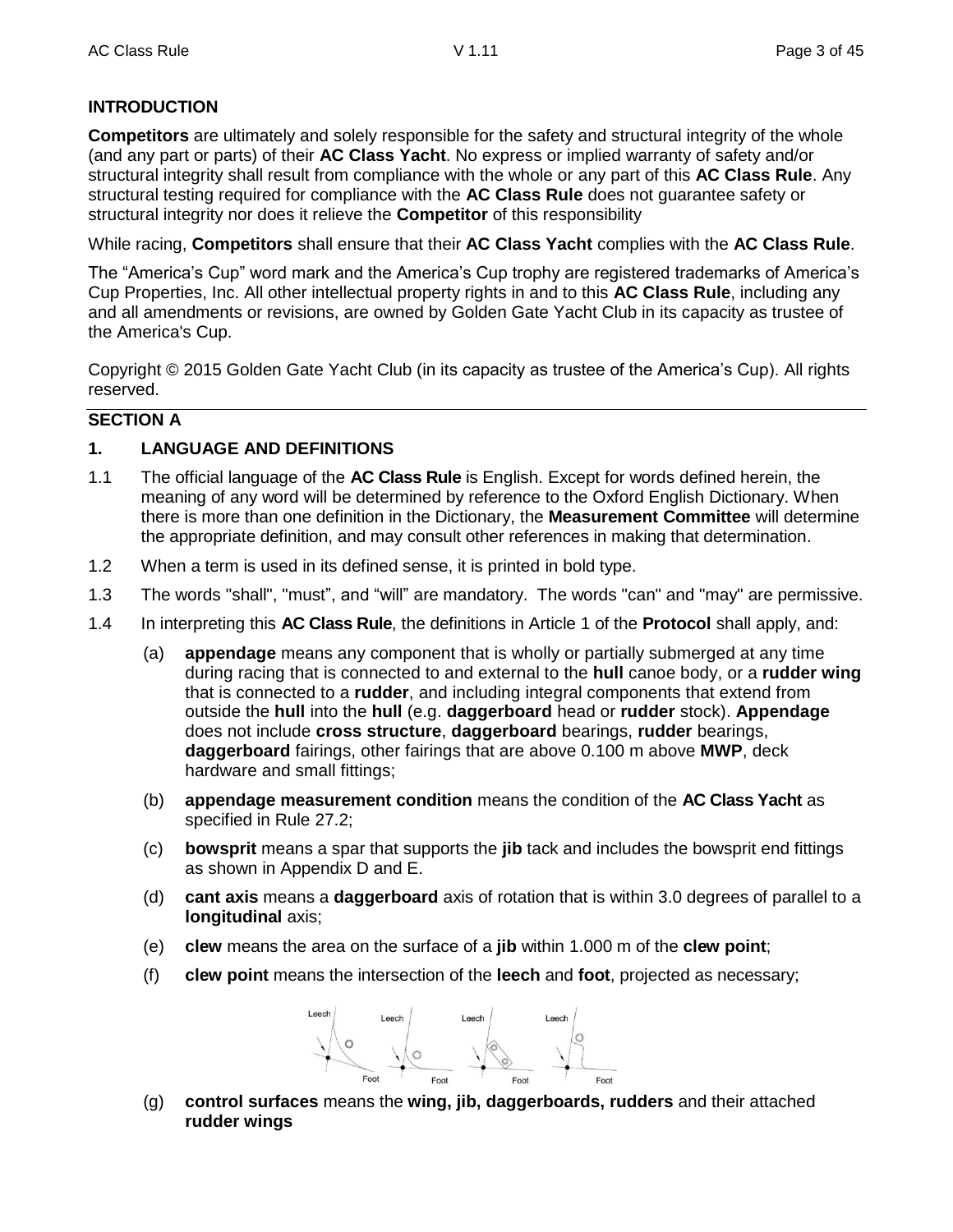- (h) **cross structure** means the components used to connect the **hulls** or to support the **wing**, **rigging** or **jib**, including any part of these components which extend into the **hull** and that are removed from the **hull** if the **AC Class Yacht** is disassembled and including non-structural aerodynamic fairings attached to these components, but excluding trampolines. The **wing, rigging** or the **jib** may also be supported from fittings attached to the **hulls**;
- (i) **daggerboard** means a retractable **appendage** primarily used to affect leeway or generate **vertical** force. The term **daggerboard** is synonymous with bilge board, centerboard, daggerfoil, lifting keel and sliding keel;
- (j) **fiber modulus** means the batch-nominal elastic modulus of the fibers in an **FRP** laminate with the modulus measured with impregnated tows, by extensometers, between 1000 and 6000 microstrains; the **Measurement Committee** will accept the following testing methods (and may accept other similar methods): SACMA-SRM16, ASTM D 4018, or JIS R 7601;
- (k) **foot** means the bottom edge of the **jib** in its normal configuration when in use;
- (l) **FRP** means fiber-reinforced polymer matrix composites;
- (m) **head** means the intersection of the **luff** or the extension of the **luff** and a line perpendicular to the **luff** that is coincident with the uppermost point on the surface of the **jib**;



- (n) **hull** means one of two canoe bodies including their removable bows, which together displace the majority of the **AC Class Yacht**'s weight when floating in **measurement condition**;
- (o) **hull centerplane** means the **longitudinal** plane of symmetry of a **hull**;
- (p) **IGES File** means a digital file (.igs) issued by the **Regatta Director** that describes specific surfaces of an **ACC Class Yacht,** molds or Master Patterns**;**
- (q) **interpretation** means an explanation or clarification of the **AC Class Rule** issued in writing by the **Measurement Committee** in accordance with Rule 3.1;
- (r) **jib** means the sail set forward of the **wing;**
- (s) **luff** means the forward edge of the **jib,** excluding **head** pennants or **tack** pennants;
- (t) **leech** means the aft edge of the **jib**;
- (u) **longitudinal** means the direction parallel to the line produced by the intersection of **MWP** and the **yacht centerplane**;
- (v) **LP** means the distance, measured perpendicular to the **luff**, from the **luff** to the **clew point** of a **jib**;
- (w) **manual** means the input is only provided by one or several crew member(s) and such input is not limited to actions with the crew's hands;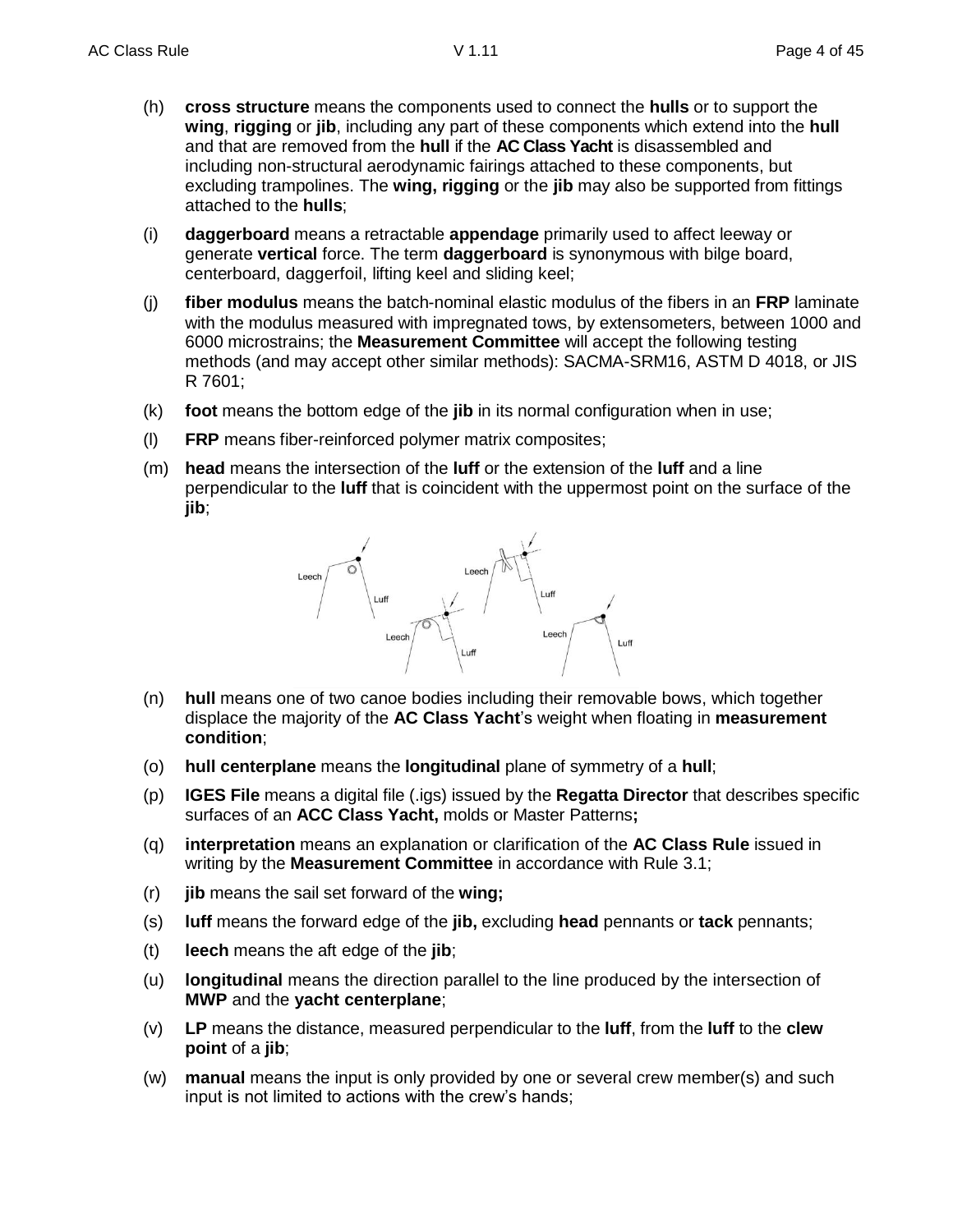- (x) **maximum beam** means the greatest distance on the **transverse** axis of the **AC Class Yacht**, with all components at their greatest distance from the **yacht centerplane**, excluding **wing**, **appendages** and associated lifting posts, or winch handles;
- (y) **measurement condition** means the condition of the **AC Class Yacht** as specified in Rule 27.1;
- (z) **measurement weight** means the weight of the **AC Class Yacht** in **measurement condition**;
- (aa) **measurer** means a person appointed by the **Measurement Committee** to perform measurement services or compliance checks. A **measurer** may or may not be a member of the **Measurement Committee**;
- (bb) **MWP** is the horizontal reference plane as defined in Appendix C and D.
- (cc) **rake axis** in relation to:
	- (i) a **daggerboard** means the axis of rotation that is within 0.5 degrees of orthogonal to the **cant axis**; or
	- (ii) a **rudder** means the axis of rotation within 1.0 degree of parallel to a **transverse** axis.
- (dd) **rigging** means ropes, cables or rods that are primarily loaded in tension and are essentially ineffective in compression;
- (ee) **rudder** means a movable **appendage** primarily used to affect steerage;
- (ff) **rudder wing** means an **appendage** attached to a **rudder** and primarily used to affect pitch;
- (gg) **sailing weight** means the sum of the **measurement weight** and the weight of the **wing** when the **wing** is in **wing measurement condition.**
- (hh) **stem plane** means the **vertical transverse** plane that passes through the forward-most point of the **hulls** including fittings attached to **hulls**;
- (ii) **stern plane** means the **vertical transverse** plane that passes through the aft-most point of the **hulls** including fittings attached to **hulls**;
- (jj) **tack** means the intersection of the **luff** and **foot**, projected as necessary;



- (kk) **tack point** means the point where the centerline of the **forestay** (or projection thereof) intersects the **cross structure**;
- (ll) **transverse** means the direction orthogonal to the **yacht centerplane**;
- (mm)**vertical** means the direction orthogonal to **MWP**;
- (nn) **wing** means a rigid or semi-rigid structure, similar to an aircraft wing fixed approximately **vertically** to provide propulsion from the wind;
- (oo) **wing centerplane** means the **wing**'s plane of symmetry;
- (pp) **wing datum plane** means the plane orthogonal to the designed leading edge of the **wing** through Appendix E point "A", orthogonal to the **wing centerplane**;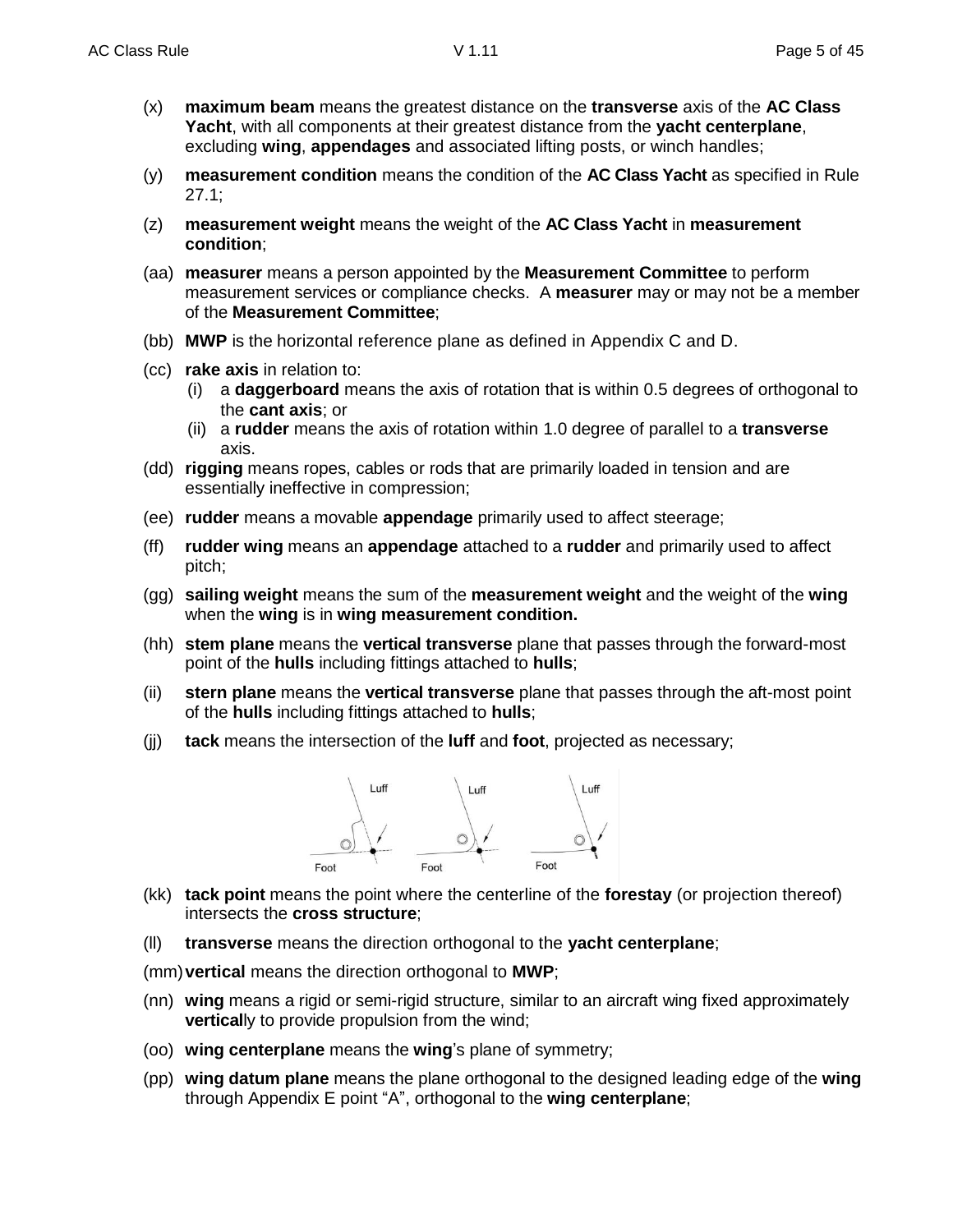- (qq) **wing measurement condition** means the condition used to measure the weight and center of gravity of the **wing** in accordance with Rule 27.3;
- (rr) **wing measurement position** means the **wing** with all movable measured **wing** surfaces oriented symmetrically about the **wing centerplane** and with the **wing centerplane** leveled to the satisfaction of the **measurer**;
- (ss) **wing rotation point** means the point about which the lowest compressive load-bearing component of the **wing** rotates relative to the **AC Class Yacht**;
- (tt) **wing spar** means the spar, made up of two **wing spar** sections, that carries most of the compression loads due to sail (including **wing**) and **rigging** loads, and which are substantially transferred to the yacht through the **wing rotation point**;
- (uu) **wing top plane** means the plane through points C and D on the top of the **wing**, and orthogonal to the **wing centerplane** as shown on the **wing** Appendix E
- (vv) **yacht centerplane** means the **longitudinal**ly oriented plane of symmetry of the **AC Class Yacht** that is orthogonal to **MWP** and lies between the two **hull**s.

# **2. UNITS OF MEASUREMENT**

- 2.1 **Vertical**, **longitudinal** and **transverse** references to a **wing** assume the **wing datum plane** is parallel to **MWP**.
- 2.2 The Metric System shall be used for all measurements. Unless a Rule requires otherwise, the following resolutions shall be used:
	- (a) length measured in meters to three decimal places, except that **jib**s shall be measured to two decimal places;
	- (b) **sailing weight**, **measurement weight,** and **wing** weight measured in kilograms to the nearest 5 kg;
	- (c) areas measured in square meters to two decimal places;
	- (d) volumes measured in cubic meters to two decimal places, or liters, as specified herein;
	- (e) angles measured to the nearest 0.25 degree; and
	- (f) any other measurement taken to a degree of precision determined by the **Measurement Committee** to be appropriate.
- 2.3 The measuring equipment used by the **Measurement Committee** shall be the reference devices for determining compliance with the **AC Class Rule**.
- 2.4 Herein, "between" two points or numbers means inclusive of those points or numbers, i.e., "between 1.000 m and 2.000 m" means "between 1.000 m and 2.000 m inclusive."

# **3. INTERPRETATION**

- 3.1 A **Competitor** may seek an **interpretation** by submitting a request in writing to the **Measurement Committee**, or the **Measurement Committee** may initiate an **interpretation**. The **Measurement Committee** shall issue **interpretations** publicly within 21 days of the receipt of the request or receipt of any additional required information. The **Measurement Committee** may request a longer period subject to agreement of the **Competitor** seeking the **interpretation**.
- 3.2 A **Competitor** shall not rely on any advice or opinion from a **measurer** or a member of the **Measurement Committee** other than through an **interpretation.**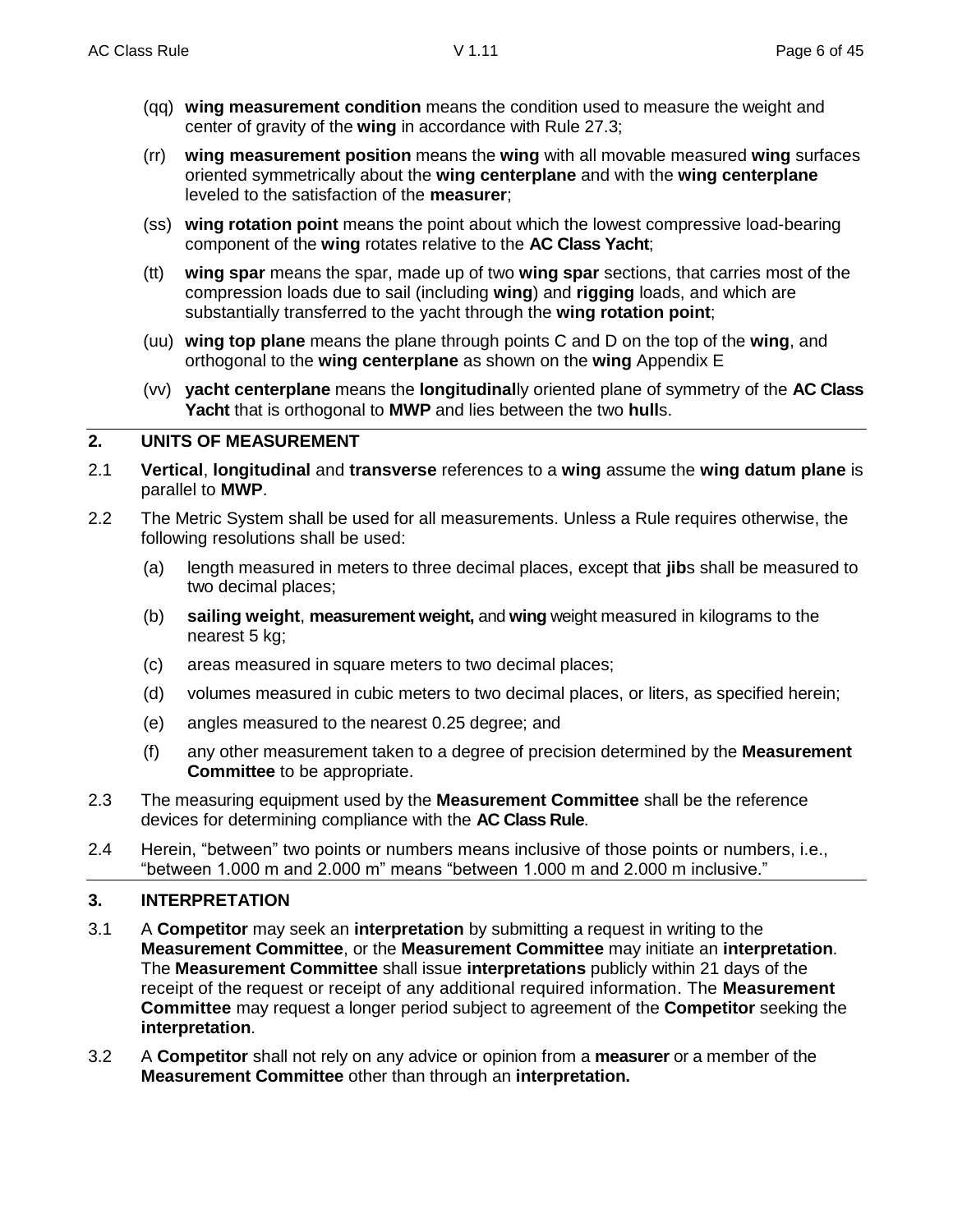3.3 If a **Competitor** fails to obtain an **interpretation** regarding a characteristic of design or construction, the **Measurement Committee**, with the approval of the **Regatta Director**, may refuse to issue or may withdraw the **AC Class Yacht'**s measurement certificate until such characteristic is the subject of an **interpretation** which permits it.

# **4. AMENDMENT**

- 4.1 The **AC Class Rule** may be amended at any time by unanimous consent of **Competitors** still competing and the **Regatta Director**, except that:
	- (a) At any time the **Measurement Committee**, in consultation with **Competitors** and with the approval of the **Regatta Director**, may amend the **AC Class Rule** with respect to safety, safety equipment, media equipment, or event branding, including their impact on **sailing weight**;
	- (b) Subject to Rule 4.1 (c), prior to June 11, 2015, the **AC Class Rule** may be amended with the approval of the **Defender,** and a majority of the **Challengers** in the **Challenger Committee**, in any respect.
	- (c) Appendix C, D, and E may be amended with the approval of the **Defender,** and the majority of the **Challengers** in the **Challenger Committee**, in any respect prior to the following dates;

| Appendix C & D | November 25, 2015  |
|----------------|--------------------|
| Appendix E     | September 30, 2015 |

- (d) Notwithstanding Rule 4.1 (c), parts of Appendix C, D, and E may be frozen prior to the dates listed in Rule 4.1(c) respectively. Any Rule which has been frozen under this Rule 4.1 (d) may only be amended thereafter by unanimous consent of the **Competitors.**
- (e) After the dates specified in Rule 4.1 (c ), the Regatta Director, with the approval of the Measurement Committee and in consultation with the Competitors may amend Appendix C, D and E at any time, provided the amendment is only to correct errors and omissions. The Regatta Director shall also take into consideration the stage of construction of all competitors components which may be effected by any such amendment.

# **5. AC CLASS YACHT IDENTIFICATION**

- 5.1 **AC Class Yacht** identification numbers shall be allocated sequentially by the **Measurement Committee**, except numbers that may be culturally objectionable may be skipped at the discretion of the **Measurement Committee**. When an **AC Class Yacht's** ownership is transferred, it shall retain the same identification number.
- 5.2 A new identification number (in sequence) may be reserved by a team when construction of an **AC Class Yacht**'s **hull(s)** has commenced.
- 5.3 A new identification number shall be issued to the **AC Class Yacht** when its original measurement certificate is issued, or when otherwise required by the **Protocol**.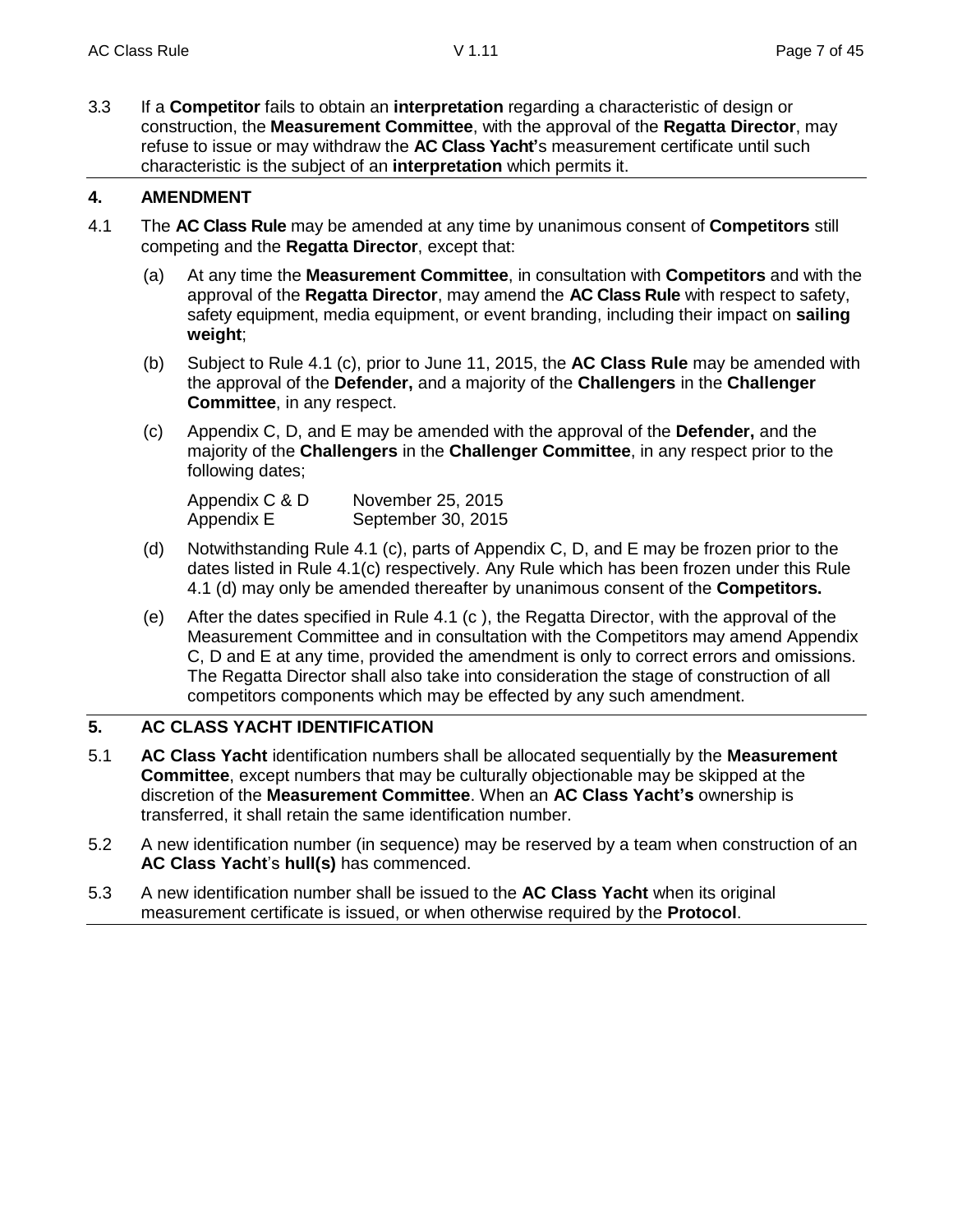# **SECTION B**

# **6. GENERAL**

- 6.1 The **AC Class Yacht** shall be a vessel, generally known as a catamaran, which has two **hulls** that are connected by **cross structure** and arranged symmetrically about the **yacht centerplane**, with each **hull** having one **rudder** and one **rudder wing**, one **daggerboard**, and no other **appendages**. The **AC Class Yacht** shall have one **wing** and no more than one **jib**.
- 6.2 The **hulls**, **cross structure** (excluding non-structural aerodynamic fairings), and **wing spar** curved shell shall be built using **Measurement Committee** certified Master Patterns. The build tolerance on these patterns shall be +/- 0.002 m referenced to the **IGES File** supplied by the **Regatta Director**. Where specified in Appendix C, D and E, molds approved by the **Measurement Committee** shall be built and used for component fabrication but they shall not be manipulated or modified or designed to manipulate or modify the resulting component shapes in any way.
- 6.3 The build tolerances specified in Appendices C, D, and E shall not be used to modify or optimize any supplied design.
- 6.4 Construction and assembly and methods, from Appendices C, D, and E form part of the **AC Class Rule** must be complied with and certified by declarations of Appendix B, except:
	- (a) **Competitors** may make up to 2 changes to the structural design in the **wing** and each **hull** as defined in Appendices C and E. The changes shall not exceed the redistribution of more than 5 kg total for each **hull** and 3 kg in the **wing**. These changes are only permitted to accommodate local fitting of **AC Class Rule** permitted systems.
	- (b) **Competitors** shall submit design documentation regarding the changes allowed in Rule 6.4(a) for approval by the **Measurement Committee** that demonstrates equal or greater strength, stiffness, weight, and near equivalent watertight subdivision, than the supplied design documentation in accordance with Appendices C, D, and E.
- 6.5 The overall length between the **stem plane** and **stern plane**, not including equipment required or provided by **ACEA,** shall not exceed 15.000 m.
- 6.6 The **maximum beam** shall not exceed 8.480 m.
- 6.7 The distance between **hull centerplanes** shall not exceed 7.480 m, nor be less than 7.470 m, and shall be measured on the **transverse** axis at any point along the **hull**.
- 6.8 The **AC Class Yacht** shall have a single **wing rotation point** that shall be:
	- (a) within 0.020 m of the **yacht centerplane**;
	- (b) located within 0.004 m of the **wing centerplane**;
	- (c) located between 1.400 m and 1.450 m above **MWP**; and
	- (d) located between 6.940 m and 6.960 m forward of the **stern plane**.
- 6.9 Excluding the **wing**, **jibs, rigging**, **daggerboards**, instrumentation, and **ACEA**-mandated equipment, an **AC Class Yacht** shall have no component that is more than 1.550 m above **MWP** that:
	- (a) has a chord length/thickness ratio greater than 3:1; and
	- (b) makes an angle of greater than 10 degrees to **MWP**.
- 6.10 In **measurement condition** and **appendage measurement condition**, no part of the **AC Class Yacht** shall extend more than 2.400 m below **MWP**.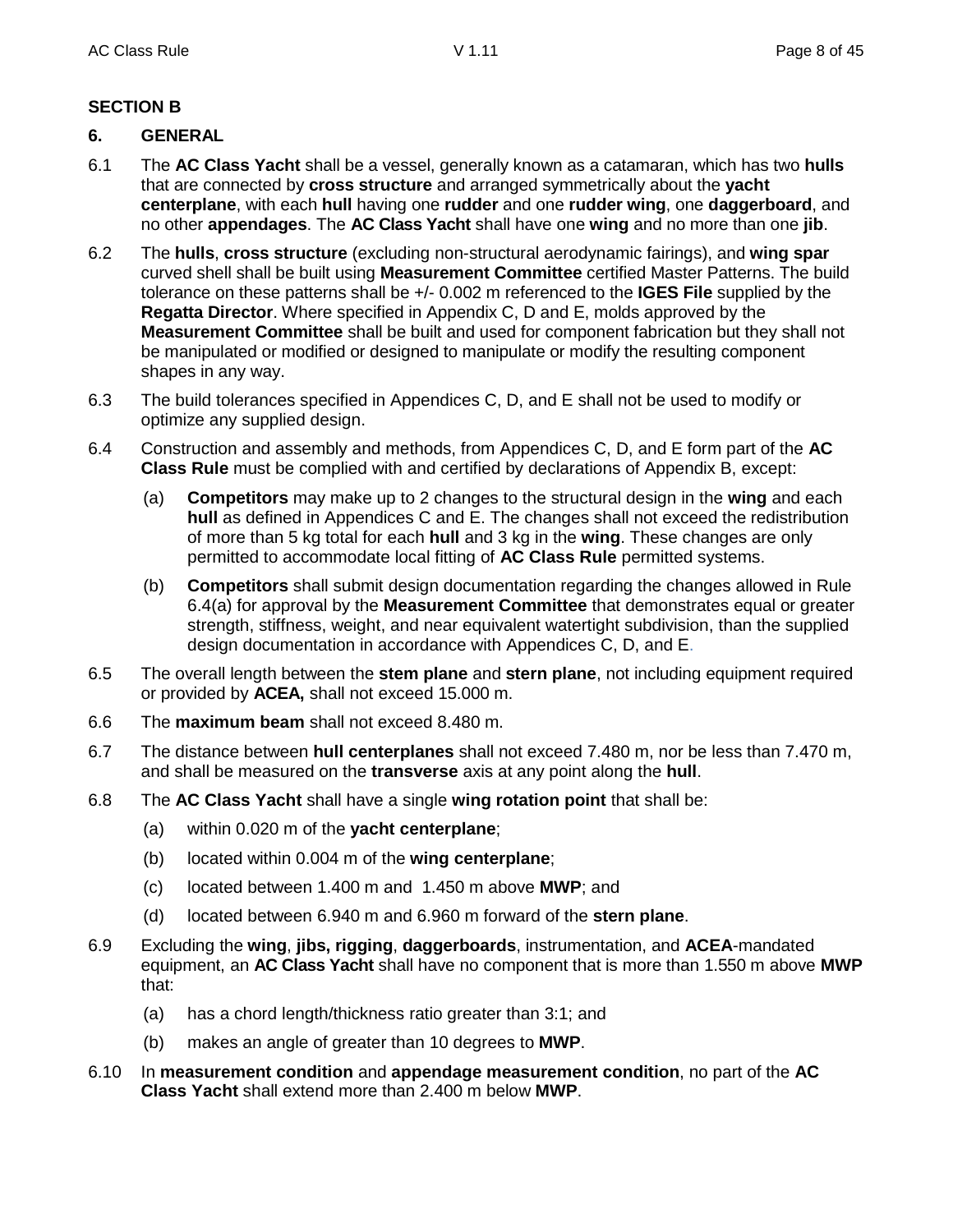- 6.11 The **Sailing Weight** shall be between 2340 kg and 2440 kg. The **Sailing Weight** includes 159 kg of **ACEA** equipment in the **measurement weight** and 18 kg of **ACEA** equipment in the **wing measurement condition** weight.
- 6.12 When in **measurement condition**, the **AC Class Yacht** shall be capable of being weighed by a three or four-point lift using multiple load cells.
- 6.13 The center of gravity of the **AC Class Yacht** when in **measurement condition** shall be between 6.100 m and 6.400 m forward of the **stern plane**.
- 6.14 Gases with a density less than standard atmosphere air shall not be used to reduce the weight of an **AC Class Yacht.**
- 6.15 The **AC Class Yacht** shall comply with Appendix G Safety Equipment and Appendix I Media and Race Committee Equipment.
- 6.16 The **Regatta Director** and the **Measurement Committee**, in consultation with **Competitors**, will specify structural tests that shall be conducted by **Competitors** on their **AC Class Yachts** and components and:
	- (a) **Competitors** shall document this testing and supply that documentation to the **Measurement Committee** and **Regatta Director** for review prior to the issuing of an **AC Class Yacht**'s first measurement certificate;
	- (b) the **Competitor** shall provide a declaration as shown in Appendix B confirming that this testing has been properly completed and that the **AC Class Yacht** and its components have passed such tests;
	- (c) details of the required testing will be published by the **Measurement Committee** as an amendment to Appendix H (as permitted by Rule 4.1(a)) as soon as practical; and
	- (d) if modifications or alterations are made to previously-tested structural components, engineering documentation or test data shall be provided to demonstrate continued compliance with the structural test requirements.
- 6.17 350 bar pressure relief valves shall be located on the supply side of hydraulic systems in order to limit maximum system pressure. Prior to November 30, 2015, the **Measurement Committee** may specify standard relief valves and their location in the hydraulic systems of the **AC Class Yacht**.
- 6.18 **Hulls** and/or **cross structure** components shall be rigidly attached to each other. No part of the **cross structure** shall be laminated or bonded to the **hulls**. Small amounts of sealant may be used in **hull**/**cross structure** joints solely for waterproofing, provided this adds less than 1% to the strength of the joint.
- 6.19 The following areas shall be able to support loading of 100 kg distributed over an area of 0.100 m by 0.100 m:
	- (a) the area bounded by a **vertical transverse** plane 1.250 m forward of the **stern plane** to the forward side of the front cross beam and the inboard side of each **hull**; and
	- (b) the area formed by a triangle whose corners are no less than 1.200 m each side of the **yacht centerplane** at the forward edge of the front cross beam, and the **tack point**.

If **cross structure** cannot support the required loadings or there is an opening that a sphere with a diameter of 0.050 m can easily pass through, then trampoline in compliance with Rule 9 must be present in that area.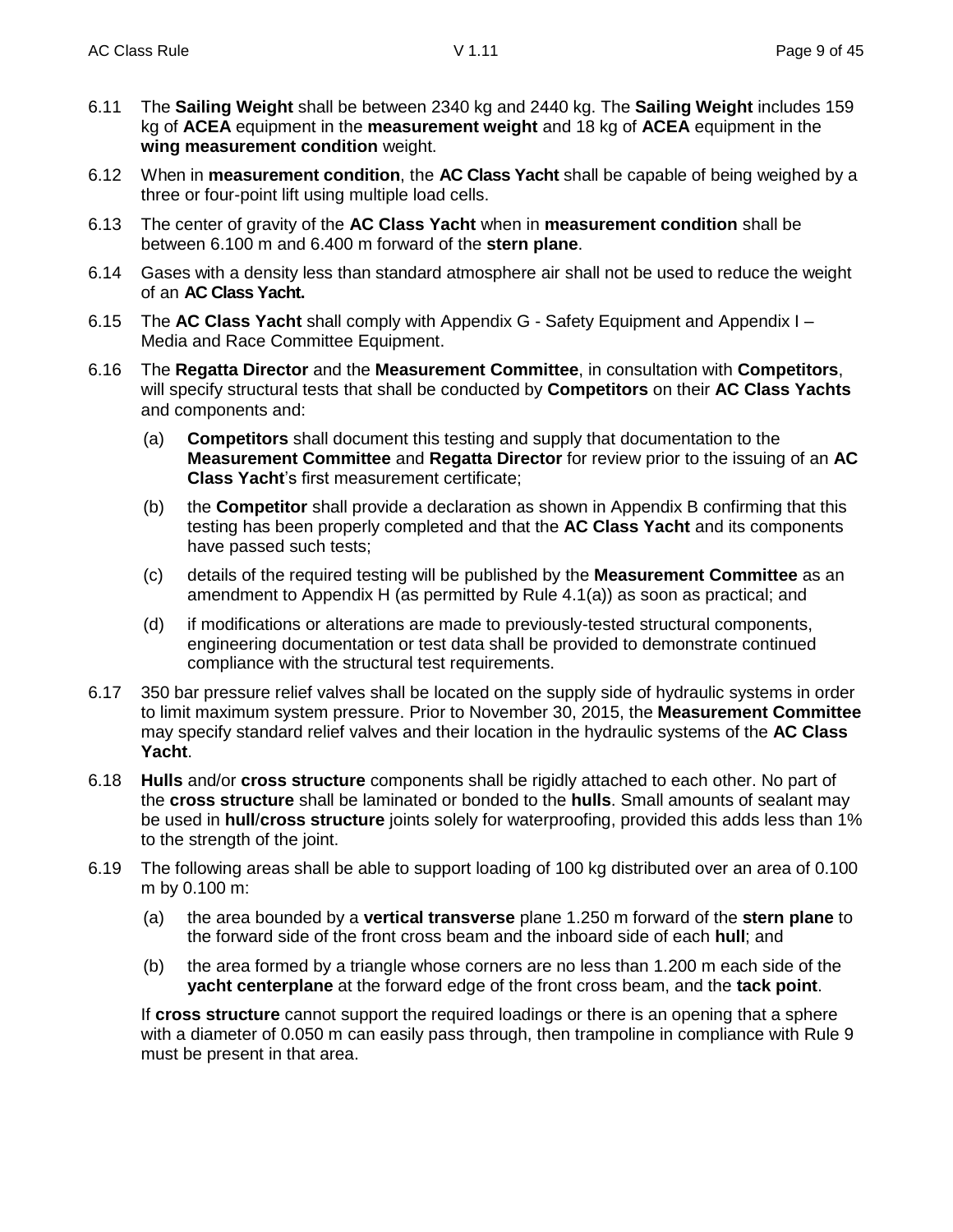- 6.20 While racing:
	- (a) the **sailing weight** of the **AC Class Yacht** shall not vary from the **sailing weight** on its measurement certificate by more than 25 kg, and shall always comply with the limits of Rule 6.11;
	- (b) bilge water shall be promptly removed;
	- (c) other than mandated in rule 6.20(b), dead weight, ballast, the **jib** and other equipment shall not be moved for the purpose of changing trim or stability;
	- (d) No more than one **jib** is allowed on board. The total **jib** weight (including no more than one **jib** bag, **luff** attachments, battens, and **jib** hardware) shall not exceed 32.0 kg. No **jib** bag shall exceed 4 kg in weight. **Jib** bags shall not be designed to retain water;
	- (e) the total weight of food and drink including any carried on the crew shall not be greater than 6 kg; and
	- (f) the top and bottom strop lengths on each element of **wing rigging** and the position of the **wing rotation point** shall be as measured in rule 25.11.

# **7. HULLS**

- 7.1 The general layout of the **hulls**, defining their arrangement and structural design is detailed in Appendix C.
- 7.2 The **hulls** outer surfaces shall be built from a **Measurement Committee** approved mold referenced in Rule 6.2 except for **hull** surface that is:
	- (a) on the lower outer surface of the **hull** surrounding the **daggerboard** penetration in accordance with Rule 11.2 and does not exceed 0.750 m **longitudinal**ly by 0.150 m **transverse**ly either side of the **hull centerplane;**
	- (b) on the lower outer surface of the **hull** surrounding the **rudder** penetration in accordance with Rule 10 and does not exceed 0.600 m **longitudinal**ly by 0.150 m **transverse**ly either side of the **hull centerplane;**
	- (c) an area on the upper surface of the **hull** no larger than required**,** for permitted **rudder** and **daggerboard** movements and systems;
	- (d) as defined in Rule 7.11;
	- (e) within 0.050 m of fittings, **rigging** attachments, or instruments;
	- (f) local reinforcements;
	- (g) openings for cockpit drainage complying with Rule 7.5, and positioned no lower than the cockpit sole.
- 7.3 Each **hull** shall be capable of being disassembled into two sections as specified in Appendix C.
- 7.4 No **hull** component, including fittings, shall extend forward of the **stem plane.**
- 7.5 Water, the weight of which could increase performance, shall not be retained in a bilge, any recess, or other volume. Any recess in a **hull** capable of retaining water at any heel angle less than 25 degrees or at any trim angle less than 10 degrees relative to **MWP** must be selfdraining with the size of the drain between 0.005 m<sup>2</sup> and 0.010 m<sup>2</sup> per 1.00 m<sup>3</sup> of the recess volume that could contain water in **measurement condition**.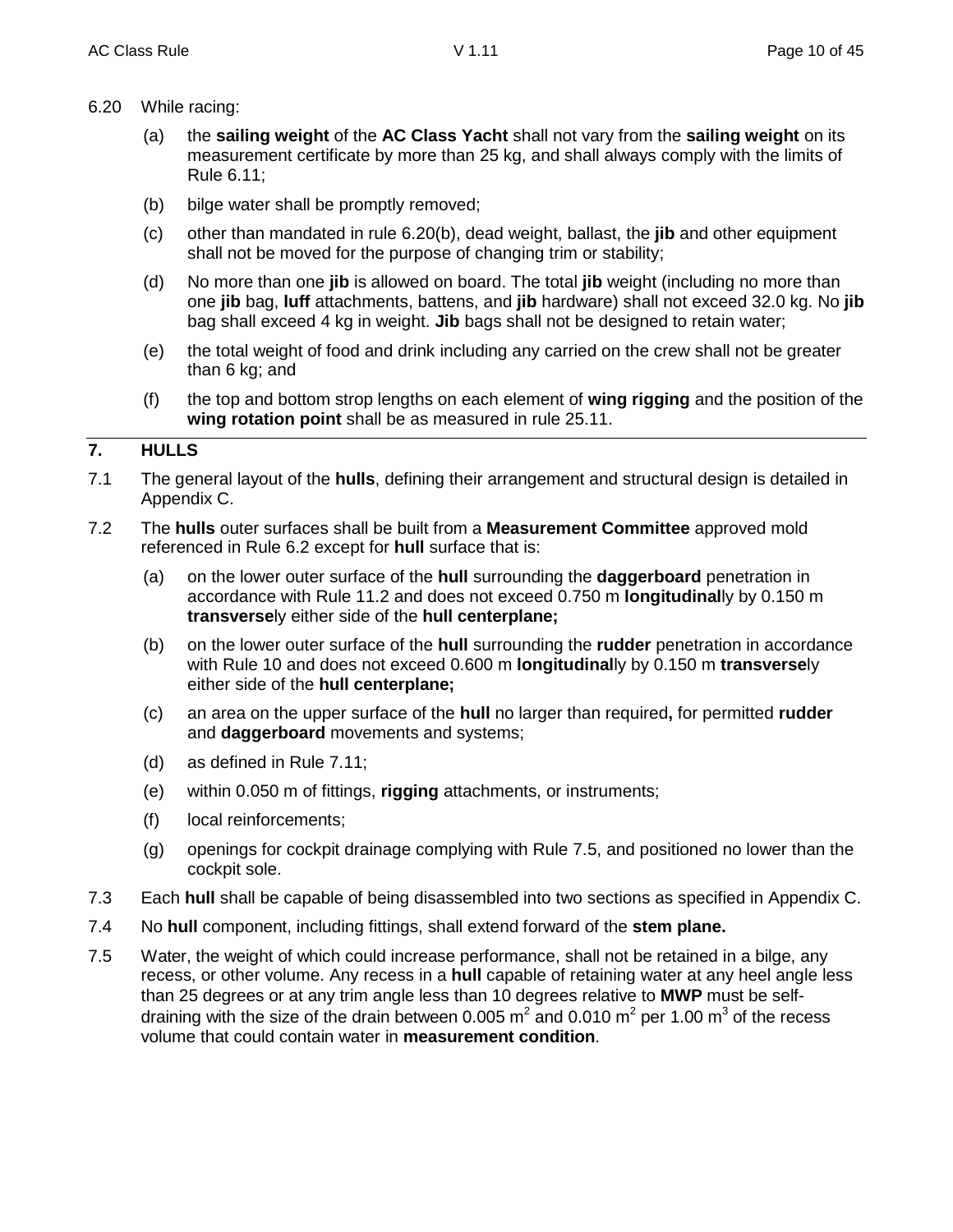- 7.6 No part of a **hull** shall be adjusted or trimmed except for a flexible surface on the upper part of a **hull** that connects to:
	- (a) the **daggerboard** case, permitting movement of the **daggerboard**; and
	- (b) the **rudder** stock, permitting movement of the **rudder**.

These flexible surfaces shall be no larger than necessary to permit this movement, and need not comply with the limits on materials in Rules 18 and 19.

- 7.7 The intersection of the **hull centerplane** and the **stern plane** shall be **vertical**.
- 7.8 Each **hull** shall have watertight compartments constructed in accordance with the drawings and specifications listed in Appendix C.
- 7.9 Each **hull** between the **stern plane** and 1.250m forward of the **stern plane** shall be fitted with an enclosed watertight compartment with a volume not less than  $0.30 \text{ m}^3$ .
- 7.10 In **measurement condition**, with **appendages** in **appendage measurement condition**, the combined calculated floodable volume below **MWP** of all **daggerboard** and **rudder** cases shall not exceed  $0.060$  m<sup>3</sup>.
- 7.11 The cockpits in each **hull** shall:
	- (a) be as defined in accordance with Rule 6.2 and Appendix C;
	- (b) have a cockpit sole that is a continuous watertight boundary;
	- (c) be built as defined in Appendix C
- 7.12 Rigging shall not attach to the hulls forward of the forward-most watertight bulkhead.
- 7.13 Hatches and watertight covers are permitted in the **hull** provided they shall:
	- (a) be closed by a cover permanently attached to the **hull** by hinges, fasteners, slides or similar arrangement;
	- (b) be watertight, meaning a closed hatch shall prevent the ingress of water from a garden hose applied from any direction;
	- (c) meet the **hull** construction requirements in Rule 19; and
	- (d) be closed while racing, except during emergencies or briefly to perform inspections.
- 7.14 Ports for hand access to **hull** compartments are permitted, provided each does not exceed 0.035 m<sup>2</sup> and is secured by a watertight cover that meets the **hull** construction requirements in Rule 19.
- 7.15 Openings in the watertight bulkheads, soles, and **hulls** are permitted for the passage of permitted systems, provided they shall:
	- (a) be no larger than required for their specific task;
	- (b) have a rubber gaiter boot or other means of closing the opening if the area exceeds  $0.00035$  m<sup>2</sup>;
	- (c) be no further forward than 8.500 m forward of the **stern plane**; and
	- (d) be at least 0.400 m above **MWP** unless the net area of the opening is less than 0.000035  $m<sup>2</sup>$  (35 sq mm).

# **8. CROSS STRUCTURE**

- 8.1 The **cross structure** shall comply with Rule 6.2 and Appendix D.
- 8.2 The **jib** self-tacking track shall be specified and fitted in accordance with Appendix D.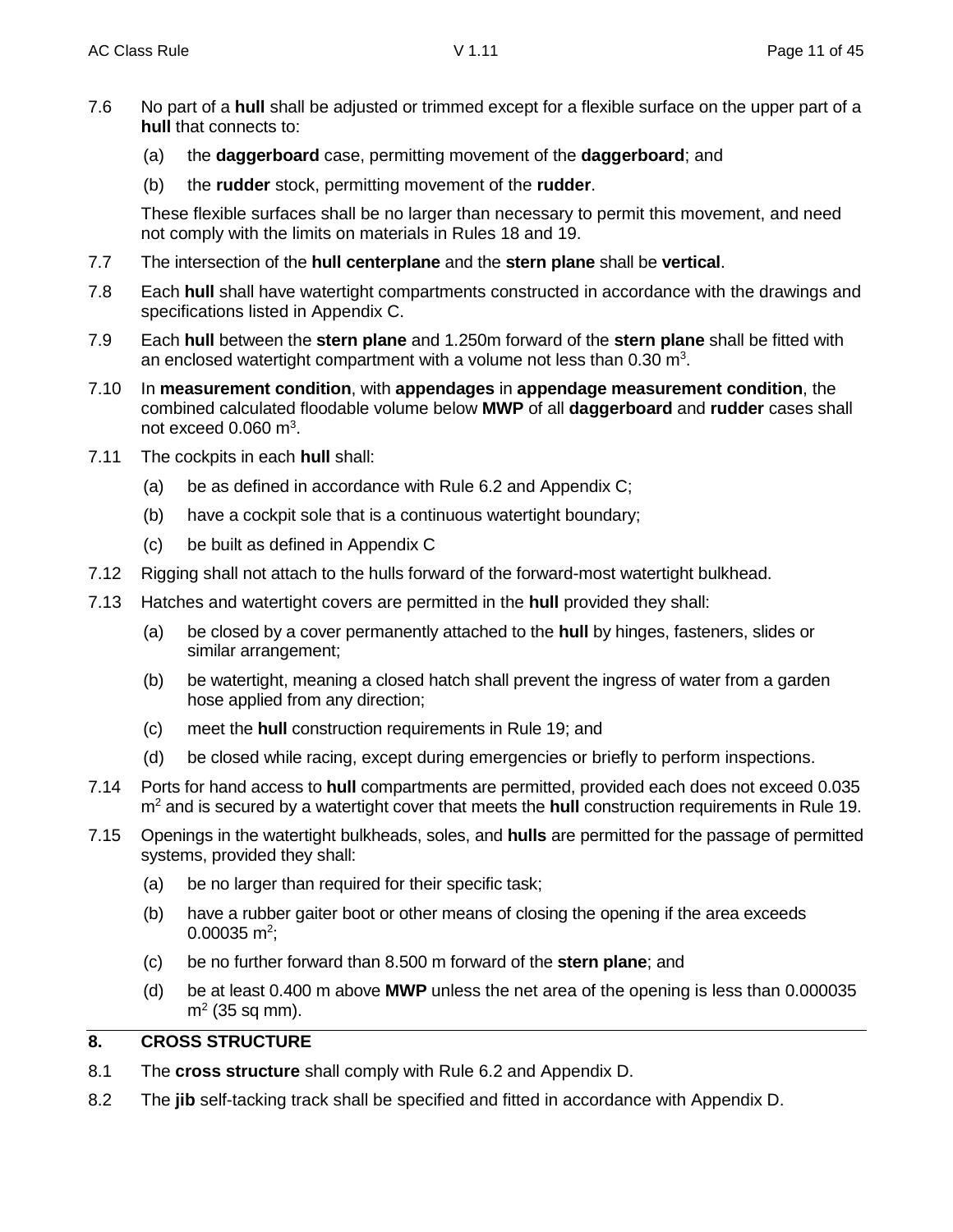- 8.3 Compliance with the construction requirements of Appendix D will be confirmed by determining the weight of each defined component of **cross structure**, net of any components or materials not required by the **AC Class Rule**.
- 8.4 **Cross structure** or fittings attached to **cross structure** shall only be allowed in the area detailed in Appendix D, except for:
	- (a) spray guards within 0.500 m of the local inboard edge of the **hull** and between **cross structure** beams. The material used for the spray guards shall be capable of being folded flat in any direction and shall be in addition to the required **trampoline**; and
	- (b) **ACEA** media equipment and associated fittings.
- 8.5 When viewed orthogonal to **MWP**, the combined projected area of the **cross structure** within 3.200 m of the yacht centerplane shall not exceed 33.00 m<sup>2</sup>. Spray guards referred to in Rule 8.4(a) are excluded in this projected area calculation. Additionally:
	- (a) this area shall be symmetrical about the **yacht centerplane**; and
	- (b) **rigging**, fittings, attachments or other surfaces shall be included in this projected area if they have a chord length/thickness ratio greater than 3:1;
- 8.6 With reference to Appendix D, the area labeled "Media Equipment" shall be available for **ACEA** media and Race Management equipment. Further details will be included in Appendix I.
- 8.7 The **cross structure** including fittings but excluding **ACEA**-mandated equipment:
	- (a) shall not extend aft of the **stern plane**; and
	- (b) shall extend no more than 12.500 m forward of the **stern plane**. Wind instrumentation is not included in this limit but shall extend no more than 14.000 m forward of the **stern plane**.
- 8.8 No area of **cross structure** when viewed orthogonal to **MWP** shall be greater than 1.000 m from an edge that provides a clear view to the water below. Clear windows in the **cross**  structure to comply with this edge distance requirement shall be no smaller than 0.05 m<sup>2</sup>. The calculated area of clear windows shall exclude any area occupied in the window by nontransparent fibers or elements.
- 8.9 No part of **cross structure**, including fairings or other surfaces and excluding fittings and deck hardware, shall move (translate or rotate about any axis) or be adjusted relative to any other part of the **cross structure**, except for normal deflections caused by sailing loads.
- 8.10 Any recess in the **cross structure** capable of retaining water must be self-draining, with the size of the drain at least 0.005  $m^2$  per 1.00  $m^3$  of the maximum recess volume, calculated at any combination of heel angle less than 25 degrees, and trim angle less than 10 degrees, relative to **MWP**.
- 8.11 No part of **cross structure** or its fittings, external to any **hull**, shall be less than 0.100 m above **MWP** or greater than 1.550 m above **MWP**.
- 8.12 **Cross structure** shall be capable of being removed from the **hulls** and shall be capable of being disassembled such that all components of the **cross structure** shall be capable of fitting into standard shipping containers with interior dimensions 12.000 m x 2.311 m x 2.650 m.
- 8.13 There shall be equipment lockers with location and dimensions defined in the **cross structure**  construction specifications in Appendix D, which shall be part of **cross structure.**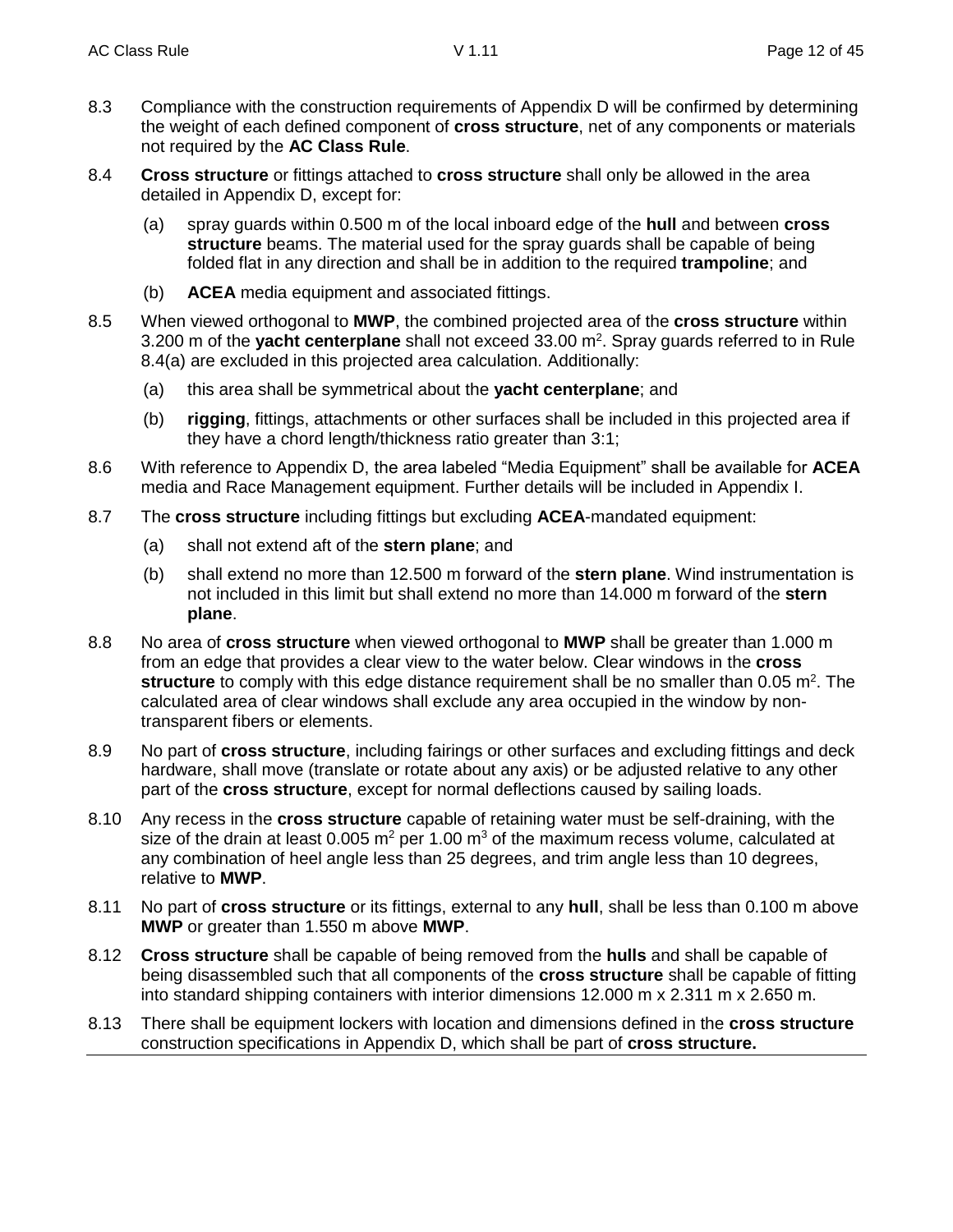# **9. TRAMPOLINE**

- 9.1 Trampolines shall be fixed to the **hulls** or **cross structure**, except trampolines may be attached to **rigging** that runs from a point approximately on the **yacht centerplane** and no further aft than the **tack point** to points at least 1.100 m from the **yacht centerplane** on the forward edge of the forward cross beam, and shall comply with Rule 6.19.
- 9.2 Trampolines shall:
	- (a) be constructed of NET Systems Ultra SilverTM netting with 0.050 m nominal dimension mesh size; and
	- (b) be strongly secured with regular spacing on their support edges; this spacing shall not be greater than 1.000 m when tensioned but without supporting the weight of crew; gaps between the trampoline and the **hulls** or **cross structure** shall not be greater than 0.200 m when tensioned but without supporting the weight of crew or a **jib**;

# **10. RUDDERS and RUDDER WINGS**

- 10.1 Each **hull** shall have one **rudder** fitted with one **rudder wing**. The **rudder** or **rudder**stock shall penetrate the **hull**.
- 10.2 No part of a **rudder** or **rudder wing**, while in **appendage measurement condition**, shall be aft of the **stern plane**, or more than 0.750 m forward of the **stern plane**.
- 10.3 No part of a **rudder**, external to the **hull**, and excluding the **rudder wing**, while in **appendage measurement condition**, shall be greater than 0.100 m from the **hull centerplane**.
- 10.4 **Rudders** shall rotate only, and shall have a maximum of two axes of rotation. One axis shall be within 0.010 m of the **hull centerplane,** measured between the upper and lower bearings, and the other shall be on a **rake axis**. **Rudder** rotation about the **rake axis** shall be limited to a 3.00 degree range while racing.
- 10.5 **Rudder** rotation about the axis within 0.010 m of the **hull centerplane** shall only be controlled by steering wheels, which shall be no less than 0.600 m in outside diameter.
- 10.6 While racing, **rudders** shall not be retracted or extended from their position in **appendage measurement condition**.
- 10.7 **Rudder** and **rudder wing** components shall be rigidly fixed to each other and their shapes shall not be adjusted while racing. The **rudder wings** shall be rigidly fixed to the **rudders** and shall not be adjusted relative to the **rudders** while racing.
- 10.8 Each **rudder wing**, while in **appendage measurement condition**, shall not exceed 1.250 m in the **transverse** direction, and shall be symmetrical about the **hull centerplane** within a tolerance of 0.020 m. The planform area, excluding the area within 0.080 m of the **hull**  centerplane, shall not be less than 0.170 m<sup>2</sup> and not greater than 0.190 m<sup>2</sup>, when projected orthogonal to **MWP**.
- 10.9 No part of a **rudder wing,** excluding the area within 0.080 m of the **hull centerplane,** shall be less than 2.100m below **MWP** while in **appendage measurement condition**.
- 10.10 **Rudder wing** chords parallel to and offset 0.080 m from the **hull centerplane** shall be within 5.00 degrees of parallel to **MWP** while in **appendage measurement condition**.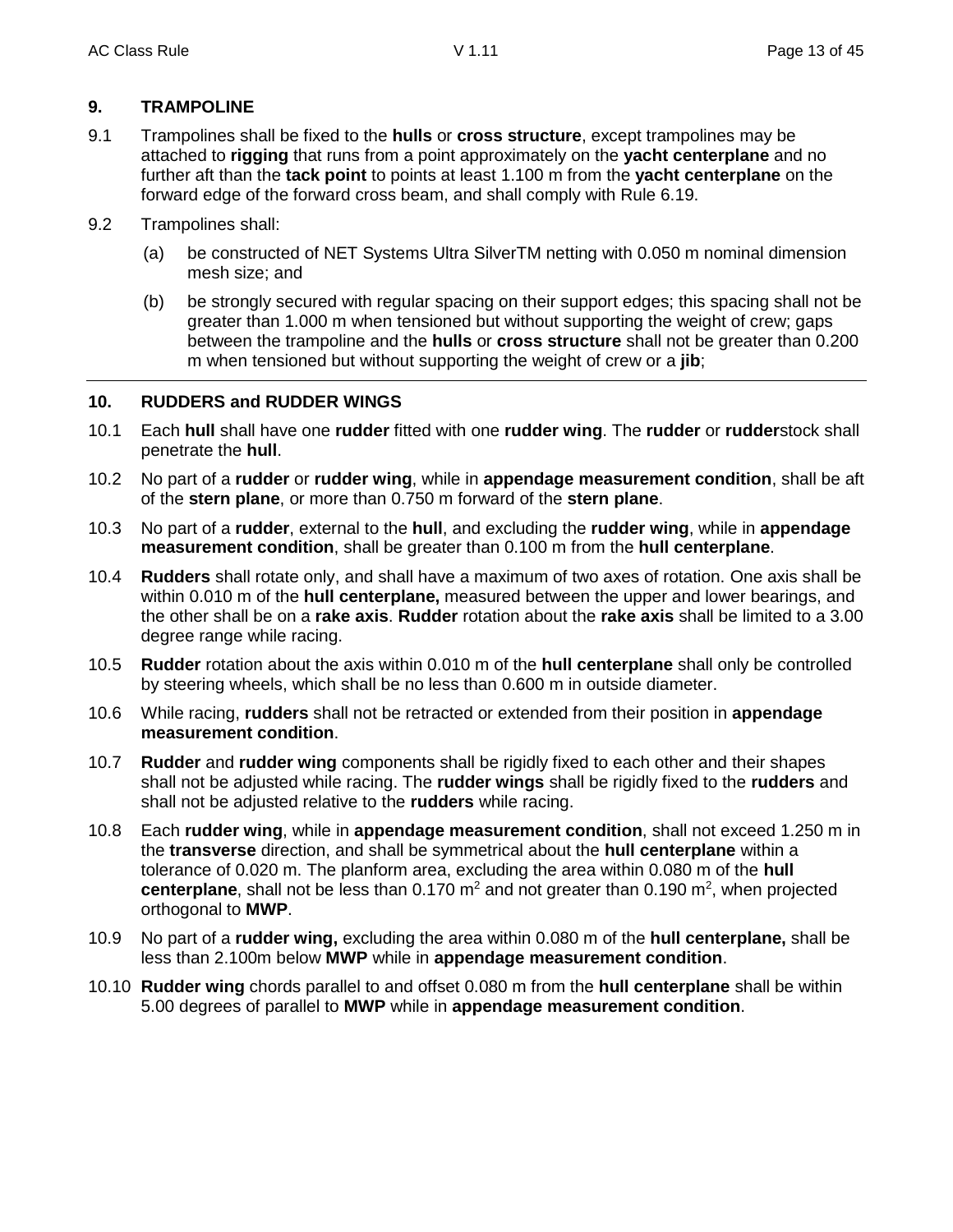- 10.11 While an **AC Class Yacht** is moored:
	- (a) **rudder** rotation about the axis within 0.010 m of the **hull centerplane** shall be capable of being locked at approximately 90 degrees to the **hull centerplane**; or
	- (b) **rudders** shall be capable of being removed; or
	- (c) **rudders** shall be capable of being retracted such that no part of the **rudders** and **rudder wings** extends more than 0.450 m below **MWP.**

# **11. DAGGERBOARDS**

- 11.1 Each **hull** shall have one **daggerboard**.
- 11.2 **Daggerboards** shall penetrate the lower surface of the **hull** entirely between 7.300 m and 8.050 m forward of the **stern plane**, and entirely within 0.150 m **transverse**ly either side of the **hull centerplane**.
- 11.3 The distance from the bottom of the upper **daggerboard** bearing to the top of the lower **daggerboard** bearing shall not be less than shown in Appendix C.
- 11.4 No part of a **daggerboard** that extends below the **hull** shall be connected to or supported by the **AC Class Yacht** in any location other than in the region described in Rule 11.2.
- 11.5 The maximum dimension of any **daggerboard** shall be 4.200 m in any direction, measured along a straight line.
- 11.6 When fully retracted, **daggerboards** shall extend no more than 0.400 m below **MWP**. The **Measurement Committee** may install draft stripes or other references to verify that **daggerboards** are fully retracted.
- 11.7 **Daggerboards**, in any and all positions, shall not exceed **maximum beam** below **MWP**. **Daggerboards** (including fittings and control systems) may exceed **maximum beam** above the diagonal line formed by a point 1.000 m above **MWP** at **maximum beam**, and a point 3.000 m above **MWP** at 0.500 m outboard of **maximum beam**. No part of a **daggerboard** or **daggerboard** system shall extend beyond 0.500 m outboard of **maximum beam**, regardless of height above **MWP**.
- 11.8 The center of rotation of the lowest load-transferring **daggerboard** bearing shall not translate relative to the **hull**.
- 11.9 At the lowest load-transferring **daggerboard** bearing, and relative to that bearing surface, no point of the **daggerboard** in contact with the bearing shall translate **longitudinal**ly more than 0.020 m or **transverse**ly more than 0.010 m.
- 11.10 A **daggerboard** shall only:
	- (a) be retracted or extended; and
	- (b) rotate around no more than two axes (or combination of the two axes) whose limits shall be determined as follows:
		- (i) The maximum rotation about the **cant axis** shall be 15 degrees with the **rake axis** rotation set to **appendage measurement condition**; and
		- (ii) The maximum rotation about the **rake axis** shall be 12 degrees and the **rake axis** shall be within 15 degrees of horizontal with the **daggerboard** set to **appendage measurement condition**.
- 11.11 **Daggerboard** components shall be rigidly fixed to each other and the **daggerboard** shape shall not be adjusted while racing**.**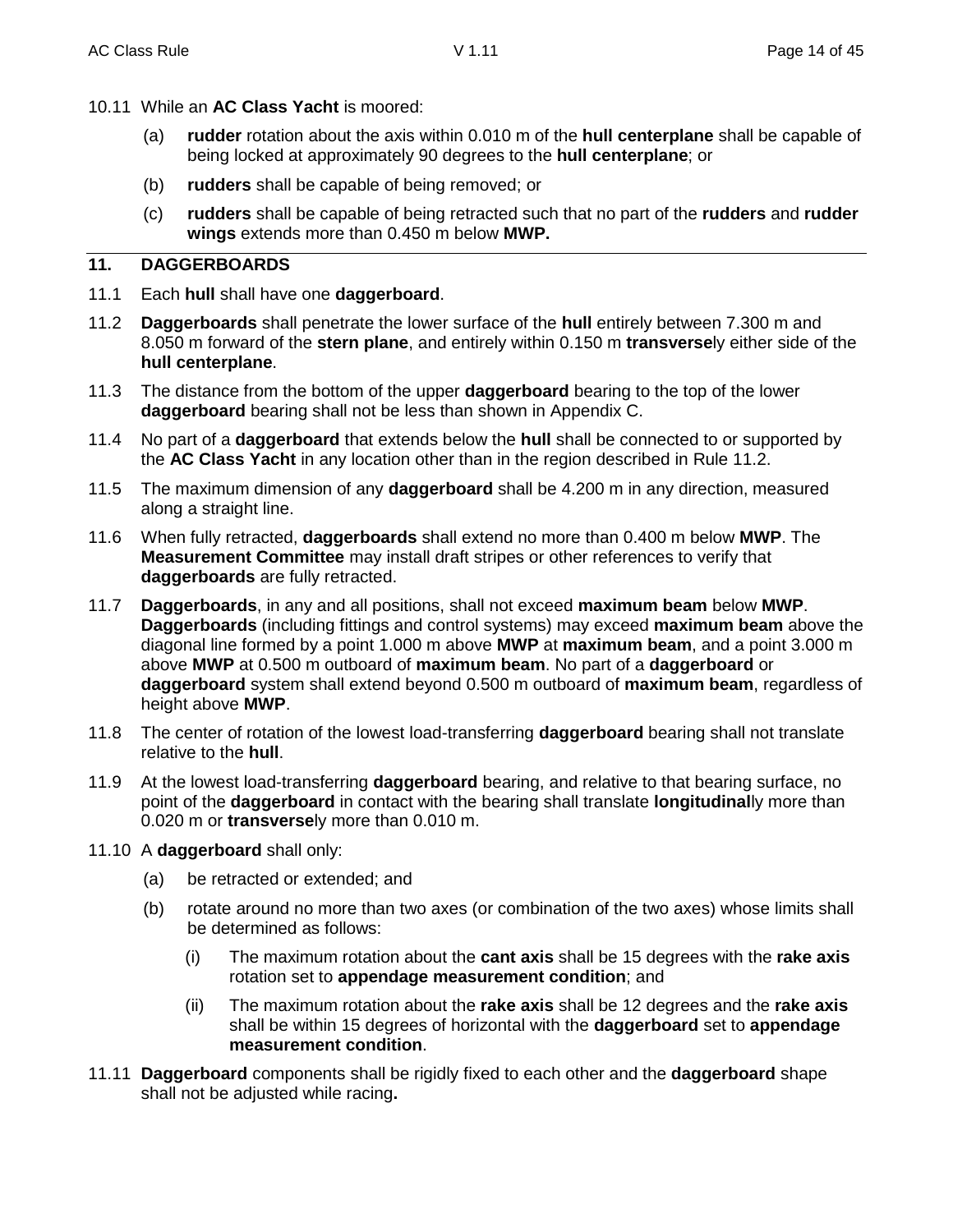- 11.12 **Daggerboard** cases or trunks shall effectively drain within ten seconds of the **hull** being lifted above the surface of the water.
- 11.13 **Daggerboard** bearing fairings are allowed within the area defined in Rule 7.2 (a); they shall not be controllable and shall move only passively as the result of the permitted movements of **daggerboards** and their bearings.
- 11.14 **Daggerboards** shall not be used to generate force for the purpose or effect of increasing righting moment when used on the windward side of an **AC Class Yacht**. This Rule 11.14 does not apply:
	- (a) when the **daggerboards** are fully retracted (in accordance with Rule 11.6);
	- (b) prior to starting, as defined in **RRSAC**;
	- (c) when the windward **daggerboard** inadvertently penetrates the surface of the water for less than 10 continuous seconds;
	- (d) when the **AC Class Yacht** is within 10 seconds prior to and after tacking or gybing; or
	- (e) when the **AC Class Yacht** is taking a penalty.

#### **12. WING**

- 12.1 The **IGES File** named "ACC WING\_RULE\_V4\_SRM.igs" forms part of the **AC Class Rule**. This file contains definitions of the surfaces of the main element ("ME"), consisting of the **wing spar**  (including the curved shell and the shear web) and attached aerodynamic surface, and the three flap elements ("FE") and their locations, and measurement marks.
- 12.2 The general layout of the **wing**, defining the main components of the **wing** and their arrangement, is detailed in Appendix E.
- 12.3 Except for the **wing spar** "D" shaped section, the **wing** outer surface shall be designed as represented by the **IGES file** and built within the tolerance of 0.006 m over internal structure, and 0.006 m external and 0.045 m internal to the **IGES file** surface over unsupported film areas, or as set out in Appendix E except:
	- (a) Region "F" in Appendix E, where no component shall extend more than 0.750 m outside the **IGES file** surface;
	- (b) with the **wing** in **wing measurement position,** a gap no larger than 0.060 m is permitted between flap elements. This gap may be filled or covered with pliant material, which shall not deviate from the **wing** surface by more than 0.020 m;
	- (c) control systems, and control system fairings that the **Measurement Committee** determines are no larger than required; and
	- (d) fittings, **rigging** attachments, instruments, and local reinforcements around components listed in 12. 3 (c) and (d).
- 12.4 The **wing spar** shall be a "D" shaped section which is made up of a curved shell and a full length shear web above Region "F" in Appendix E. The curved shell outer surface shall be built from a **Measurement Committee** approved mold referenced in Rule 6.2 and the outer surface shall be designed as represented by the IGES file and built within the tolerance of 0.004 m. One opening in the shear web wholly within 1.000 m of the spar join is allowed up to an area of 0.185 m<sup>2</sup>. Other openings in the shear web up to an area of 0.050 m<sup>2</sup> are allowed. The combined total area of shear web openings shall be less than  $0.400$  m<sup>2</sup>.
- 12.5 The **wing rotation point** fitting on the **wing** shall not be adjusted while racing.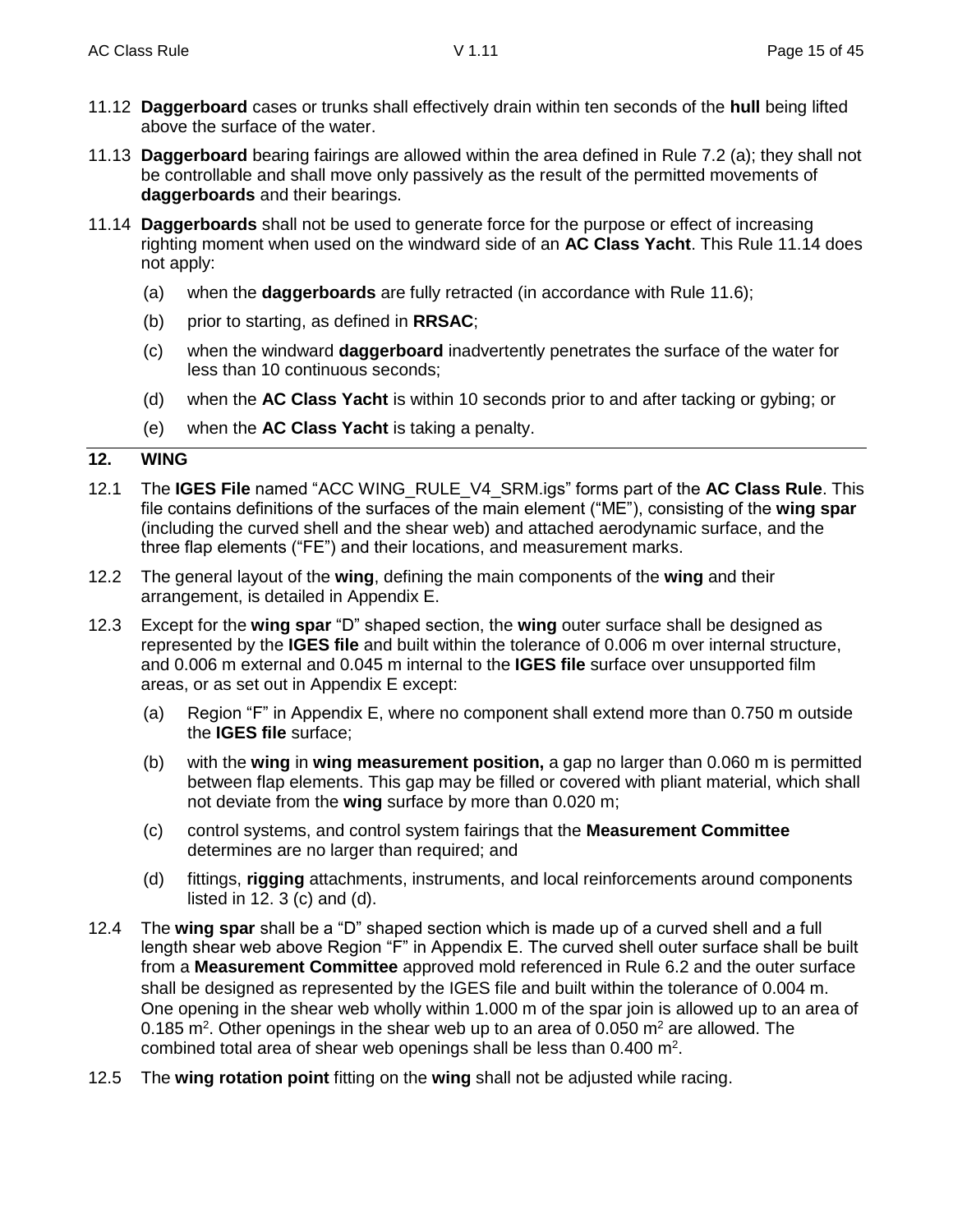- 12.6 Items listed in Rule 12.3 (c) and (d) are permitted external to the **wing** surface. When viewed perpendicular to the wing datum plane, the projected area of these items outside the **wing** surface detailed in the **IGES File** in the region within:
	- (a) 4.000 m below the **wing top plane** to the wing top plane shall not exceed 0.30 m<sup>2</sup>; and
	- (b) 2.000 m above the **wing datum plane** to the lowest extent of the **wing** shall not exceed  $2.00 \text{ m}^2$ .
- 12.7 The main element **wing spar** and main element aerodynamic surface shall not be adjusted relative to each other.
- 12.8 The three flap elements and the main element shall each be single enclosed aerodynamic surfaces, except for surfaces in way of items listed in Rule 12.3 (c) and (d).
- 12.9 A flap shall only rotate, or twist as a result of the differential rotation at the top and bottom of the flap, and:
	- (a) that rotation shall be about the flap pivot points that shall be centered within 0.004 m of the **wing centerplane** and specified in Appendix E; and
	- (b) the horizontal sectional shape of a flap shall not be adjusted.

No other flap movements are allowed, except for incidental movements caused by normal **wing** deformations while sailing.

- 12.10 The weight of the **wing** in **wing measurement condition** shall be not less than 445 kg, and the center of gravity shall be not less than 9.150 m above the **wing rotation point**.
- 12.11 No device shall be used to modify the torsional rigidity of the main element.
- 12.12 The **wing** main element in **wing measurement position** shall be capable of being lifted by points:
	- (a) within 0.100 m of the **wing rotation point**;
	- (b) within 0.050 m of the bottom flap pivot axis, and
	- (c) point "U",

as detailed in Appendix E.

- 12.13 With the **wing** main element horizontal with the flaps removed and supported at points detailed in Rule 12.12 the angular deflection of the **wing centerplane** measured at the **wing top plane** shall be no greater than 2.00 degrees due to the application of a weight of 100 kg added at pivot point "T" as referenced in Appendix E.
- 12.14 The **wing spar** shall be capable of being disassembled into two separate **wing spar** sections as detailed in Appendix E.
- 12.15 The area above the **wing top plane** (refer Appendix E) is reserved for **ACEA** media equipment. Wind instrumentation, if fitted, shall extend no more than 1.000 m above the **wing top plane** (measured orthogonal to the **wing top plane**), and shall have a chord length/thickness ratio no greater than 3:1. Any wind instrumentation extending above the **wing top plane** must not interfere with **ACEA** equipment, and shall be submitted to the **Measurement Committee** for approval.
- 12.16 Teams are required to install a flotation system in the top of the **wing** that provides 415 kg of buoyancy when fully immersed and centered 20.500 m above the **wing rotation point**. A minimum of 300 kg of buoyancy shall be provided by solid EPS (expanded polystyrene) foam with an approximate density of 12 kg/m<sup>3</sup>. The remainder of the buoyancy may be provided by an air bag inside the **Wing spar**. The installed flotation system weight shall be a minimum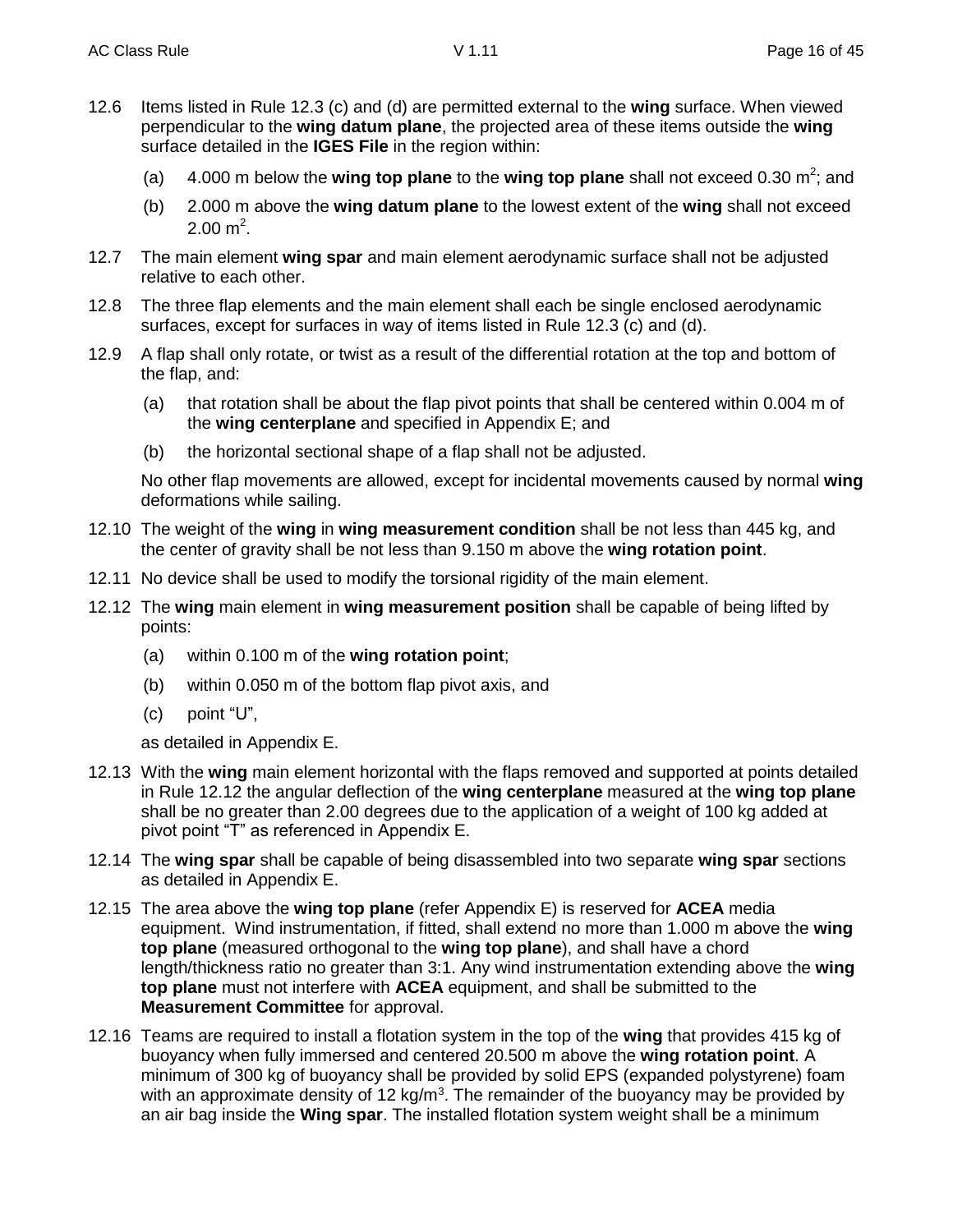# weight of 6.0 kg centered a minimum of 20.500 m above the **wing rotation point**.

#### **13. RIGGING**

- 13.1 The **wing rigging** shall be as specified in Appendix E Drawing # ACC-W-1001 RIG AND SAILPLAN.
- 13.2 **Wings** shall:
	- (a) only have two shrouds per side, and one forestay;
	- (b) have the shrouds and forestay connected to their corresponding chainplates on the **wing**, **hulls** and **bowspirit** and arranged as shown in ACC-W-1001 RIG AND SAILPLAN.

#### **14. JIB**

- 14.1 **Jib** nominal dimensions shall be as shown in Appendix F**.**
- 14.2 **Jibs, jib** hardware and battens shall be standard equipment, the make and model of the **jibs**, **jib** hardware and battens shall be specified by the **Regatta Director** prior to September 30, 2015.
- 14.3 When set, the **jib** shall be set with the **tack** no lower than the **tack point**.
- 14.4 The **tack point** shall be:
	- (a) between 5.190 m and 5.210 m forward of the **wing rotation point**;
	- (b) not less than 1.450 m above **MWP**, measured with an upward **vertical** load applied at the **tack point** not exceeding 500 kg; and
	- (c) within 0.030 m of the **yacht centerplane**.
- 14.5 **Jibs** shall not be modified. Any proposed repair to a **jib** shall be submitted to the **Measurement Committee** for review and approval.
- 14.6 No device shall control a **jib** except:
	- (a) a sheet that is part of a self-tacking sheeting system on the **cross structure,** and which attaches to hardware on the **clew** or **clew** board;
	- (b) a cunningham system near the **tack**;
	- (c) **leech** lines and **foot** lines as supplied with the **jib**; and
	- (d) a halyard or **head** pennant.

# **15. ADJUSTMENT OF CONTROL SURFACES**

- 15.1 The management of power used to adjust **control surfaces** on an **AC Class Yacht** shall only be controlled by:
	- (a) **manual** input;
	- (b) Electrical or electronic systems, operated in compliance with the **AC Class Rule** and initiated by **manual** input;
	- (c) passive devices that limit power transmission or flow to one direction (check valves, relief valves, cams or ratchets, etc); and/or
	- (d) relief valves including counter balance valves that release hydraulic oil into a low pressure return.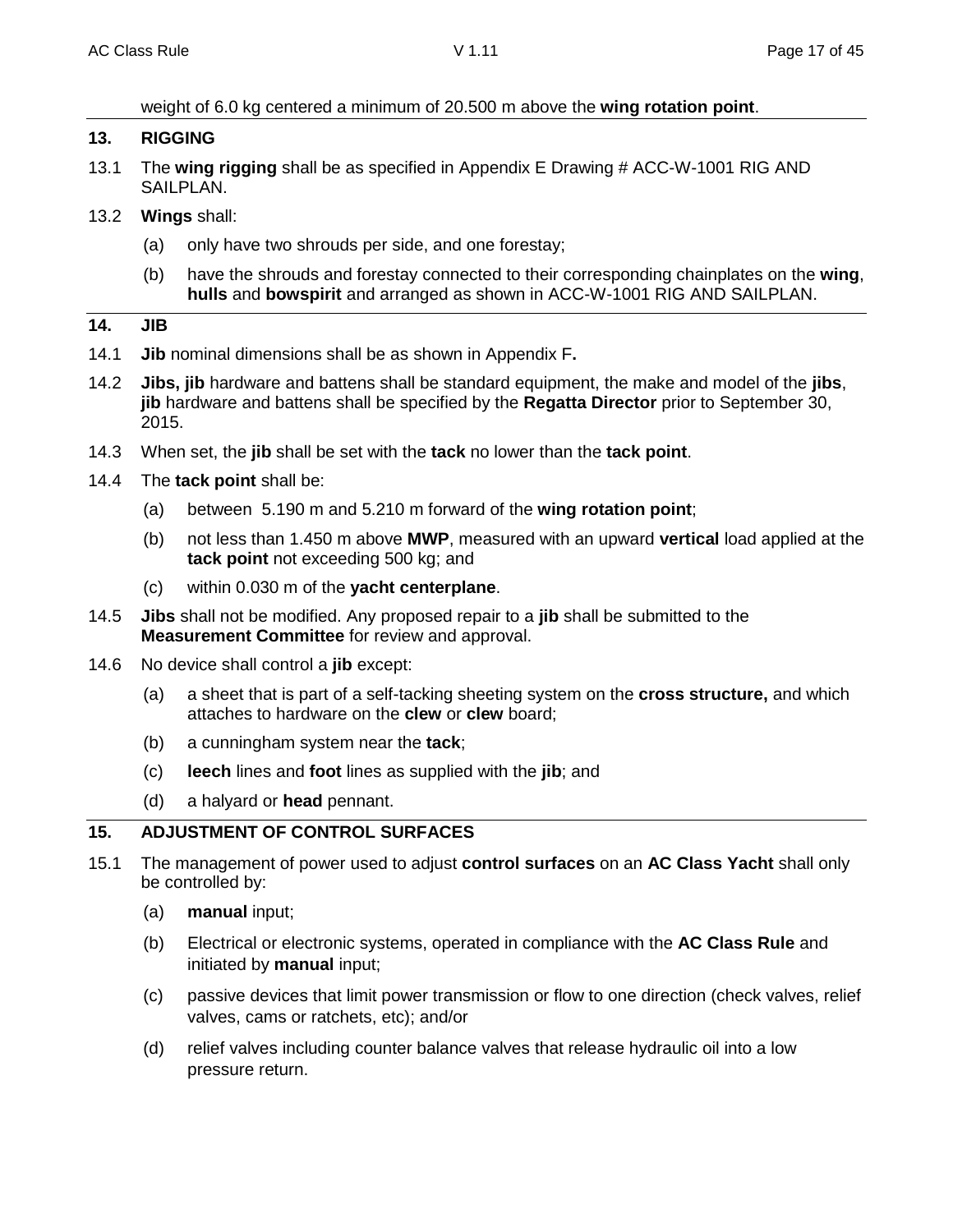- 15.2 Control Systems in General
	- (a) Except as provided in Rule 15.2(c) and 15.3, systems and devices used to adjust the **control surfaces** may only use direct **manual** input and/ or an internally generated timing signal initiated by **manual** input. Any input or feedback used by the control systems to adjust the **control surfaces** is not permitted unless specifically allowed by the **AC Class Rule**.
	- (b) Except as provided in Rule 15.2(c) and 15.3, control systems used to adjust **control surfaces** shall not use positional information of the **control surface** or any part of the control system, whether that positional information is measured, inferred or indicated by any method, including electronic counting, indexing or pulsing (e.g. stepper motors and indexing actuators are not permitted).
	- (c) A system controlling a hydraulic valve or drive clutch may use feedback from the internal state of that valve or drive clutch (e.g. to drive a cam or spool to a target position), providing that the feedback provides no information or indication as to the state of the control system outside that valve, drive clutch, or drive clutch actuator.
- 15.3 Control Systems for **Appendage** rotation about the **rake axis**
	- (a) Positional feedback for adjustment of **appendage** rotations about the **rake axis** is permitted. Feedback and input to these control systems shall only be provided from the following:
		- (i) input as allowed in Rule 15.2;
		- (ii) **appendage** rotation about the **rake axis** directly measured relative to the **hull** to which they are attached; and/or
		- (iii) the extension of hydraulic rams and/or electrical actuators that are used to control the rotation of **appendages** about the **rake axis**, and whose extension is related only to the **appendage** rotation in Rule 15.3(a)(ii).
	- (b) If as a result of **daggerboard** rotation about the **rake axis**, incidental rotation about the **cant axis** may occur but shall not exceed 3 degrees.
- 15.4 Power delivery control devices:
	- (a) shall have the wiring for devices permitted in Rule 15.2 isolated and clearly identifiable from the wiring systems permitted in Rule 15.3. The wiring for devices described in Rules 15.2 and 15.3 shall be isolated and clearly identifiable from any other wiring system. Each of these systems shall have its own voltage supply which may be connected to a common battery provided each system is electronically isolated; and
	- (b) shall be hard-wired and may use protocol-based communications (CAN, Ethernet, etc.)
- 15.5 Hydraulic valves, drive clutches, and electrical actuators shall be available to all **Competitors** on a reasonable commercial basis. **Competitors** may seek a confidential determination from the **Measurement Committee** as to the components complying with this Rule 15.5. The list of hydraulic valves, drive clutches and electrical actuators approved under this Rule 15.5 shall be made public 150 days prior to the first scheduled race of the **America's Cup Qualifiers** and updated as **Competitors** seek further determinations after this date.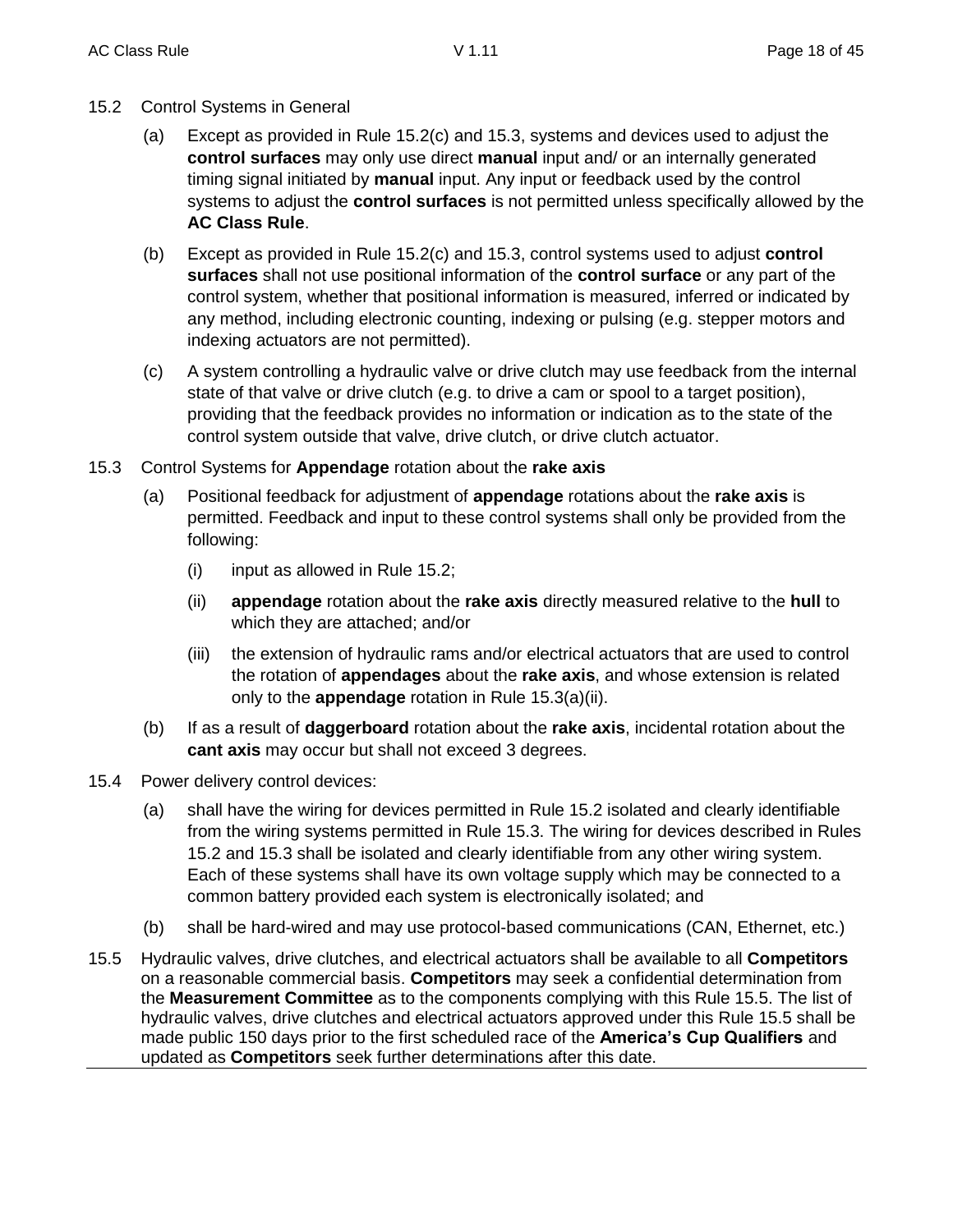# **16. MANUAL POWER AND STORED ENERGY**

- 16.1 Power for the adjustment of the **control surfaces** shall only be:
	- (a) from **manual** power;
	- (b) as allowed in Rule 16.2; or
	- (c) from the effect of gravity and the direct contact with wind or sea on that **control surface**, except that:
		- (i) **rudder** rotations (including a **rudder wing** that is connected to a **rudder**) about the axis on the **hull centerplane** may be linked; and
		- (ii) power from one **daggerboard** rotation or translation shall not be used to adjust a different rotation or translation of that **daggerboard**.

For the purposes of Rule 16.1, **wing** is considered as a single control surface.

- 16.2 The use of stored energy and non-**manual** power is prohibited, except for:
	- (a) small springs (or collections thereof), shock cords (or collections thereof), and similar passive devices that deliver less than:
		- (i) 50 J of energy;
		- (ii) 500 N of force; and
		- (iii) 10 Nm of torque.
	- (b) nominal amounts of energy stored in hydraulic systems that when isolated from the hydraulic accumulators permitted in Rules 16.2(c), 16.2(d), and 16.2 (e) deliver less than 0.25 liters hydraulic oil from all hydraulic systems combined, when the system is discharged after pressurizing to maximum pressure;
	- (c) low pressure hydraulic or gas accumulators of less than 6 bar which provide back pressure to a hydraulic system to prevent cavitation, but do no significant work themselves;
	- (d) one **manually**-pressurized hydraulic pressure accumulator as specified by the **Measurement Committee** before September 1, 2015, used to energize the hydraulic system that controls **appendage** rotations about their **rake axes** and any incidental rotation of the **daggerboard** in the **cant axis** as permitted in Rule 15.3(b);
	- (e) two **manually**-pressurized hydraulic pressure accumulators as specified by the **Measurement Committee** before September 1, 2015, used to energize the hydraulic system that controls **daggerboard** extension and retraction. These accumulators in 16.2(e) may be linked;
	- (f) batteries to power electric bilge pumps;
	- (g) batteries to power instruments, on-board crew communication and **ACEA** media equipment; and
	- (h) batteries and small capacitors used to operate the control devices permitted in Rule 15 provided none of the power is used in the adjustment of a **control surface**.
- 16.3 **Manually** powered electrical systems shall only use direct current (DC) and operate at voltage less than 60 volts.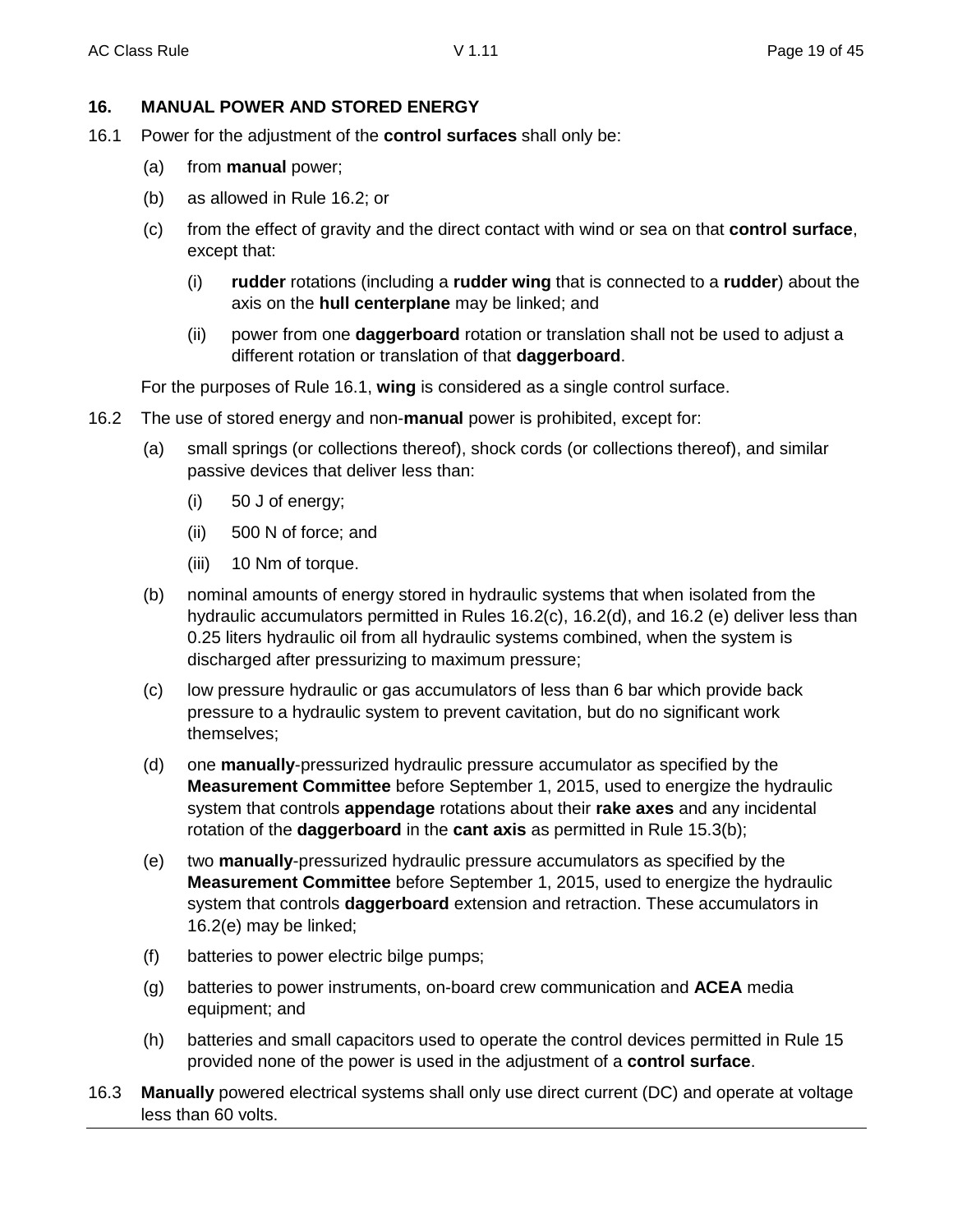# **17. CREW**

- 17.1 There shall be six crew (unless reduced while racing due to accident or injury).
- 17.2 The total weight of crew, dressed in light shorts only, shall not be greater than 525 kg. Compliance with this Rule 17.2 will be determined by the **Measurement Committee**, and may not be protested by **Competitors**. Crewmembers shall be weighed prior to competing in a race, as specified by the **Measurement Committee**. The **Measurement Committee** will use that recorded weight for any verification of compliance until the next specified crew weighing date. In the event that a crewmember is re-weighed at any time, a new weight will be recorded and will be used for any subsequent verification of compliance.
- 17.3 The weight of clothing and equipment carried (including food, drink and mandated personal safety equipment) shall be no more than 8.5 kg per crewmember. The crew clothing and equipment shall be weighed dry.
- 17.4 Crew clothing and equipment shall not retain water for the purpose of increasing weight.
- 17.5 While racing, crew shall not be below the cockpit sole and or inside the enclosed watertight volume of a **hull** except during emergencies or briefly to perform inspections.
- 17.6 Crew shall comply with Appendix G Safety Equipment and Appendix I Media and Race Committee Equipment.

# **SECTION C**

# **18. GENERAL LIMITS ON MATERIALS AND CONSTRUCTION**

- 18.1 Limits on materials and construction methods in Rule 18 apply except where altered by Rules 19, 20, 21 and 22.
- 18.2 A maximum of 15 kg of **FRP** constituent parts from commercially-available ex-stock material (e.g. tube, plate, etc.) may be used in the construction of the **AC Class Yacht**, provided that no single constituent part exceeds 3.0 kg. These constituent parts are not constrained by the materials limits and construction methods otherwise set out in the **AC Class Rule**.
- 18.3 Boron and Beryllium are prohibited except when used as an alloy in concentrations of less than 0.00042%, or in electronic components.
- 18.4 The use of electron beam or any other non-thermal radiation cure of composites is prohibited. This does not prohibit the use of conductive heating with electrical current for the cure of composites.
- 18.5 Sandwich construction techniques are permitted. Any component materials used in the core shall have a compressive modulus of elasticity in any direction not exceeding 75 GPa, and shall only be composed of aluminum honeycomb, meta-aramid (Nomex) honeycomb, timber or foam.
- 18.6 The temperature of **FRP** components, other than **jibs** and **rigging**, shall not exceed 135 degrees Celsius at any time during construction and post construction.
- 18.7 Other than permitted in Rule 18.2, no **FRP** component shall have **fiber modulus** greater than 395 GPa.
- 18.8 Isotropic materials shall have an elastic modulus less than 220 GPa, except for:
	- (a) bearings that are part of commercially available hardware.
	- (b) materials used in the manufacture of the external surface of **daggerboards**:
		- (i) as listed in Rule 18.8(c) below and as may be added to by means of an **interpretation**; and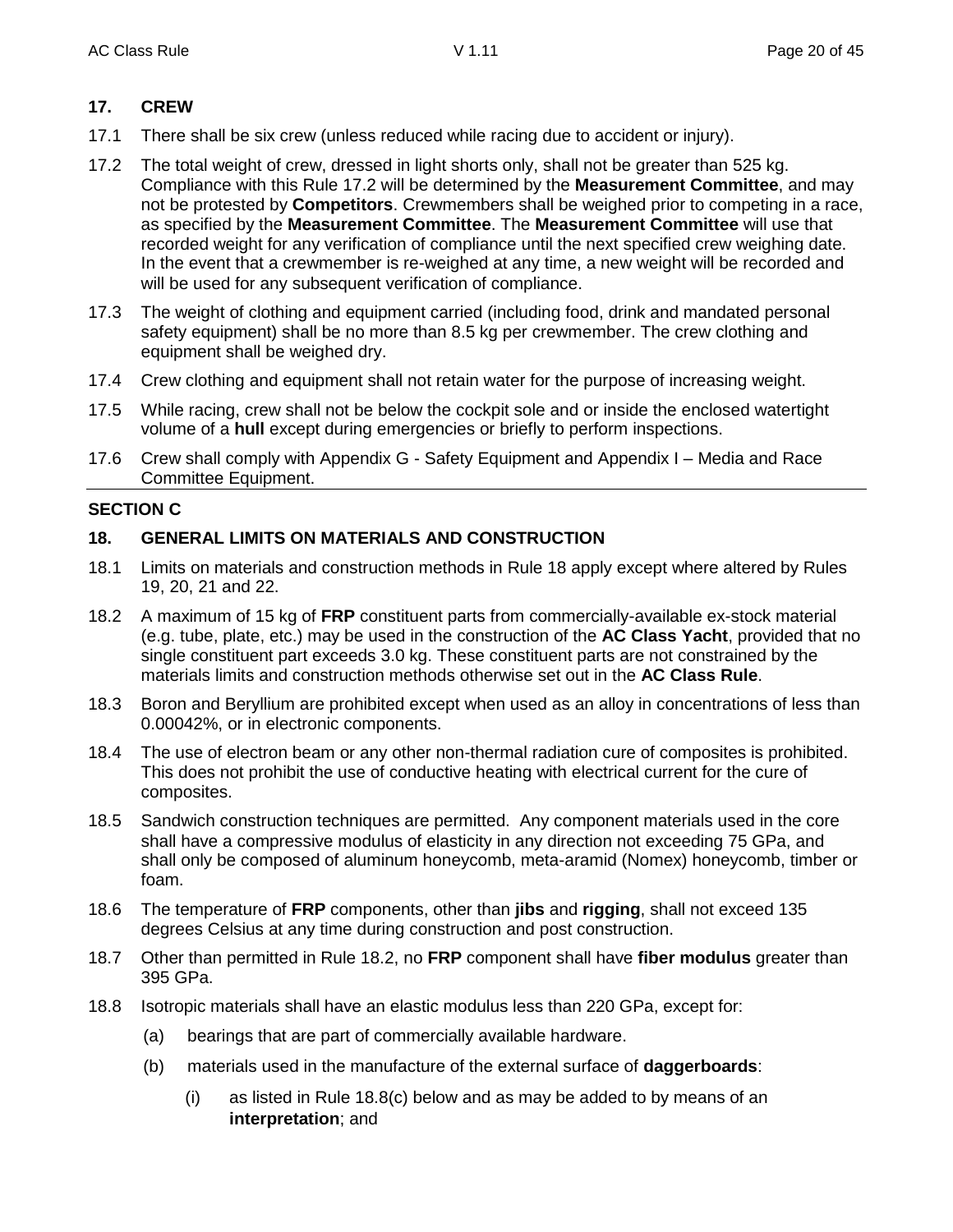- (ii) which provide no increase in overall strength or stiffness; and
- (iii) contained in a layer not more than 0.4mm thick, and
- (iv) having an elastic modulus of less than 220GPa when fully cured.
- (c) approved materials complying with Rule 18.8(b)
	- (i) Gurit SF 95VH, including versions with E-glass fiber carrier.
- 18.9 Pressure applied at any time during construction of **FRP** components, other than **jibs**, shall not exceed 7.0 atmospheres, but this limitation shall not prohibit building methods including the use of clamps or mechanical fastenings, wrapping, and winding etc.
- 18.10 Materials with elastic modulus exceeding that specified in the **AC Class Rule** may be used in FRP components provided:
	- (a) the largest dimension of each particle does not exceed 1 micron; and
	- (b) the total weight of that material in any **FRP** laminate does not exceed 1% of the weight of that **FRP** laminate; and
	- (c) the part or component complies with Rules 18.7 and 18.8
- 18.11 Local reinforcements, increased core density, or removal of core are permitted in way of fittings, attachments, and openings for permitted **AC Class Rule** systems. Any such local area must equal or greater strength, stiffness and weight than the supplied design documentation in accordance with Appendices C, D, and E and complying with Rule 18, 19 and 20.
- 18.12 The addition of structural components and structural reinforcement is permitted.

#### **19. HULL AND CROSS STRUCTURE (EXCLUDING BOWSPRIT) LIMITS ON MATERIALS AND CONSTRUCTION**

- 19.1 No **FRP** used to construct the **hull**, **cross structure** (excluding **bowsprit**), and their internal structures shall have **fiber modulus** greater than 245 GPa.
- 19.2 Each **hull** and component of **cross structure** shall be constructed in accordance with the drawings and specifications listed in Appendix C and D. The drawings define nominal fiber areal weights and resin content, core thickness, and core density permitted.

According to industry standard tolerances it is permitted that:

- (a) the actual fiber areal weight may vary by  $+/- 3.5 \%$  of nominal;
- (b) the actual resin content may vary by  $+/- 3\%$  of nominal;
- (c) the actual core thickness may vary up to 0.3mm of minimum; and
- (d) the actual core density may vary by  $+/- 10$  %.

For example:

- (i) a drawing defined 150 gr/m2 nominal fiber weight is satisfied by using a material which has a fiber weight greater than 144.75 gr/m2.
- (ii) a drawing defined 34% nominal resin content is satisfied by using a material which has a resin content greater than 31%.
- (iii) a drawing defined core thickness is satisfied by using a material which has a core thickness of 0.3mm less than the minimum.
- (iv) a drawing defined 70 kg/m3 nominal core density is satisfied by using a material which has a core density of 63 kg/m3.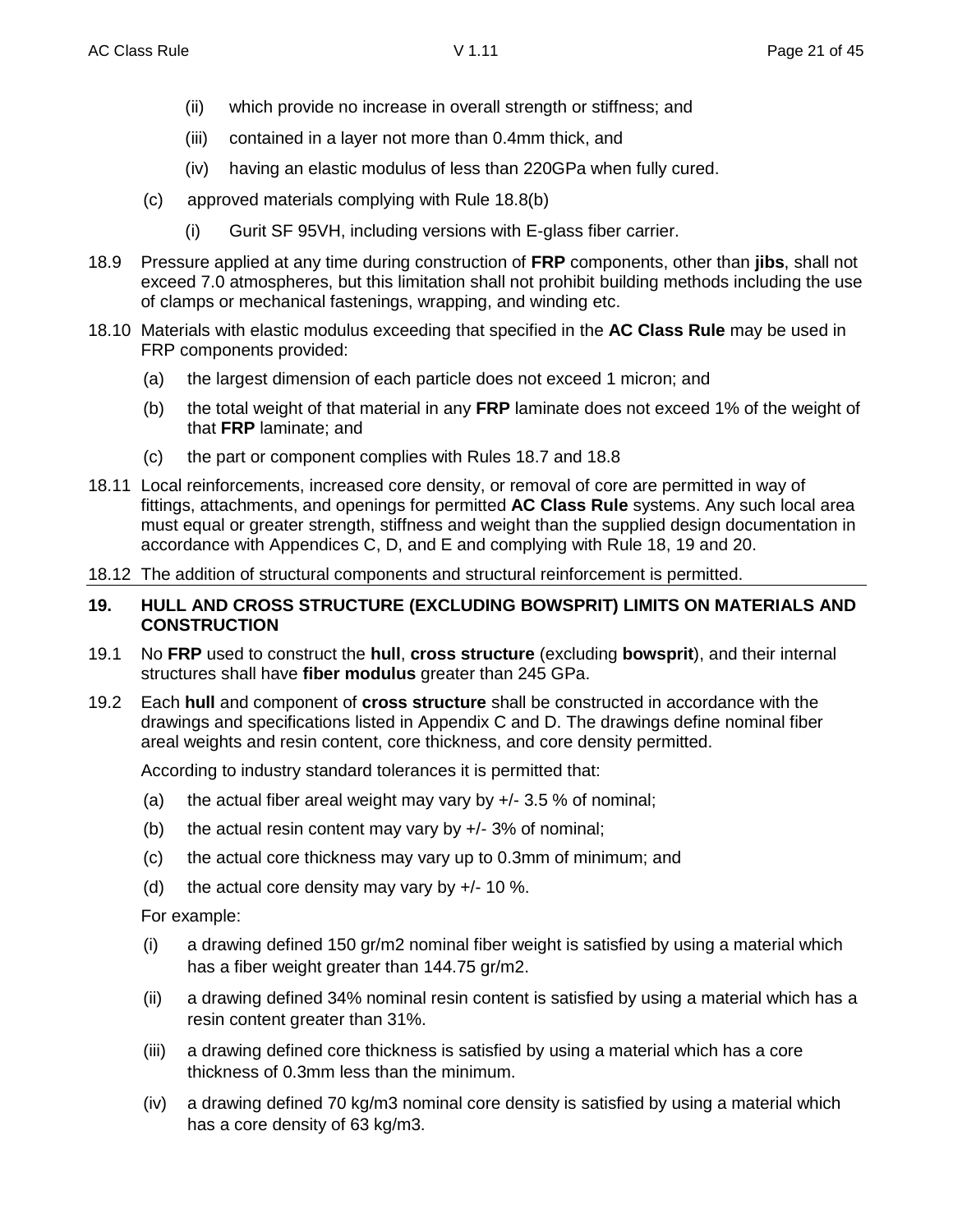Laminates resulting in greater fiber weight, resin content, core density, or core thickness than specified in Appendix C and D are permitted.

- 19.3 **Hulls, cross structure** (excluding **bowsprit**), and their internal structures shall not have pressure applied at any time during construction that exceeds 1.0 atmosphere, but this limitation shall not prohibit building methods including the use of clamps or mechanical fastenings, wrapping, and winding, etc.
- 19.4 The shell weight (skins, core, and core bonding adhesive) of any **hull** surface, except cockpit sole shall not be less than 2.80 kg/m<sup>2</sup>, excluding any paint and fairing. The shell weight of the cockpit sole (skins, core, and core bonding adhesive) shall not be less than 2.60 kg/m<sup>2</sup>, excluding any paint and fairing. These limits apply to all areas of the **hull** and cockpit surfaces that are exposed to the sea and/or weather.
- 19.5 The shell weight of any **cross structure** surface (excluding non-structural aerodynamic fairings), represented in Rule 8.1, (skins, core, and core bonding adhesive) shall not be less than 2.60 kg/m<sup>2</sup>, excluding any paint and fairing.

# **20. WING SPAR LIMITS ON MATERIALS AND CONSTRUCTION**

- 20.1 The shell weight (skins and if fitted, core, and core bonding adhesive) shall not be less than:
	- (a) 1.82 kg/m<sup>2</sup> for the outside surface of the **wing spar**; and
	- (b)  $1.65 \text{ kg/m}^2$  for the shear web.
- 20.2 Wing spars shall be constructed in accordance with the drawings and specifications listed in Appendix E. The drawings define nominal fiber areal weights and resin content, core thickness, and core density permitted.

According to industry standard tolerances:

- (a) the actual fiber areal weight may vary by  $+/-$  3.5 % of nominal,
- (b) the actual resin content may vary by  $+/- 3\%$  of nominal,
- (c) the actual core thickness may vary up to 0.3mm of minimum,
- (d) the actual core density may vary by  $+/- 10 \%$ .

For example:

- (i) a drawing defined 150 gr/m2 nominal fiber weight is satisfied by using a material which has a fiber weight greater than 144.75 gr/m2.
- (ii) a drawing defined 33% nominal resin content is satisfied by using a material which has a resin content greater than 30%.
- (iii) a drawing defined core thickness is satisfied by using a material which has a core thickness of 0.3mm less than the minimum.
- (iv) a drawing defined 48 kg/m3 nominal core density is satisfied by using a material which has a core density of 43.2 kg/m3.

Laminates resulting in greater fiber weight, resin content, core density, or core thickness than specified in Appendix C and D are permitted.

20.3 Soft aerodynamic surfaces of the **wing** shall be covered with CorTuff® 300 gauge film as detailed in Appendix E. Alternative materials that match stiffness and weight may be may be approved by the **Measurement Committee** via an **interpretation**.

# **21. HARDWARE AND RIGGING LIMITS ON MATERIALS AND CONSTRUCTION**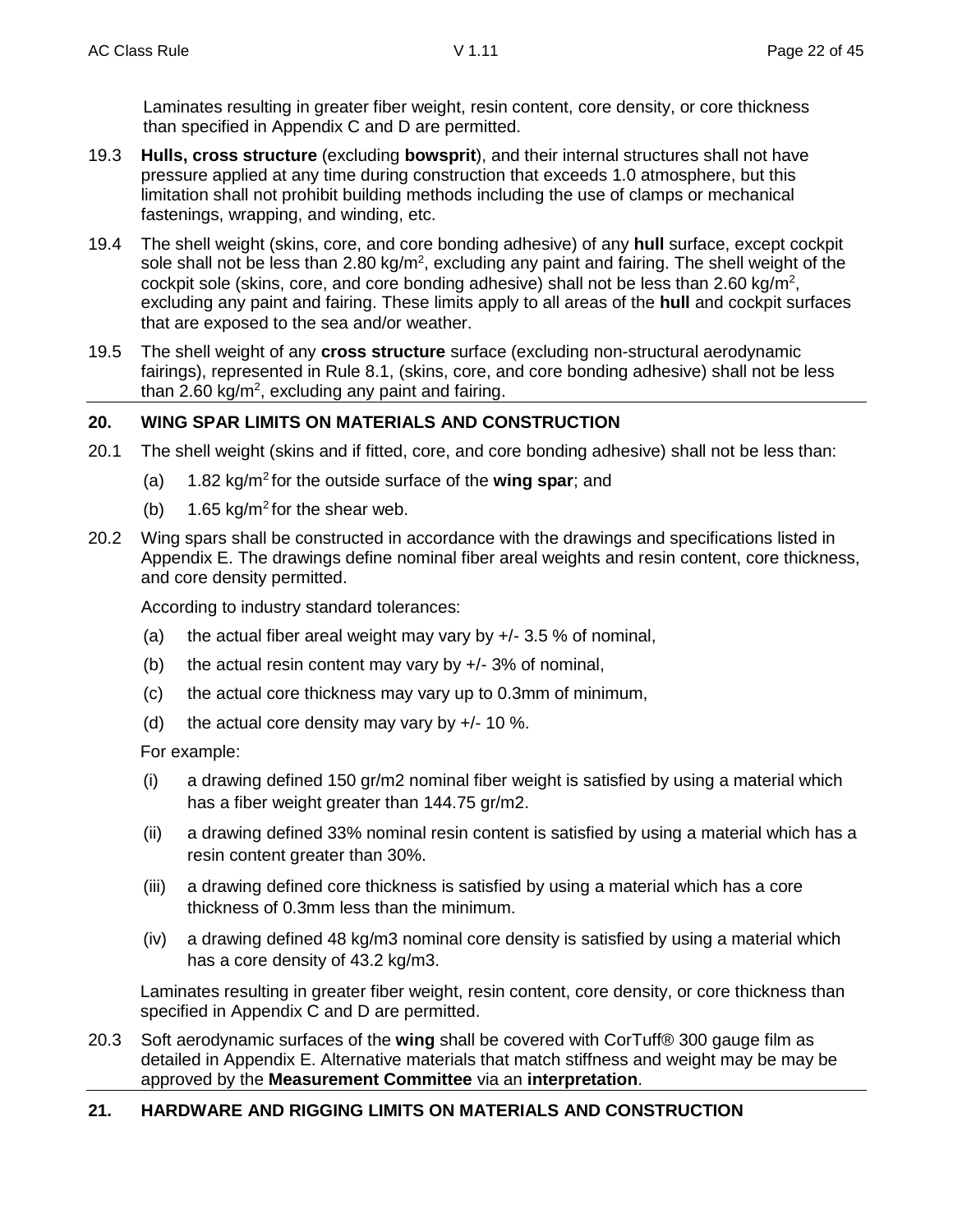21.1 Hardware and fittings shall be constructed of wood, polymer, aluminum alloys, **FRP**, titanium, or steel and steel alloys, bronze, brass or a combination thereof, except bearings as permitted in Rule 18.8.

# **22. SURFACE FINISHES AND BOUNDARY LAYER INTERFERENCE**

- 22.1 The outermost surface of **hulls**, **appendages, appendage** fairings, and **cross structure** shall be:
	- (a) painted using only paint systems generically specified as two-component linear polyester saturated aliphatic polyurethane, two-component epoxy urethane, or two-component acrylic urethane, and manufactured by International, Awlgrip, Akzo Nobel, DuPont, Alexseal or Resene, except as specifically permitted by Rule 22.1 (b). Epoxy-based primers and undercoats manufactured for use with these topcoat systems are permitted, and may form part of the exposed surface finish, provided they are unmodified from there standard formulation. No materials other than specified manufacturer-supplied retardants, accelerants, thinners and pigments shall be added. Similarly, the specific gravity of the paint shall not be altered with any material other than those specified above. The **Measurement Committee** may authorize the use of comparable paint products from other manufacturers provided those products meet comparable requirements for product standardization, compliance, and testing;

or

- (b) unpainted, provided that surface complies with the requirements of Rule 18 and as altered by Rules 19, 20 and 21 and does not contain leaching materials or other components designed to reduce surface friction.
- 22.2 In addition to Rule 22.1:
	- (a) the application of vinyl or other plastic film over the surface of the **hulls** for advertising or branding is allowed, provided that the film shall not be specially textured or otherwise manufactured in a way that could improve the characteristics of the flow of water inside the boundary layer; and
	- (b) small quantities of friction-reducing compounds (for example, McLube) may be applied prior to racing, to the surface of a **daggerboard** only where it passes through the **daggerboard** bearings, and solely for the purpose of reducing bearing friction while raising and lowering the **daggerboard**. A **Competitor** shall have received the approval of the **Measurement Committee** for the type and quantity of friction-reducing compounds to be used for this purpose.
- 22.3 The outermost surfaces of the **hulls**, **appendages, appendage** fairings, and **cross structure** may be sanded and cleaned with normal concentrations and quantities of detergents or similar materials. However, while afloat on a scheduled race day, no substances shall be present on these surfaces other than those permitted in Rules 22.1 and 22.2.
- 22.4 Devices in, on or near the surface of any **hull**, **appendages** and **appendage** fairings, the purpose or effect of which is or could be to bleed off or alter the water or air flow of the boundary layer, including (but not limited to) holes in surfaces and Large Eddy Break-Up Devices (LEBUs), are prohibited. Normal through-**hull** fittings (such as self-bailers, drains, and boatspeed transducers) are permitted.
- 22.5 Specially textured surfaces, including (but not limited to) riblets and compliant surfaces, are prohibited.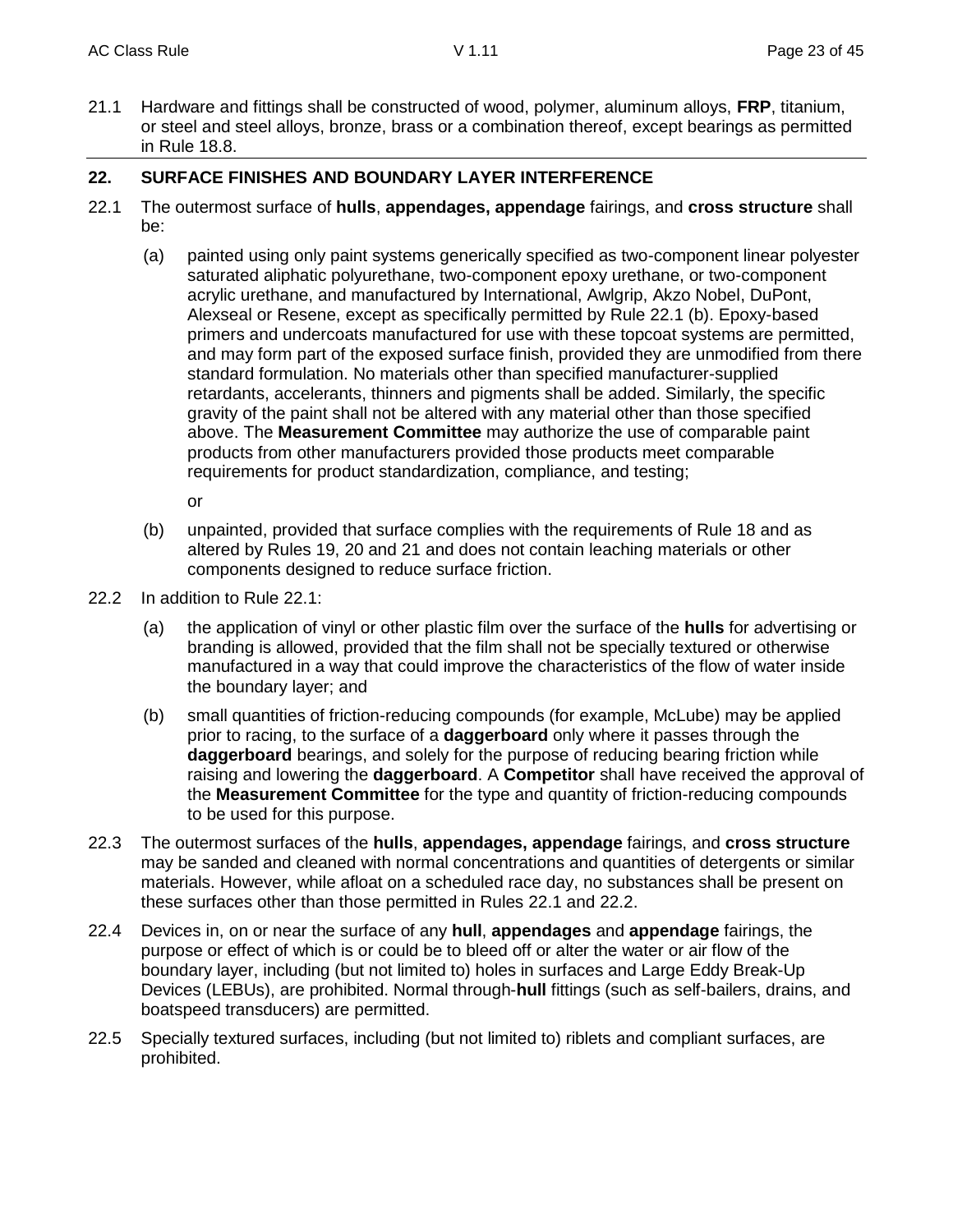22.6 Electric, magnetic, sonic, thermal, chemical (other than permitted by Rule 22.2(b)) and other methods, the purpose or effect of which is to reduce the surface drag of the water or air in the boundary layer, are prohibited.

#### **SECTION D**

#### **23. MEASUREMENT MARKS**

- 23.1 The **MWP** reference plane shall be marked on the master pattern, **hull** mold, and any part produced from the mold.
- 23.2 The **Measurement Committee** may place measurement marks on **AC Class Yachts**. Such marks include, but are not limited to, reference screws or punch marks, measurement bands, and **measurers'** signatures and/or seals or stickers on any component. These marks may be defined in the **hull**, **cross structure,** and **wing** molds and shall transfer to any part produced from the molds.
- 23.3 Measurement marks of any type placed or otherwise confirmed by a **measurer** shall not be moved, removed, altered, or replaced without written permission from the **Measurement Committee**.

#### **24. DECLARATIONS**

- 24.1 **Competitors** shall provide the **Measurement Committee** declarations signed by the relevant designer(s), builder(s) and **Competitor's** representative affirming that:
	- (a) **hull(s)** have been constructed from materials (including surface finishes) and using the methods permitted by the **AC Class Rule**;
	- (b) **cross structure** except for items listed in Rules 8.4 (a) and (b) has been constructed from materials and using the methods permitted by the **AC Class Rule**;
	- (c) **appendages** have been constructed from materials (including surface finishes) and using the methods permitted by the **AC Class Rule**; and
	- (d) the **wing spar** has been constructed from materials and using the methods permitted by the **AC Class Rule**.

The form of this declaration shall be as shown in Appendix B. The **Measurement Committee** may require additional declarations of a similar form to confirm compliance with any other aspect of the **AC Class Rule**.

24.2 **Competitors** shall provide to the **Measurement Committee** a material usage schedule and the material manufacturer's certificate of compliance for **FRP** used in each component described in Rule 24.1. However, documentation is not required for wet-laminate **FRP** materials used in the construction of any component, provided that the total quantity of wet-laminate **FRP** is less than 5% by weight of the total **FRP** materials used in the construction of that component. Details of the documentation required shall be published by the **Measurement Committee** in accordance with Rule 26.1.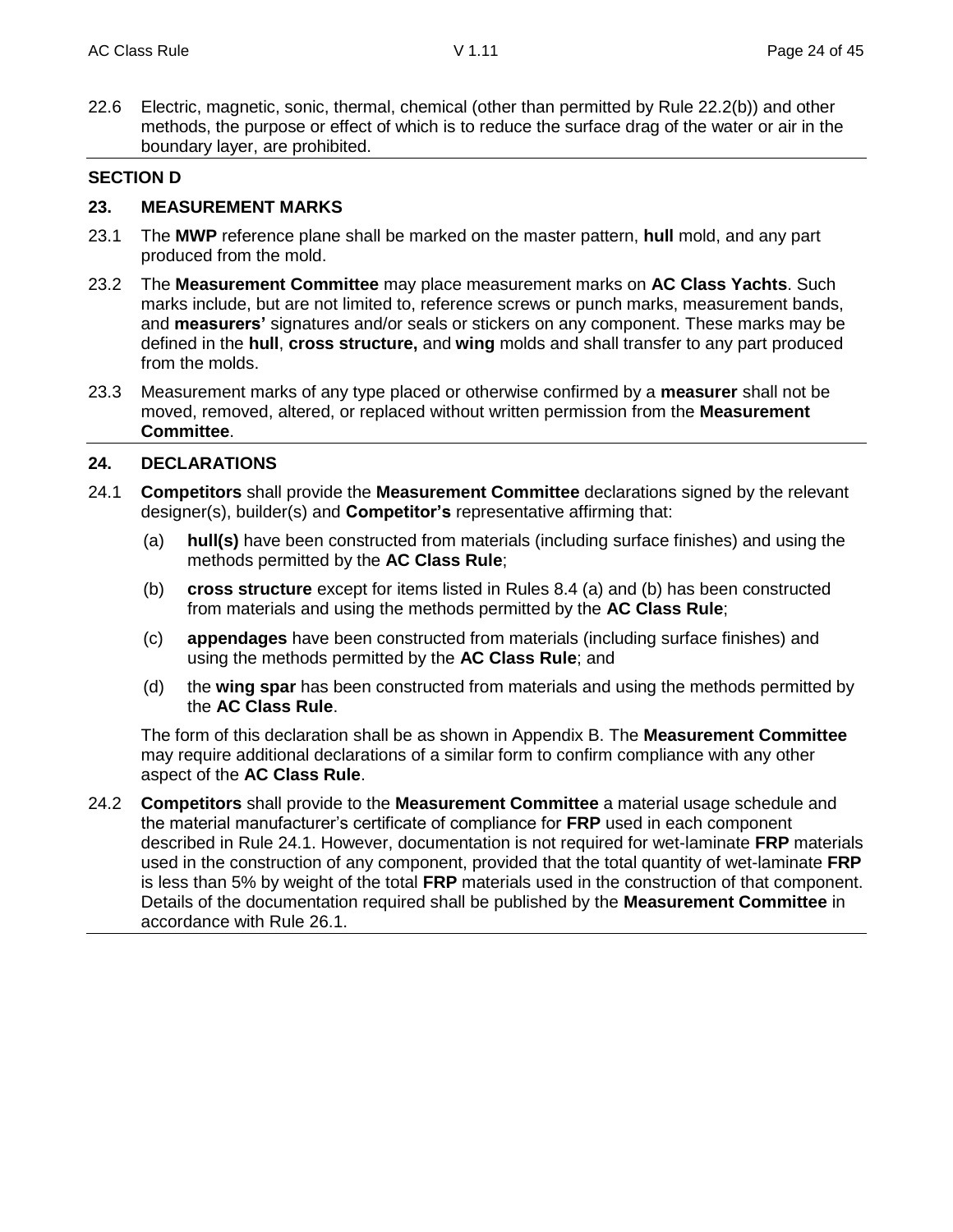# **25. INSPECTION AND MEASUREMENT**

- 25.1 **Competitors** shall permit and assist all inspections and measurements by a **measurer** and the **Measurement Committee**, and shall afford all reasonable facility to carry out such measurements and inspections, including during construction. **Competitors** shall provide measurement information reports to **measurers** as requested.
- 25.2 For establishing continuing compliance with Rule weight limits, the **Measurement Committee** will determine and record the weight of any components, modifications, repairs, additions, subtractions, or replacements to a degree of precision and using methodology they determine to be practical and appropriate for that purpose (including re-weighing). **Competitors** shall provide all assistance to the **Measurement Committee** required by them in tracking these changes.
- 25.3 The **measurer** shall take at least two (2) **hull** laminate samples per **hull**, no larger than 0.065m in diameter and from a location of their choosing.
- 25.4 The **Measurement Committee** reserves the right to take samples from the **cross structure** components.
- 25.5 The **measurer** shall take at least two (2) laminate samples per **wing spar**, no larger than 0.065 m in diameter from a location of their choosing.
- 25.6 The **Measurement Committee** reserves the right to take samples of the paint or vinyl from the **hull** and/or **appendages** for analysis by the manufacturer to ensure that only Rule permitted surface finishes have been used.
- 25.7 An **AC Class Yacht** may be re-measured in whole or in part at the discretion of the **Measurement Committee**.
- 25.8 A **measurer** who becomes aware that a **Competitor** may have failed to comply with the **AC Class Rule** shall advise the **Measurement Committee**.
- 25.9 Weights shall be corrected for local gravitational effects to the geographic datum of the **Match** venue.
- 25.10 When carrying out measurement ashore, the **measurer** shall allow a reasonable time to drain water from the **AC Class Yacht** and allow the substitution of wet **rigging** with equivalent dry **rigging**.
- 25.11 The measurer shall measure the top and bottom strop lengths on each element of **wing rigging** and the position of the **wing rotation point** with the **wing** positioned and **rigging** tensioned as specified in Drawing # ACC-W-1001 RIG AND SAILPLAN.pdf.

# **26. MEASUREMENT PROCEDURES**

26.1 Measurement equipment specifications and measurement methodology are determined by the **Measurement Committee** and will be available to all **Competitors**.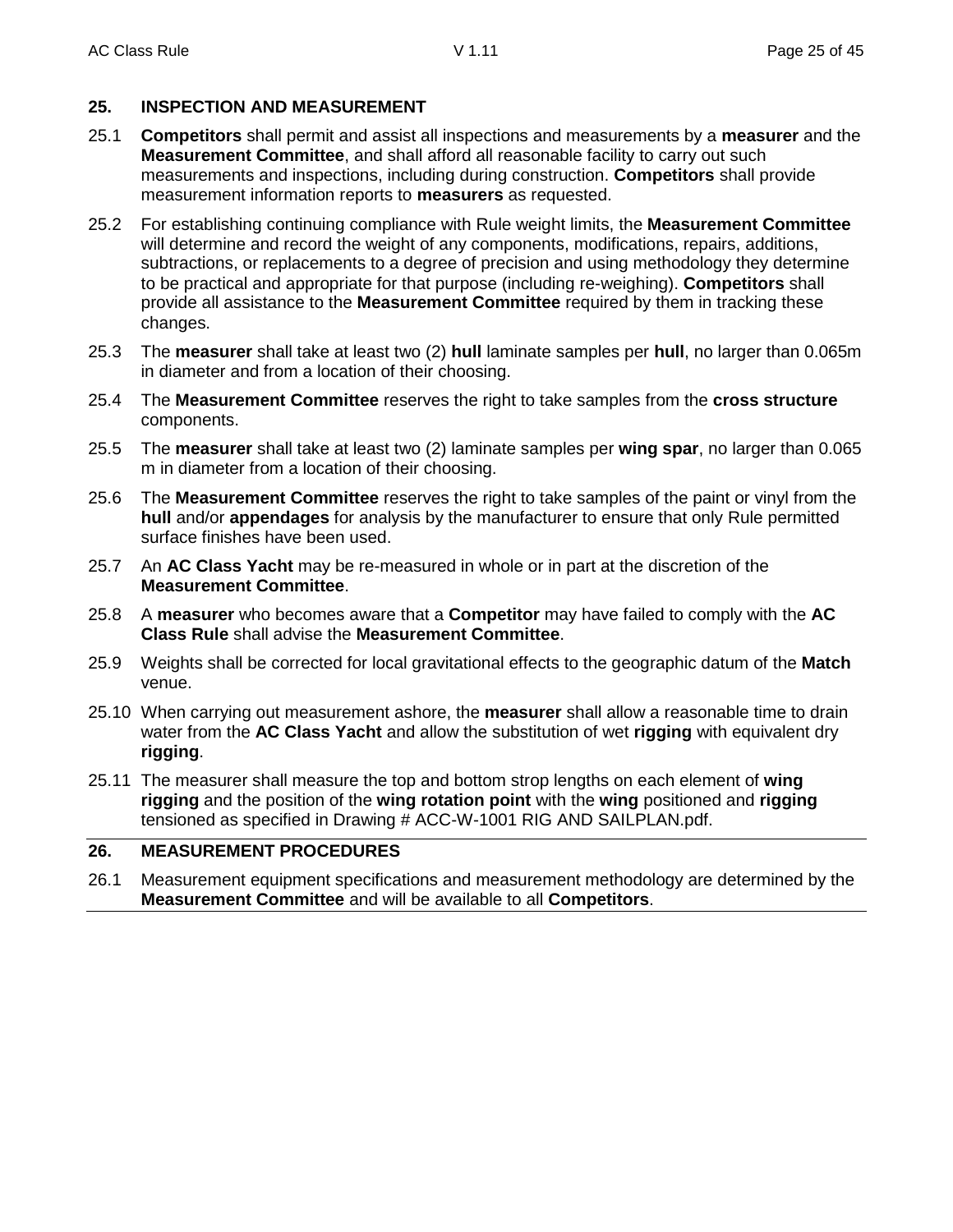# **27. MEASUREMENT CONDITIONS**

- 27.1 The **AC Class Yacht** shall be brought to **measurement condition** to determine the **measurement weight** and center of gravity as referenced in Rules 6.11 and 6.13. The **measurement condition** includes everything aboard the **AC Class Yacht** during a race, in its racing position, or equivalent **longitudinal** position, and with the yacht level to the satisfaction of the **measurer**, except the following:
	- (a) the **wing** as it was weighed in **wing measurement condition**;
	- (b) crew;
	- (c) crew clothing and equipment carried on the person while racing;
	- (d) the **jib** (including **jib** bags, **luff** cables and hanks);
	- (e) food and drinks; and
	- (f) "other safety equipment" as detailed in Rule Appendix G1(g)

# 27.2 In **appendage measurement condition**:

- (a) **appendages** shall be in the position resulting in their deepest draft below **MWP**; and
- (b) **rudder** root chords shall be parallel to the **hull centerplane**;
- 27.3 The **wing** in **wing measurement condition** shall:
	- (a) be capable of being weighed by horizontal suspension from two points, however the **measurer** may use alternative weighing arrangements if he believes they will yield more accurate results;
	- (b) be oriented in **wing measurement position**;
	- (c) include all equipment attached to or mounted on the **wing** and in its normal racing position except for "other safety equipment" as detailed in Rule Appendix G1(g); and
	- (d) have all rigging in place and pulled down tight along the **wing**..
- 27.4 Any component of the **wing** not included in Rule 27.3(c) shall be included in **measurement weight**.
- 27.5 With the approval of the **Measurement Committee**, a removable temporary device to support the forward **cross structure** in the way of the **tack point** may be fitted during determination of **measurement weight**. The effects of this device on **measurement weight** and **longitudinal** center of gravity will be tared out by the **Measurement Committee**. See Rule 14.4 (b) specifying allowed tension applied by this device.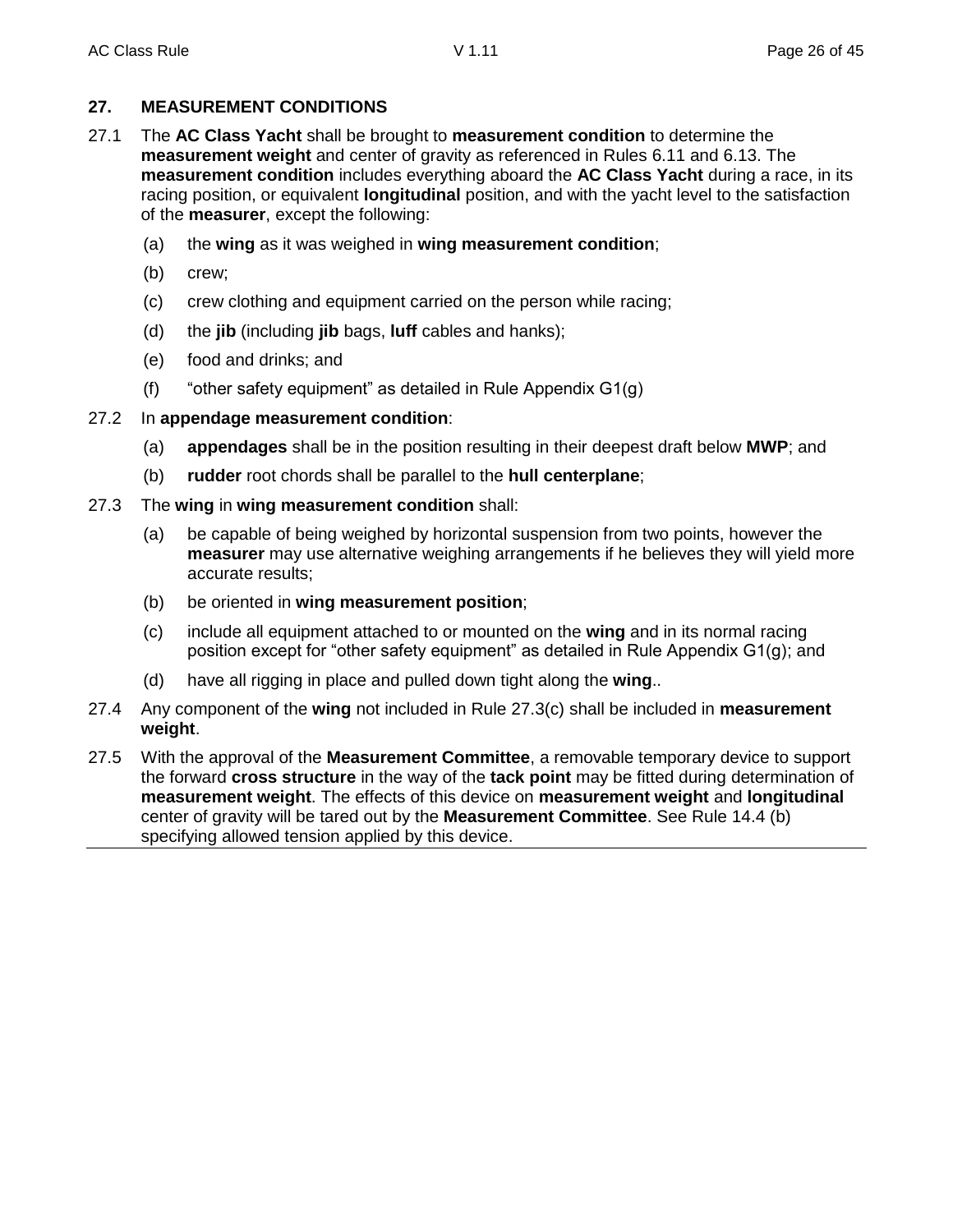# **28. MEASUREMENT CERTIFICATE**

- 28.1 When the **Measurement Committee** concludes that the **AC Class Yacht** complies with the **AC Class Rule**, it shall issue to the **Competitor** a measurement certificate as in Appendix A and shall retain a copy for its own records. The **Measurement Committee** shall provide a copy of the front page to the **Regatta Director** for public dissemination.
- 28.2 **Competitors** shall obtain approval of the **Measurement Committee** prior to making any repairs or any other changes which, individually or cumulatively, could impact on the **AC Class Yacht's** compliance with her measurement certificate or any other aspect of the **AC Class Rule**.
- 28.3 The measurement certificate ceases to be valid if there is any change to:
	- (a) any information recorded on the **AC Class Yacht's** measurement certificate;
	- (b) the shape of the **hull** surface, except for flexible surfaces on the upper part of the **hull** as permitted by Rule 7.6;
	- (c) the shape of the **appendage** surfaces;
	- (d) the shape of the **cross structure** (excluding fittings);
	- (e) the shape of the measured **wing** surface in **wing measurement position** (excluding shape changes due to changing film tension so long as the tolerances in rule 12.3 are respected); or
	- (f) the **longitudinal** center of gravity caused by movement of equipment that was included in **measurement condition**, that results in a pitch moment difference greater than 50 kg.m . (Note: limits to be specified per Rule 6.13 still apply).
- 28.4 The **Measurement Committee** shall withdraw an **AC Class Yacht's** measurement certificate when they have reason to believe it no longer complies with this **AC Class Rule**.
- 28.5 An **AC Class Yacht** shall have only one valid measurement certificate at any one time.
- 28.6 The **Measurement Committee** shall hold **AC Class Yacht** data and information in strict confidence. The **Measurement Committee** may supply data or information to an appropriate independent official, if the **Measurement Committee** is satisfied the data and information will be held in strict confidence.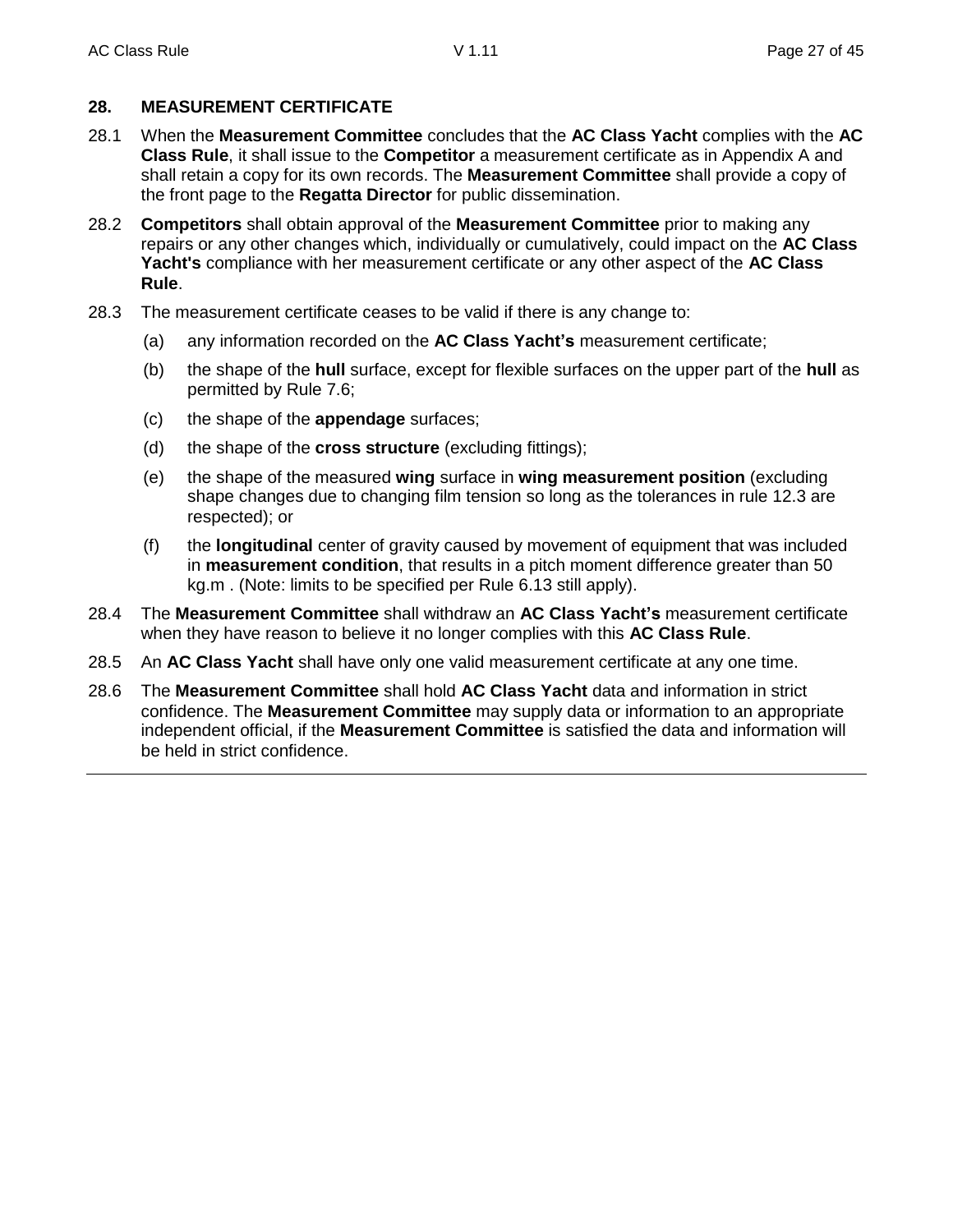# **APPENDIX A - MEASUREMENT CERTIFICATE**

# **AC Class Yacht Measurement Certificate**

Name of Yacht:

Yacht Identification Number:

Measurement Certificate Number:

Builder(s):

Owner(s):

#### **VALIDATION**

We confirm that this yacht has been measured in accordance with the **AC Class Rule**, and has been found to be in compliance with the Rule.

Signatures of Issuing **Measurers** (on behalf of the **Measurement Committee**)

Date of Certification:

Supersedes Certificate No. & Date: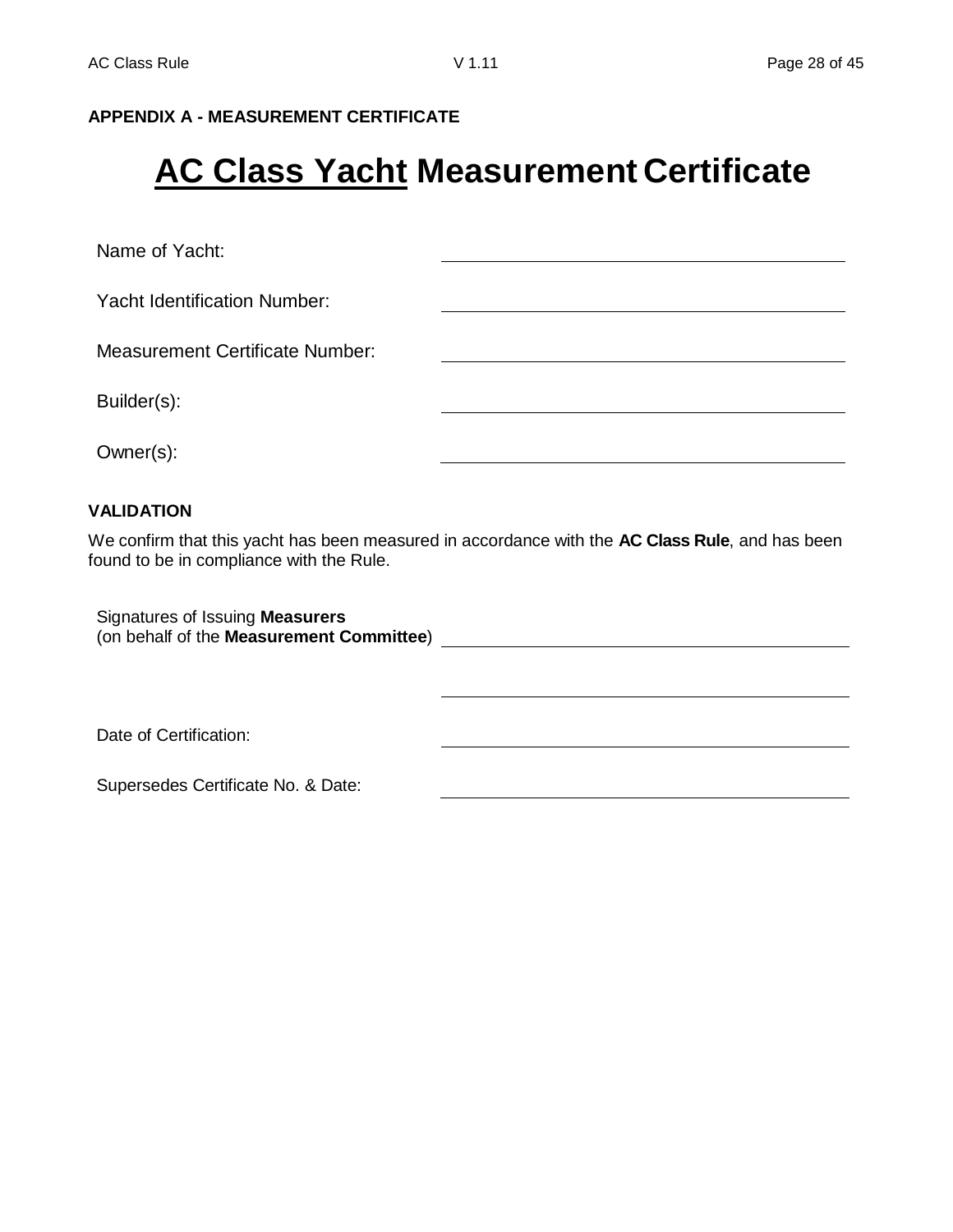| <b>Certificate Number</b> |  | Yacht ID number |  |
|---------------------------|--|-----------------|--|
|---------------------------|--|-----------------|--|

| <b>Sailing Weight</b>         | kq  |
|-------------------------------|-----|
| <b>Wing Weight</b>            | kg  |
| <b>Wing center of gravity</b> | m   |
| <b>Measured Rake</b>          | dec |

# **COMPONENTS**

| Port Daggerboard        |  |
|-------------------------|--|
| Starboard Daggerboard   |  |
| Port Rudder             |  |
| <b>Port Rudder Wing</b> |  |
| Starboard Rudder        |  |
| Starboard Rudder Wing   |  |
| Wing                    |  |

**Measurer:** Signature:

**Measurer:** Signature: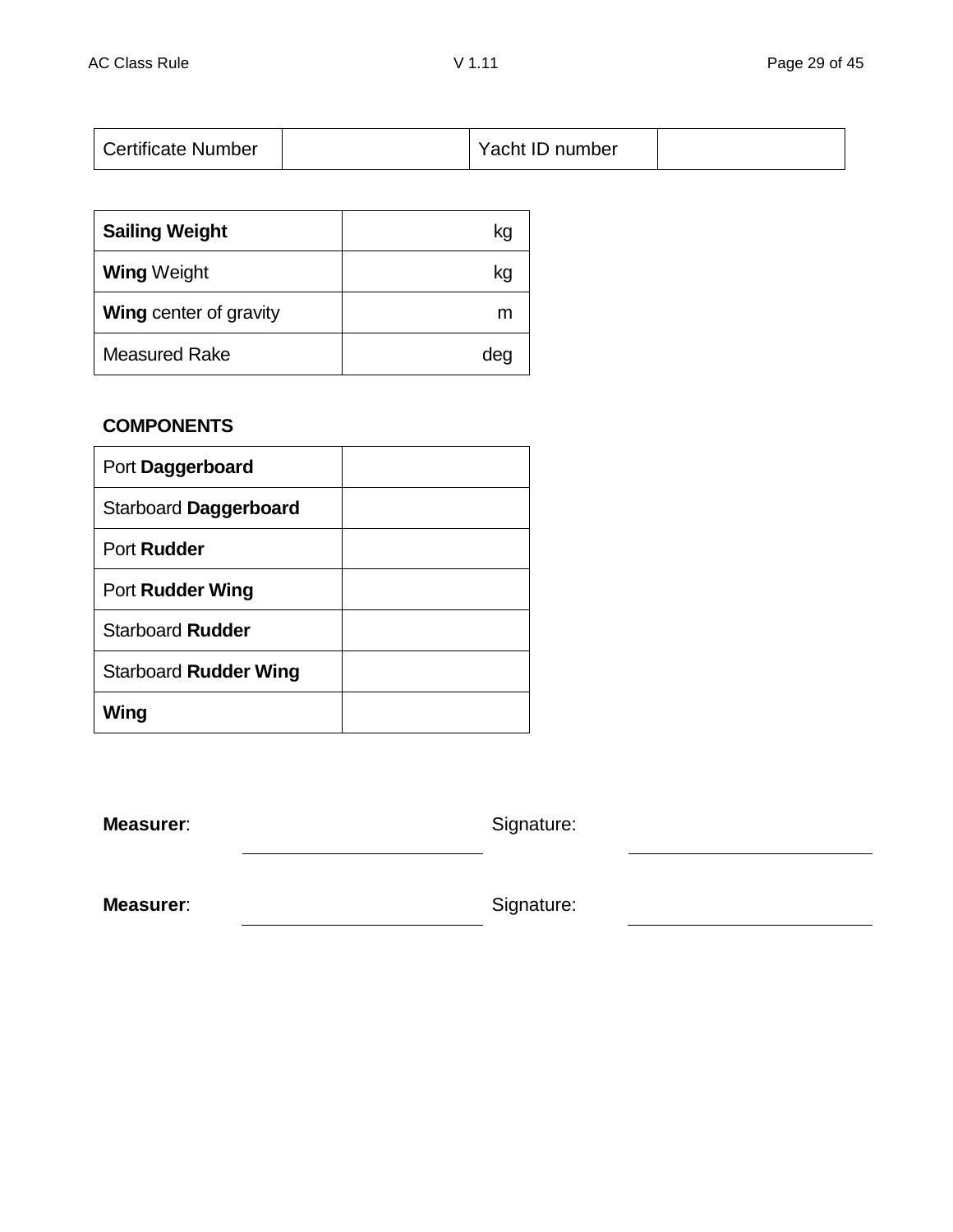# **APPENDIX B - DECLARATIONS**

# **HULL CONSTRUCTION DECLARATION**

# **DESIGN CO-ORDINATOR'S DECLARATION**

I, the design co-ordinator of the yacht

declare that to the best of my knowledge the **hulls** have been designed and built only from materials, building methods, and complying with the shape as permitted in the **AC Class Rule**.

Design co-ordinator name Signature Date

# **BUILDER'S DECLARATION**

I, the builder of the yacht

declare that to the best of my knowledge the **hulls** have been built only from materials, building methods, and shape as permitted in the **AC Class Rule**.

Builder name **Signature Signature Signature Signature Date** 

# **TEAM PRINCIPAL'S DECLARATION**

I, the Team Principal of the yacht

declare that to the best of my knowledge, the **hulls** have been built only from materials, building methods, and shape as permitted in the **AC Class Rule**.

Team Principal name **Signature** Signature **Date** Date

This declaration is to be preceded by a completed material usage schedule as set out in Rule 24.2.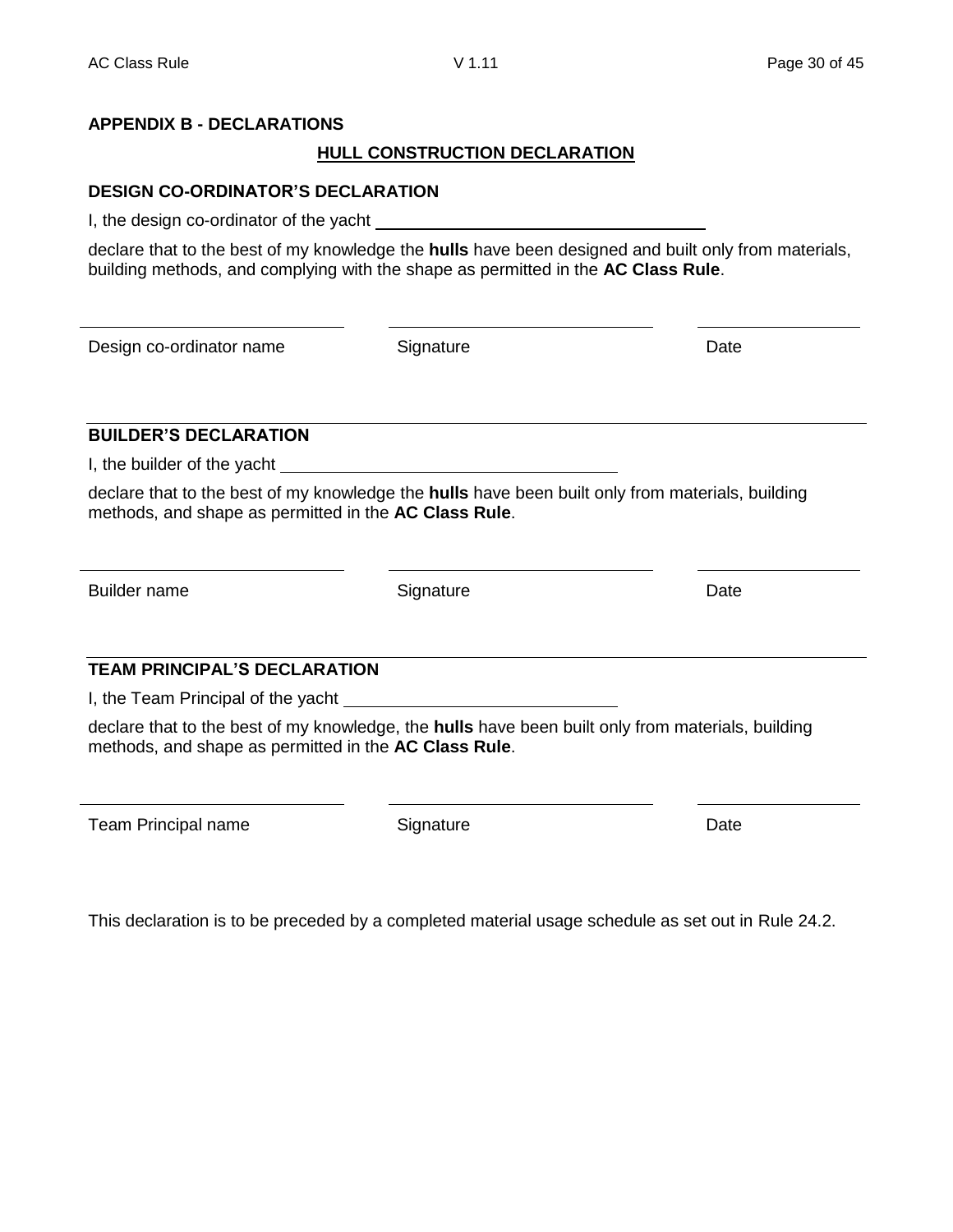#### **COMPONENT DECLARATION**

| <b>Competitor:</b> | <b>Component</b> |
|--------------------|------------------|
|--------------------|------------------|

#### **DESIGNER CO-ORDINATOR'S DECLARATION**

I declare that to the best of my knowledge the component named and referenced above has been constructed only from materials, and using building methods, and shape as permitted in the **AC Class Rule**.

Design co-ordinator name Signature Date

# **BUILDER'S DECLARATION**

I declare that to the best of my knowledge the component named and referenced above, is constructed only from materials, and using building methods, and shape as permitted in the **AC Class Rule**.

Builder name **Signature Contact System Contact Contact Contact Contact Contact Contact Contact Contact Contact Contact Contact Contact Contact Contact Contact Contact Contact Contact Contact Contact Contact Contact Conta** 

# **TEAM PRINCIPAL'S DECLARATION**

I declare that the component named and referenced above is, to the best of my knowledge, constructed from materials, and using building methods, and shape as permitted in the **AC Class Rule**.

Team Principal name **Signature** Signature **Date** Date

This declaration is to be preceded by a completed material usage schedule as set out in Rule 24.2.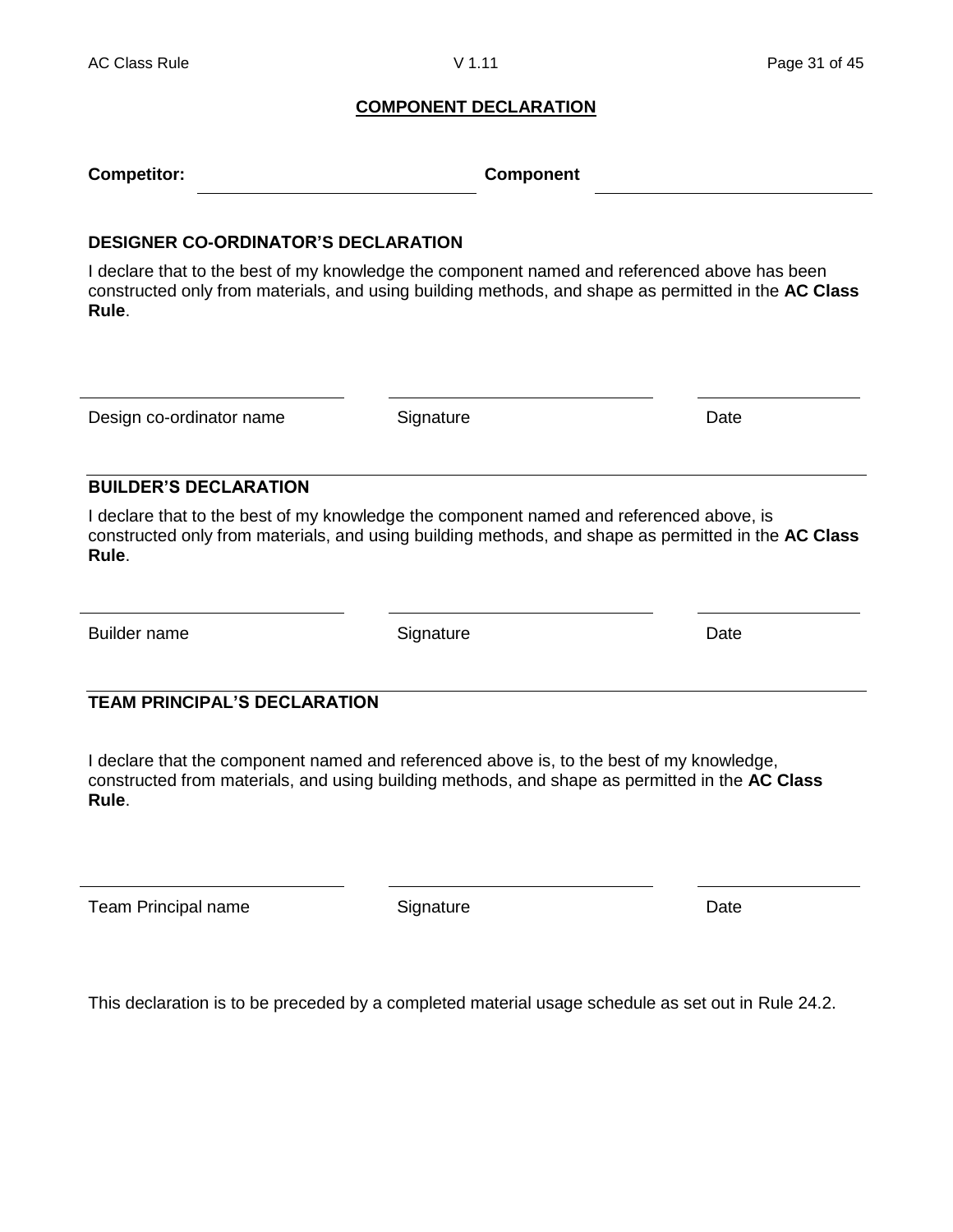#### **STRUCTURAL TEST DECLARATION**

| <b>Competitor:</b> | <b>Component</b> |  |
|--------------------|------------------|--|
|                    |                  |  |
| Date of Test:      |                  |  |

# **ENGINEER DECLARATION**

I declare that the component named and referenced above has properly completed the required structural tests detailed in Appendix H. The component named and referenced above has passed such tests in accordance with the prescribed requirements.

Engineer who supervised the test(s)

Signature Date

# **TEAM PRINCIPAL'S DECLARATION**

I declare that to the best of my knowledge, the component named and referenced above has properly completed the required structural tests detailed in Appendix H. The component named and referenced above has, to the best of my knowledge, passed such tests in accordance with the prescribed requirements.

Team Principal name Signature Signature Date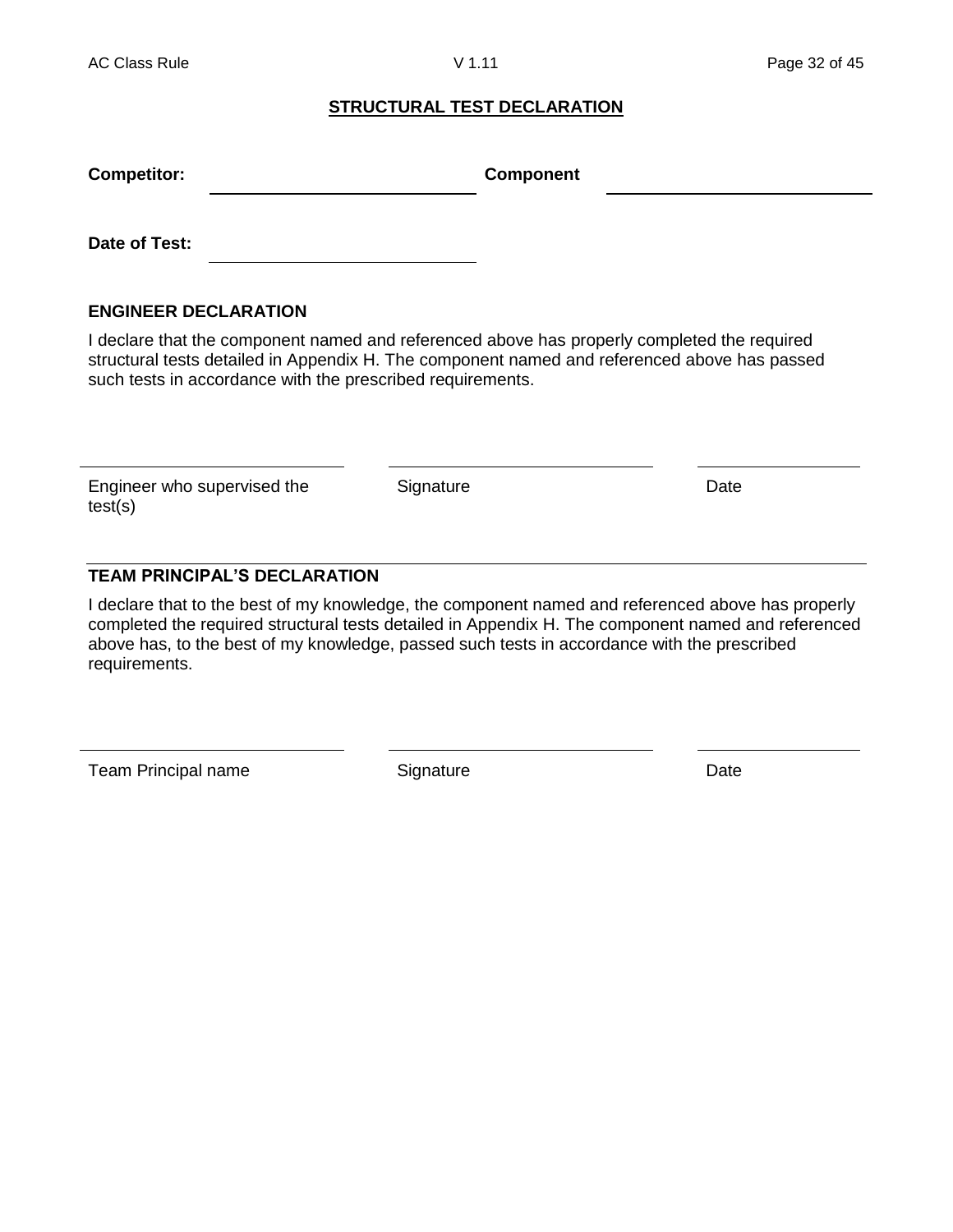# **APPENDIX C - HULLS CONFIGURATION**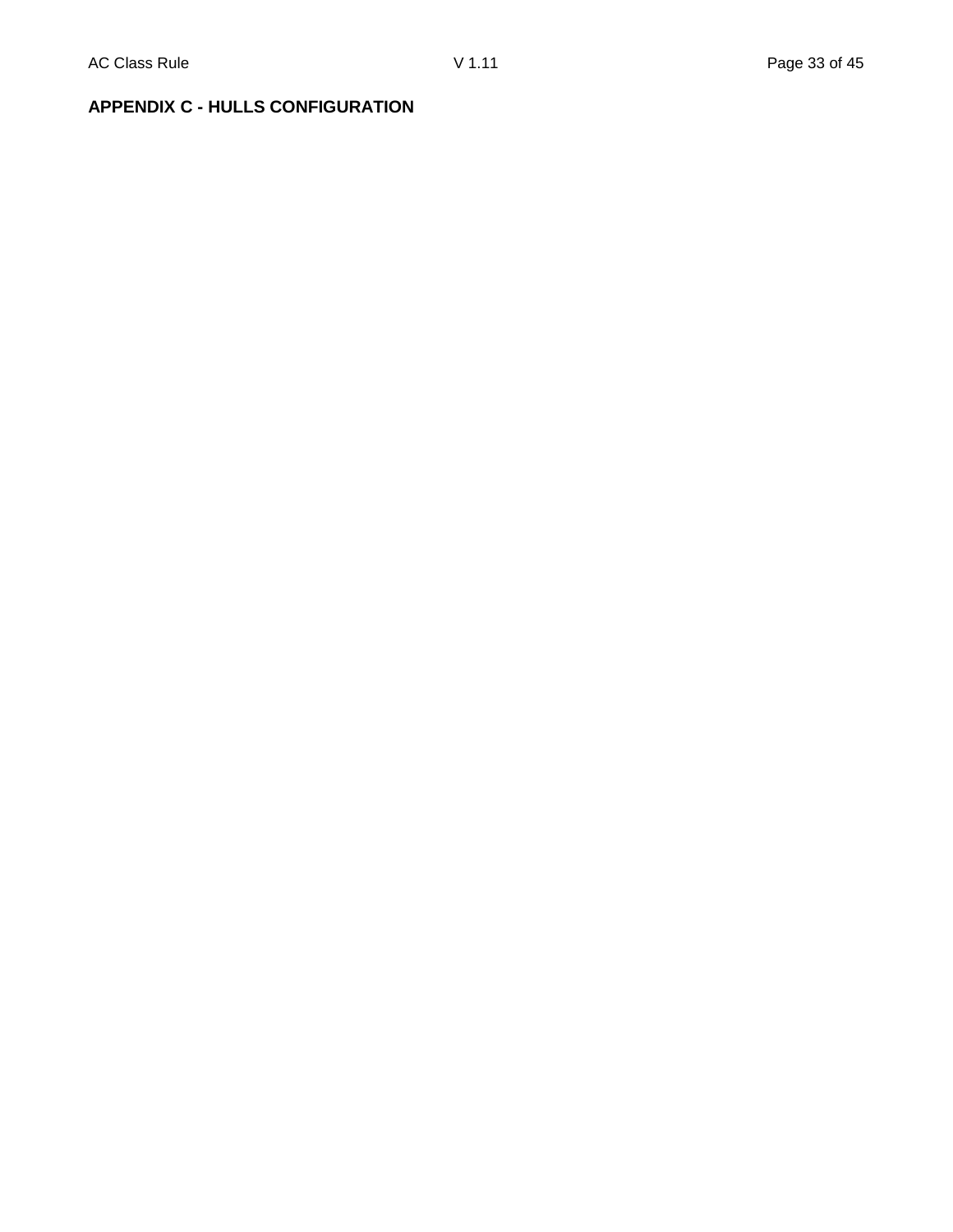# **APPENDIX D - CROSS STRUCTURE**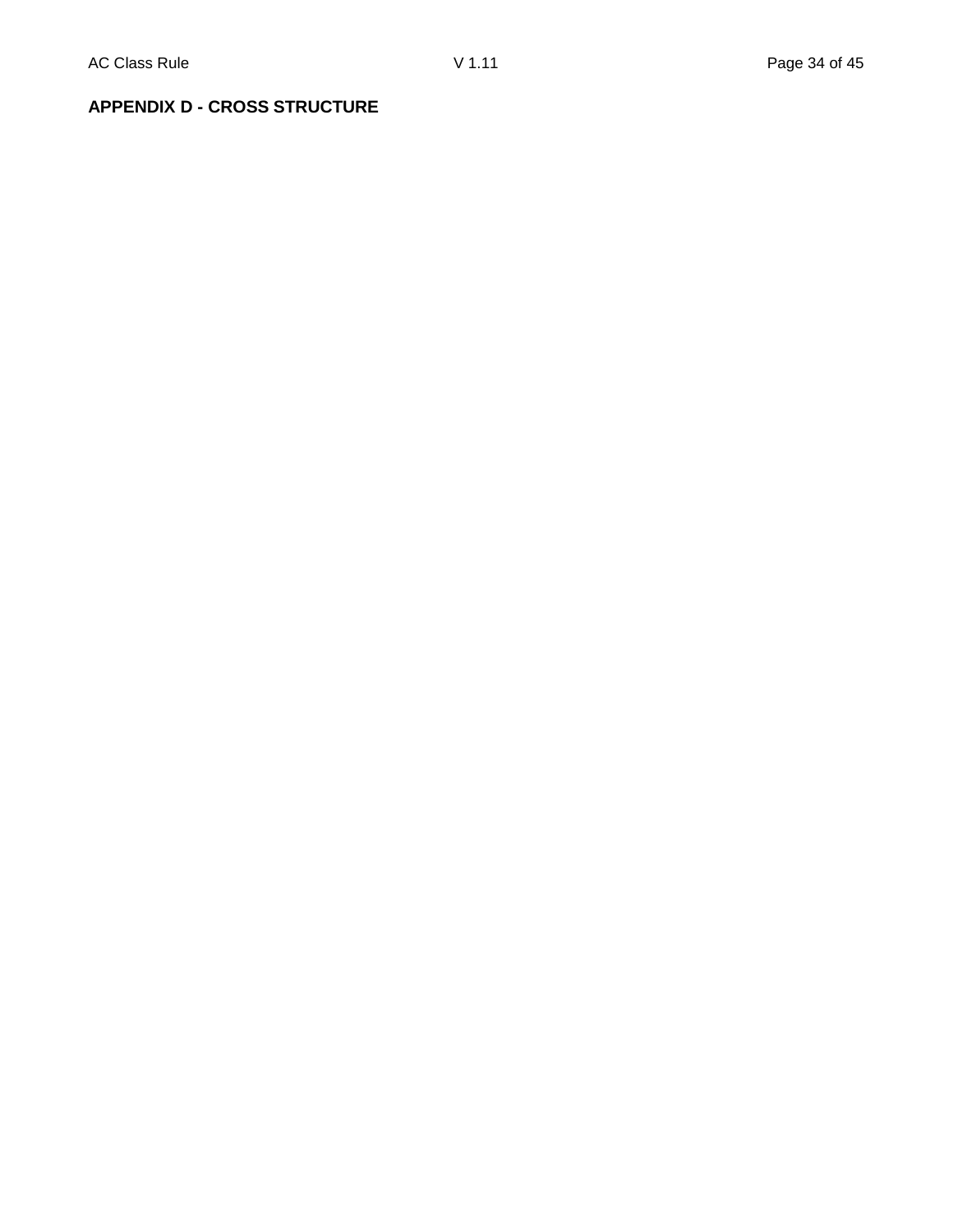# **D1 APPENDIX D - CROSS STRUCTURE DIAGRAM**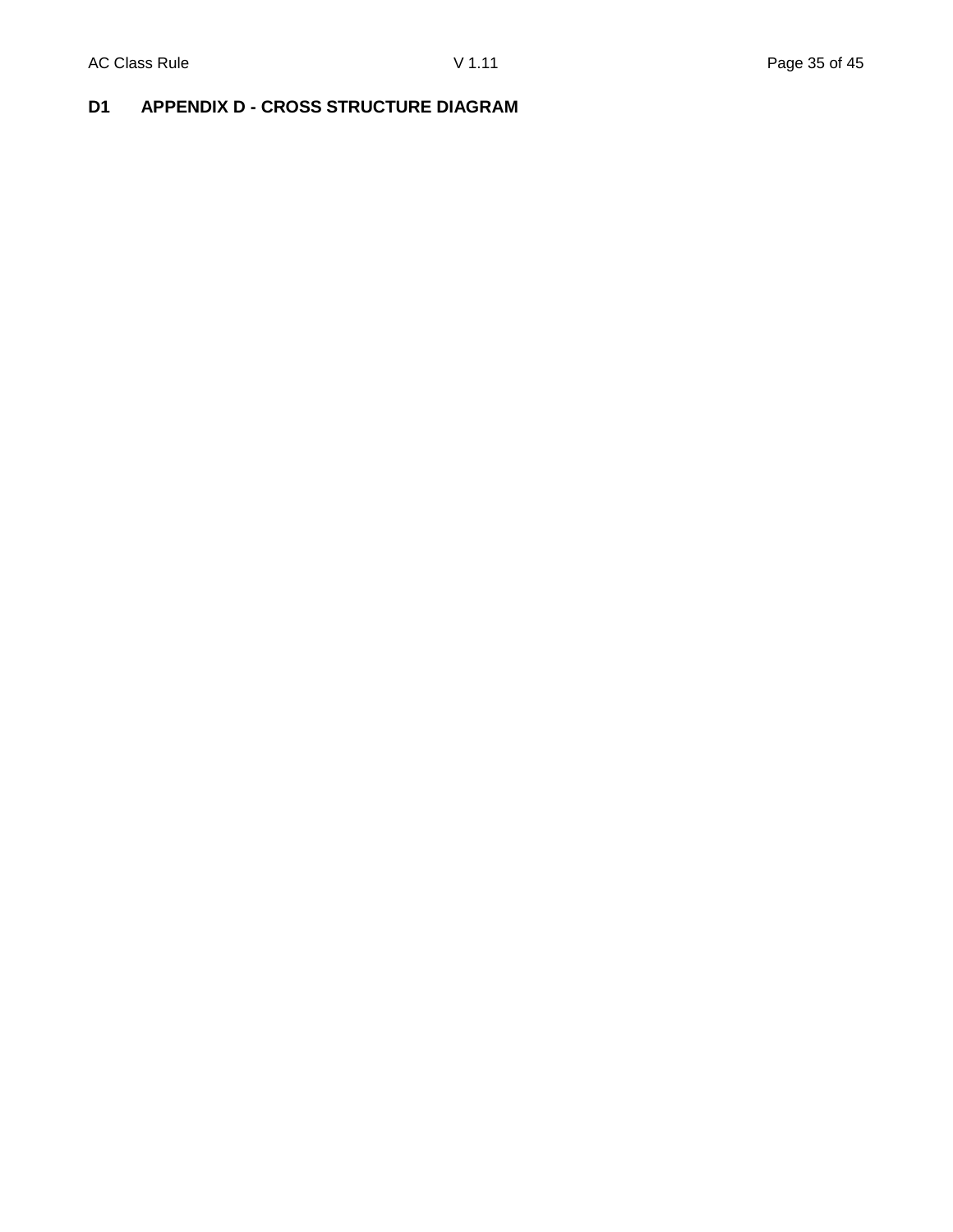#### **APPENDIX E - WING**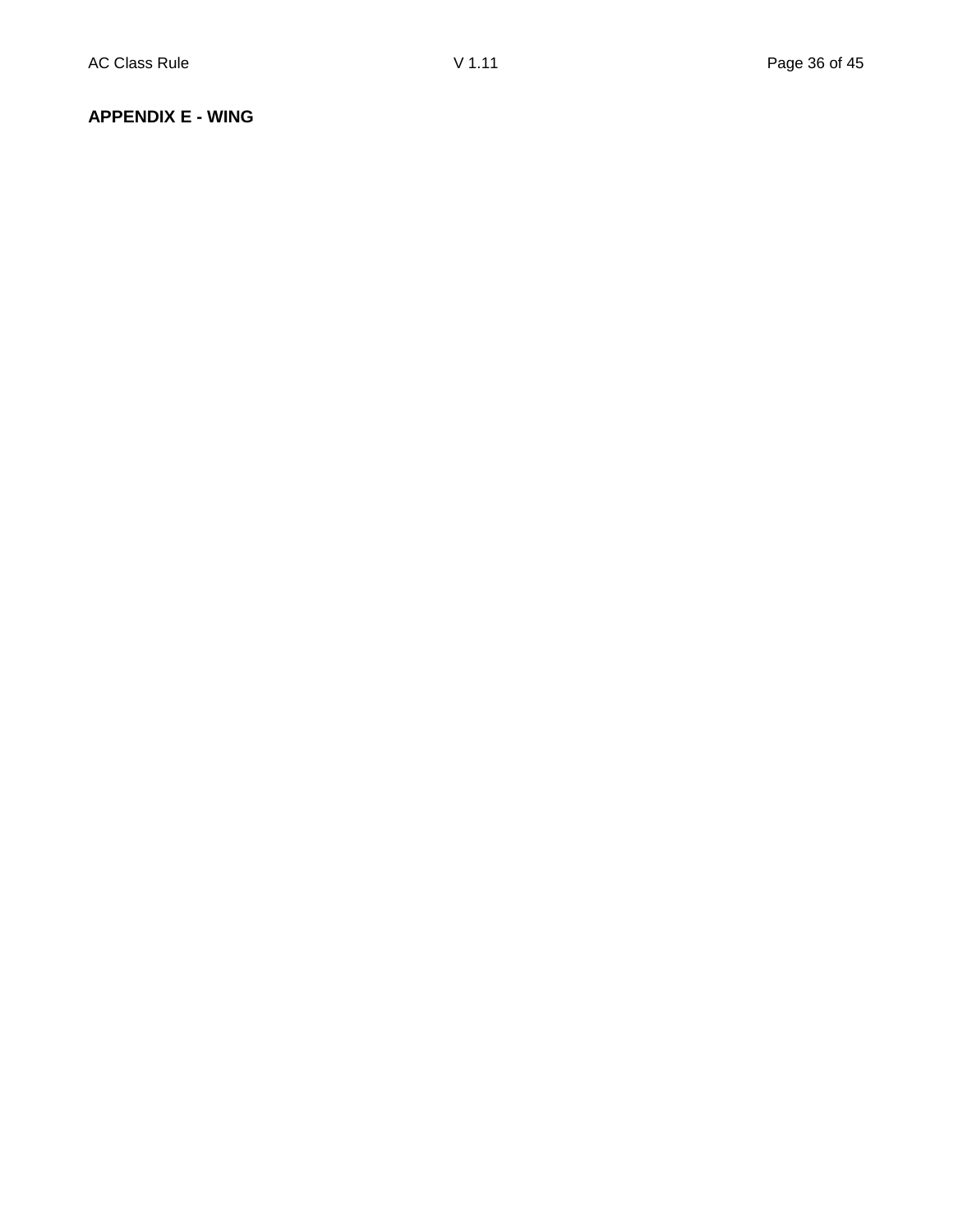**APPENDIX E - WING DIAGRAM**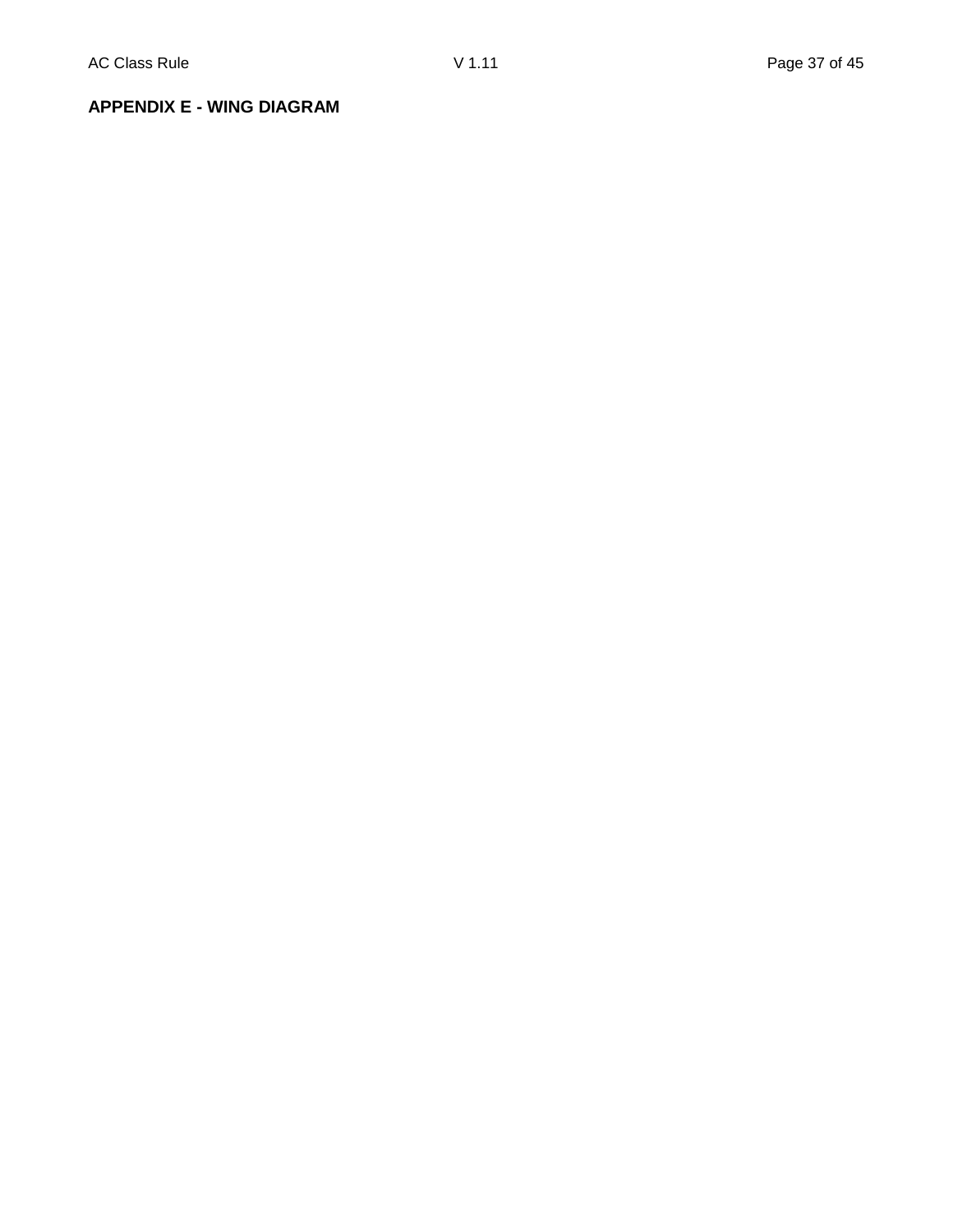# **APPENDIX F - JIB NOMINAL PLANFORM DIMENSIONS**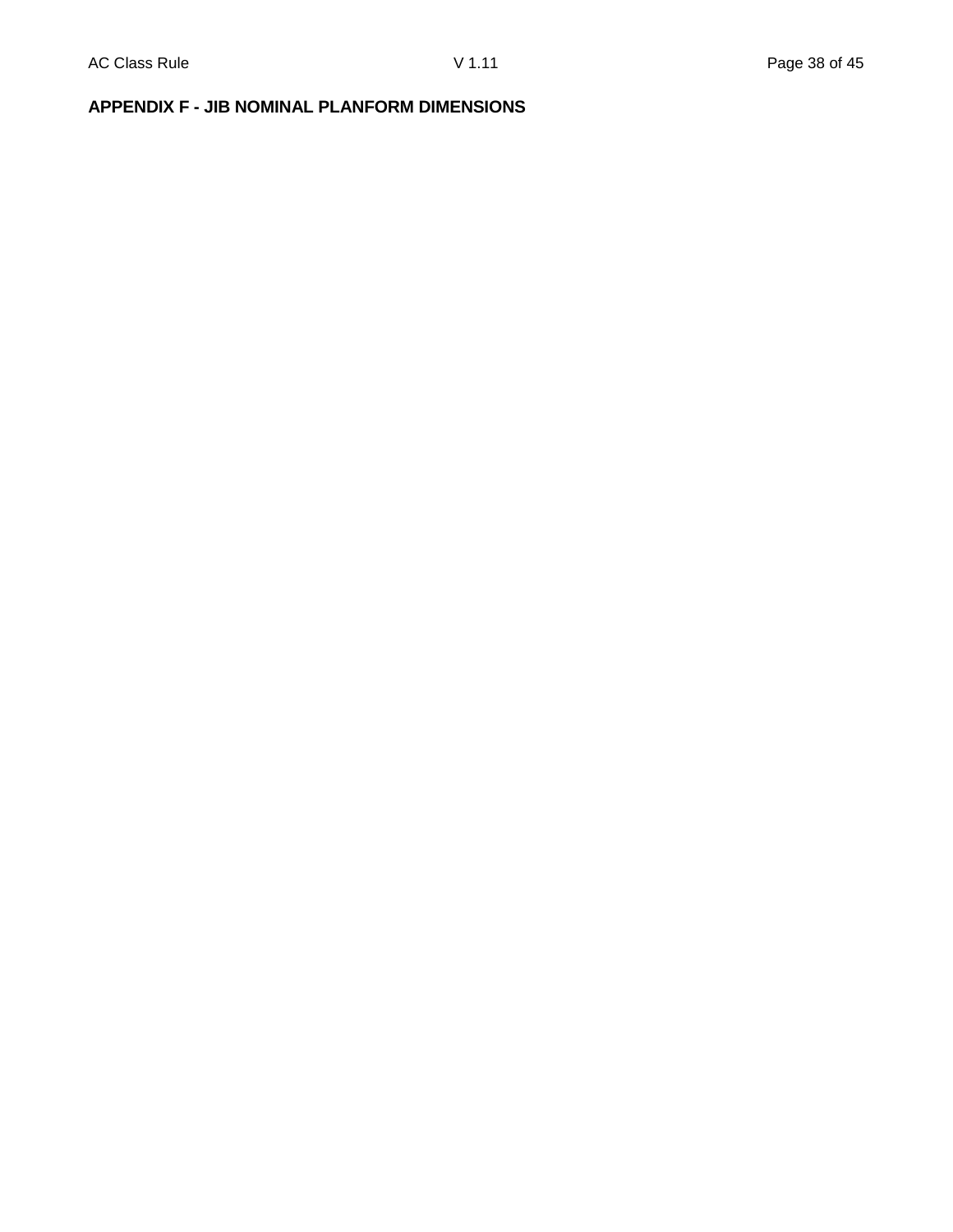# **APPENDIX G - SAFETY EQUIPMENT**

- G1 Below is a list of required safety equipment that has been developed by the Regatta Director and Measurement Committee in consultation with Competitors. The AC Class Rule may be amended as allowed by Rule 4 to include any changes to this safety equipment. The Measurement Committee may also adjust the sailing weight as permitted by Rule 4(a).
	- (a) A grab handle shall be fixed around the lower part of the **wing spar** to facilitate safe movement of crew around the front of the **wing**. The handle shall:
		- (i) be constructed of rigid or soft material;
		- (ii) be a minimum of 0.012 m in diameter;
		- (iii) be capable of taking a load of 300 kg applied in any direction at any point along its length;
		- (iv) extend from aft of the **wing spar** web on the port side, around the front of the **wing spar** to a point aft of the **wing spar** web on the starboard side;
		- (v) be no less than 150mm above the bottom of the **wing spar** at any point; and
		- (vi) be capable of passing a 0.069 m sphere (tennis ball) between the handle and the **wing spar** at any point forward of the **wing spar** web;
	- (b) Handholds, restraints and tethers that the **Competitor** determines are needed;
	- (c) Righting lines attached to the point(s) that are used to right the yacht and the righting lines accessible with the platform capsized at any orientation;
	- (d) A knife securely mounted near each intersection of the forward and aft crossbeams with the **hulls**, in positions that are accessible with the yacht upright or inverted;
	- (e) Four spare personal air supplies (two per side) of at least 80 liters each securely mounted in locations which would be accessible when the yacht is capsized;
	- (f) The compartment aft of the cockpit shall contain buoyancy components of not less than 250 liters. This may be made of 8 x 43 liter partially inflated buoyancy bags (Optimist flotation bags) or other alternative arrangements as may be approved by the **Measurement Committee**. The buoyancy arrangements shall not weight less than 8 kg; and
	- (g) other safety equipment carried at a **Competitor's** discretion that shall not exceed 10kg.
	- (h) A **transverse** line of a contrasting color no less than 50 mm wide whose forward edge is located across the whole of the upper surface of the **cross structure**, 3.0 m forward of the **wing rotation point**."
- G2 None of **ACEA**, the **Regatta Director** nor the **Measurement Committee** warrants or guarantees the safety, in general, of any **AC Class Yacht**, regardless of whether or not the safety equipment Rules are complied with. It is the sole and ultimate responsibility of each **Competitor** to assess the safety of its own **AC Class Yacht** and each **Competitor** assumes the risk of sailing and/or racing the same.
- G3 The **daggerboard** and **rudder** rake control systems shall each be designed to fail safely in the event of hydraulic or electrical system failure. Systems shall either lock or go to a safe default position to avoid uncontrolled rake movement of that **appendage**. Compliance with this requirement shall be demonstrated to the satisfaction of the **Measurement Committee**.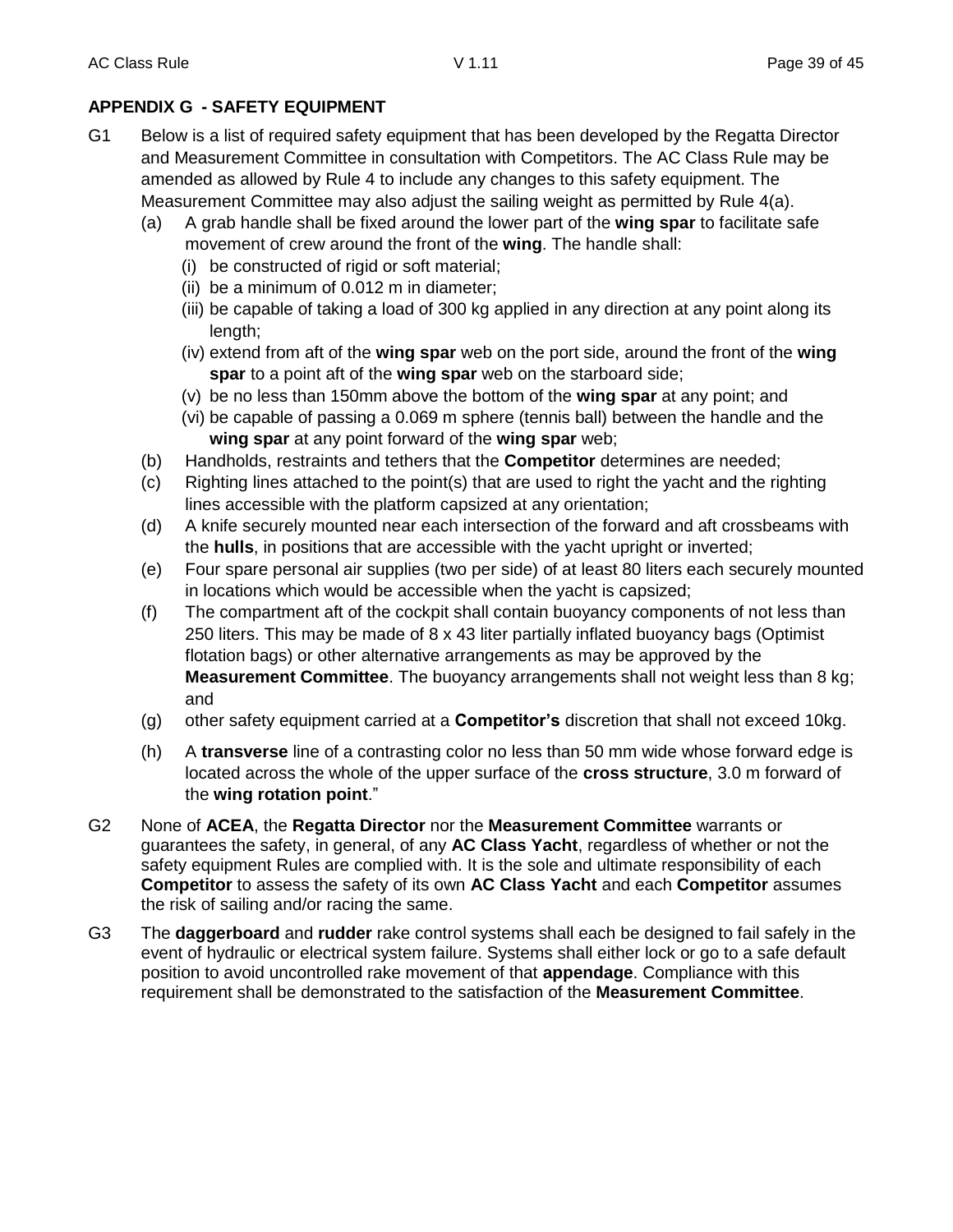# **APPENDIX H - STRUCTURAL TESTING**

- H1 It is the sole responsibility of each **Competitor** to select materials and components for its **AC Class Yacht** that fully and properly withstand the structural tests described in Rule 6.16 and this Appendix. All **Competitors** acknowledge that there is an inherent risk of damage (including latent or microscopic damage) to an **AC Class Yacht** and/or its components from structural testing and agree that none of **ACEA**, the **Regatta Director** and/or the **Measurement Committee** (collectively or severally) shall be responsible for any damage to the whole or any part or parts of an **AC Class Yacht** (and/or its components), any damage to other property and/or any injuries to person or persons (including death) caused or sustained, directly or indirectly, in whole or in part, by or resulting from the use of an **AC Class Yacht** (and/or its components) following the structural tests referenced in Rule 6.16 and this Appendix.
- H2 None of **ACEA**, the **Regatta Director** or the **Measurement Committee** warrants or guarantees the structural integrity of an **AC Class Yacht**, regardless of whether or not the structural testing is deemed to have been successful. It is the sole and ultimate responsibility of each **Competitor** to assess the structural integrity of its own **AC Class Yacht** (and its components) and each **Competitor** assumes the risk of sailing and/or racing the same.
- H3 In starting these tests, **Competitors** freely acknowledge, accept, and assume the risks that may arise from testing, sailing and/or racing their **AC Class Yachts** and they expressly waive and release each of **ACEA**, the **Regatta Director** and the **Measurement Committee** (collectively and severally) of and from any and all claims, damages, liabilities, losses, fees, and costs incurred in connection with structural testing and this **AC Class Rule**.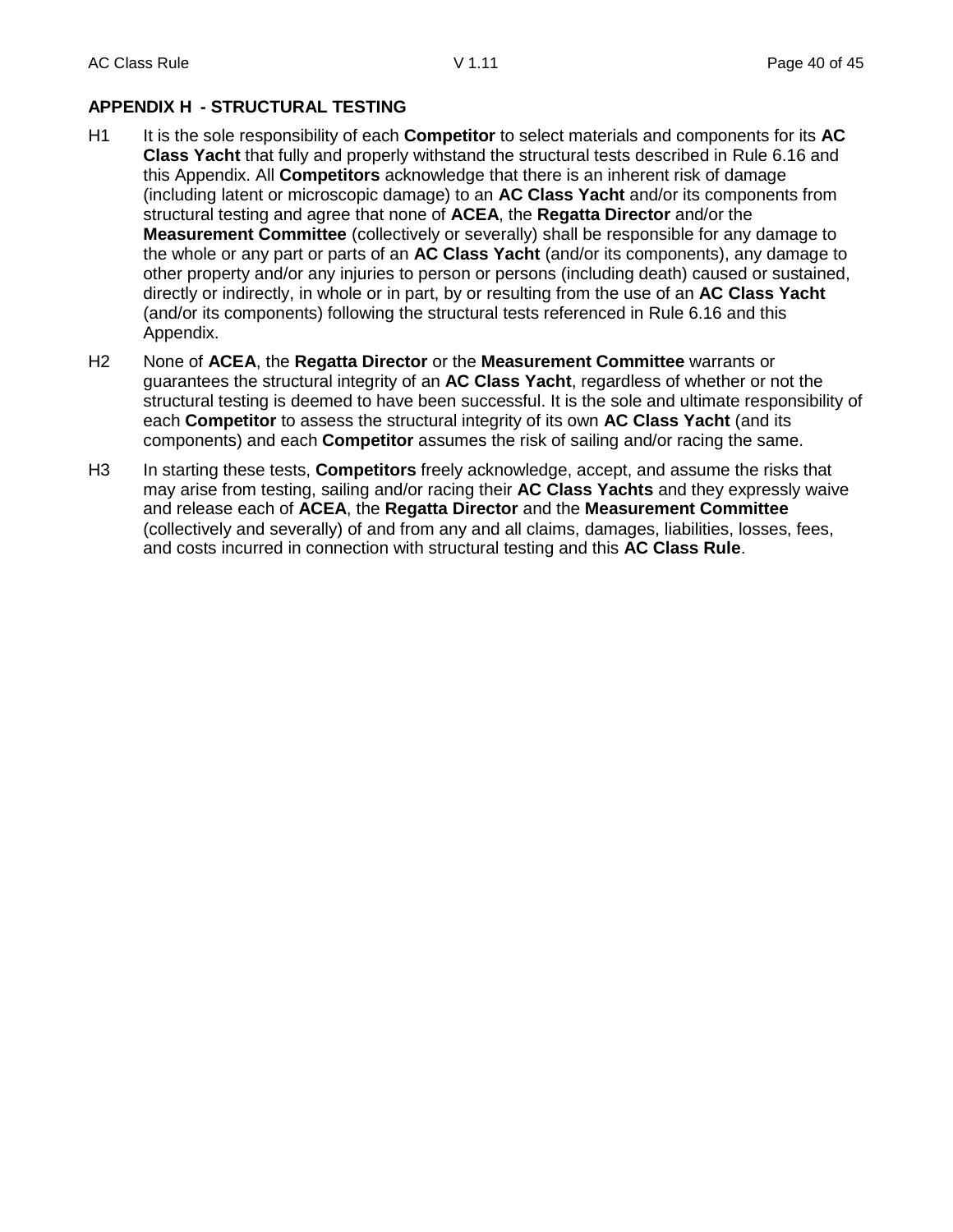# **APPENDIX I - MEDIA AND RACE COMMITTEE EQUIPMENT**

# **1. GENERAL**

- 1.1 The media and Race Committee equipment for the **AC Class Yacht** will be supplied by ACTV (the department of **ACEA** that manages the broadcast of America's Cup racing). This equipment consists of four main systems; TV and audio; tracking; Race Officer Communications; along with biometric and data capture.
- 1.2 The weight and centre of gravity of the equipment will be equalized between the yachts in a race as directed by the **Measurement Committee**.
- 1.3 **Competitors** shall provide all reasonable access to their **AC Class Yacht** for ACTV to install, remove, inspect, or service equipment, including but not limited to adjusting haul out or launch schedules if required.
- 1.4 **Competitors** are not permitted to have additional visual media recording devices on board when racing.
- 1.5 **Competitors** are responsible for the supplied equipment whilst installed on their **AC Class Yacht**. Replacements for damaged, lost or additional equipment must be purchased from ACTV or from a vendor approved by ACTV.
- 1.6 The detailed CAD files of the components and their locations on the **AC Class Yacht**, referenced in this appendix shall be available to each **Competitor** on the shared Google drive.
- 1.7 ACTV will specify and supply a set of components to be installed on each **AC Class Yacht**, including but not limited to:
	- (a) Forward Media Sprit;
	- (b) Port and Starboard Media Bays;
	- (c) Aft Media Post;
	- (d) Wing Tip Antennas;
	- (e) Brackets for Cameras and Battery Peli-cases; and
	- (f) Media Cables and Harnesses.
- 1.8 The ACTV supplied equipment may be freely modified by ACTV as required but may only be modified by the **Competitor** with the prior written approval of ACTV and the **Measurement Committee**. Examples of modifications requiring this permission include but are not limited to the following:
	- (a) Drilling of holes, other than specified on the drawing/CAD file for mounting the components;
	- (b) Removal of material;
	- (c) Lamination or bonding onto the ACTV supplied equipment;
	- (d) Attachment of fairings;
	- (e) Attaching **Competitor** owned equipment to the ACTV supplied equipment; and
	- (f) Equipment positional changes.
- 1.9 **AC Class Yachts** may access the streaming data that is sourced from the ACTV supplied equipment located in the starboard media bay. Details of the data protocol will be posted on the Official Noticeboard.
- 1.10 **AC Class Yachts** shall provide data as specified in Protocol Article 42.3 via a cable(s) to the starboard media bay. Details of data and data protocols for this purpose will be posted on the Official Noticeboard.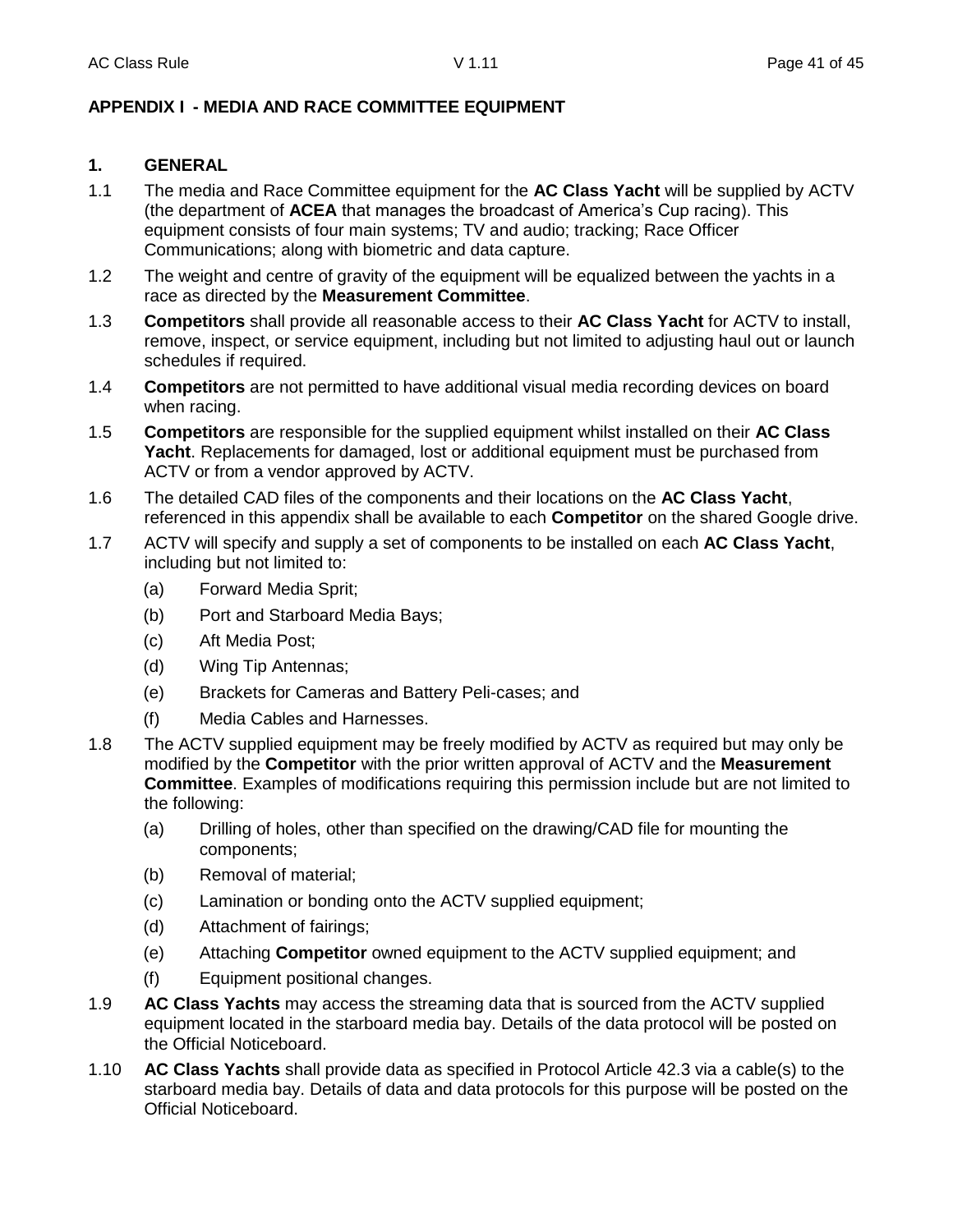1.11 Any ACTV equipment that is prescribed to be carried on the crew shall not be included in the weight limit described in Rule 17.3.

# **2. CABLING**

- 2.1 **AC Class Yachts** shall have one full set of media cables and harnesses that is supplied to each **Competitor** by ACTV. Cables are supplied in the form of pre-made harness /looms.
- 2.2 ACTV shall install the supplied cabling as per the cabling routes detailed in in CAD file ACC-11500. This includes attaching mounting hardware used to secure the cable runs. **Competitors** shall ensure equipment or systems do not interfere with these cabling routes.
- 2.3 Cable runs, access holes and conduits/socks associated with the media cables are for the sole use of the ACTV supplied equipment and shall not contain **Competitor** equipment unless specifically authorized by ACTV and approved by the **Measurement Committee**.
- 2.4 Cable runs, raceways, interconnects must be readily accessible for installation and service by ACTV technicians.
- 2.5 Where a cable sock is detailed, it is the **Competitor's** responsibility to supply and install in advance, and ensure that the minimum pass diameter (as detailed in the applicable CAD file) is observed for:
	- (a) Wing;
	- (b) Forward Media Sprit;
	- (c) Media Pods;
	- (d) Aft **Cross Structure** beam; and
	- (e) Forward **Cross Structure** beam.

# **3. FORWARD MEDIA SPRIT**

- 3.1 An **AC Class Yacht** will be fitted with a two-part forward Media Sprit, that attaches to the bowsprit outboard end as detailed in CAD file ACC-11300. The extension is designed to support an outboard end point load of 85 kg.
- 3.2 The Forward Media Sprit shall remain in place for all daily and routine operations, including but not limited to wing in/out and yacht launching / recovery. The Forward Media sprit shall only be removed from its position on the yacht with the permission of either ACTV or the Measurement Committee.
- 3.3 Provision has been made to accept an approved **Competitor** supplied forward facing wind instrument, this is in the form of a 25mm x 25mm ID socket, details supplied on CAD file ACC-11300. Cables for the wind instrument may be routed inside the media sprit, alongside the media cables.

# **4. MEDIA BAYS**

- 4.1 **AC Class Yachts** shall have two Media Bays positioned behind the forward **cross structure** beam and either side of the central pod as detailed in CAD file ACC-11100.
- 4.2 **Competitors** will be responsible for mounting and supply of additional mounting hardware as specified in the CAD file.

# **5. AFT MEDIA POST**

- 5.1 **AC Class Yachts** shall have an Aft Media Post attached directly behind the aft **cross structure** beam on the **yacht centerplane** as detailed in CAD file ACC-11200.
- 5.2 **Competitors** will be responsible for mounting the Aft Media Post (including any additional mounting hardware) as specified in the CAD file.
- 5.3 ACTV may add temporary antennas onto the Aft Media Post. The temporary antennas can be used when there are problems with the ACTV antennas mounted on the wing tip. If temporary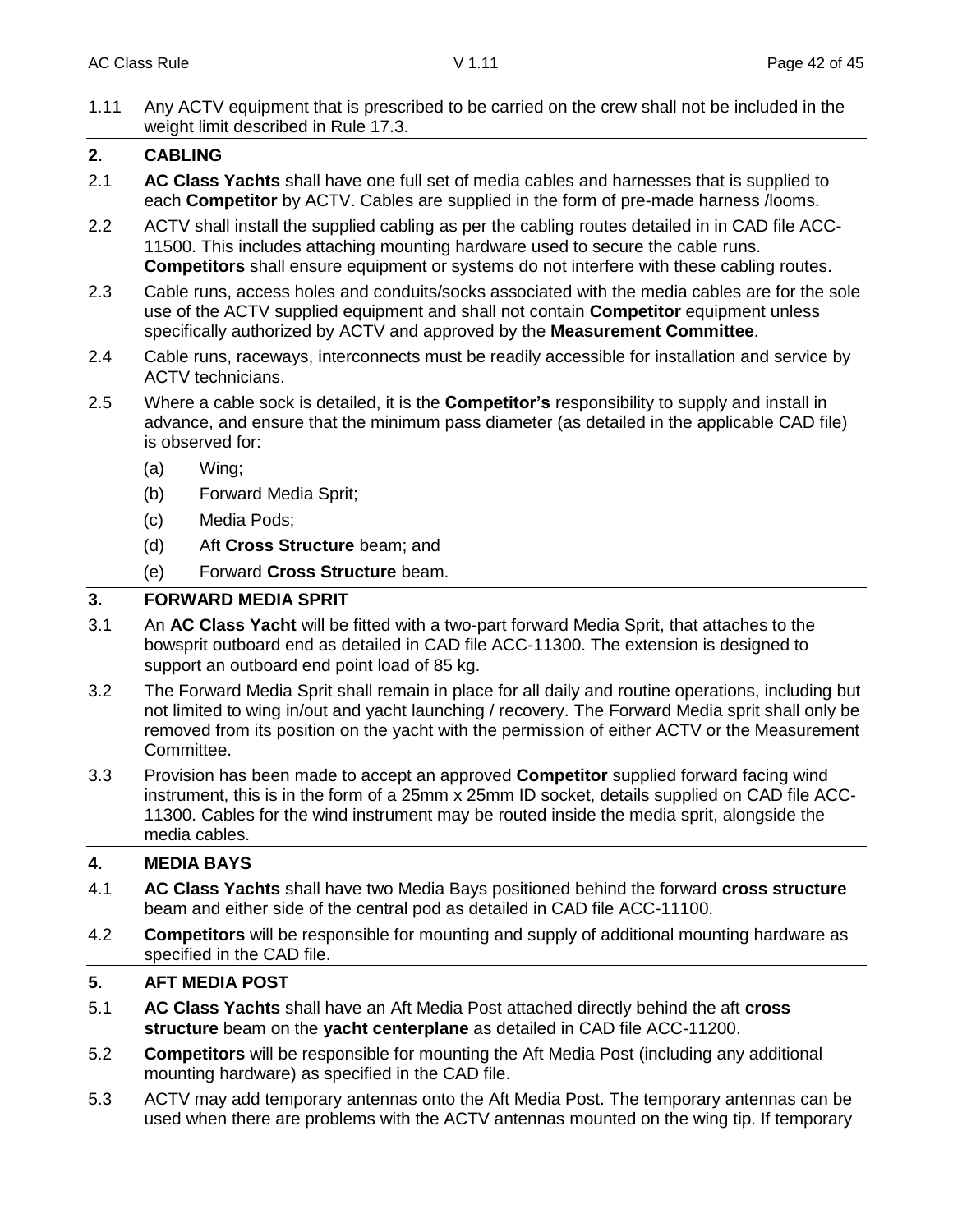antennas are used in a Match Race, the **Measurement Committee** will ensure that the antennas are installed on both yachts. If the temporary antennas are required by ACTV, they shall not be included for **measurement condition**.

# **6. CAMERAS**

- 6.1 **AC Class Yachts** shall have up to: 4 HD agile cameras; 3 POV/Effects cameras and a 360deg camera (as determined by ACTV). Furthermore, crew may be required by ACTV to wear a camera with associated transmitter and power pack.
- 6.2 ACTV may mount agile cameras at the following locations:
	- (a) One mounted on the Forward Media Sprit;
	- (b) Two attached to the aft face of the forward **cross structure** beam, either side of the **yacht centerplane**. These shall be positioned to allow for filming of the crew, with each location being 1.2m-2.2m from the **yacht centerplane**; and/or
	- (c) One mounted on the Aft Media Post.
- 6.3 Each agile camera:
	- (a) Has an adapter base plate that the camera is locked into for operation. The adapter base place will be required to be secured to the yacht's structure or to an additional bracket in a position approved by ACTV;
	- (b) Will be connected via a coaxial cable with a molded connector to the media module. The minimum pass diameter for cable access to each camera is 22mm; and
	- (c) May have camera wash bottles added to cameras as required. If they are installed, details will be made available.
- 6.4 Point of View Cameras may be positioned:
	- (a) Underslung to the Forward Media Sprit; and/or
	- (b) In an outboard location on each **hull**, in line with the **wing rotation point** (+/- 500mm) approximately 50mm above local deck level.
- 6.5 A 360-degree camera may be positioned on the Aft Media Post.
- 6.6 A body worn camera and associated electronics/antennas to control, power and transmit the signal, may be positioned on crew with additional hardware associated with this camera located in either the port Media Bay or the central pod alternative battery position.
- 6.7 Teams may mount up two (2) Go Pro (or similar) cameras on the following conditions:
	- (a) They may not be mounted on the aft media post;
	- (b) They must not be able to be seen by any ACTV camera (including 360 camera);
	- (c) Their position must be approved in writing in advance by Mark Sheffield; and
	- (d) Footage can only be used for Team internal review or if requested by ACEA for its own media use.

# **7. MICROPHONES**

- 7.1 **AC Class Yachts** shall carry a combination of individual crew microphones and mounted effect microphones.
	- (a) Wireless microphones shall be worn by up to four ACTV designated crew. The transmitter shall be located in dedicated pocket (refer RRSAC 40.1(e). ACTV will require the microphone to be external to the pocket, attached to the outermost layer of clothing and positioned to provide a clear voice signal from the individual crewmember.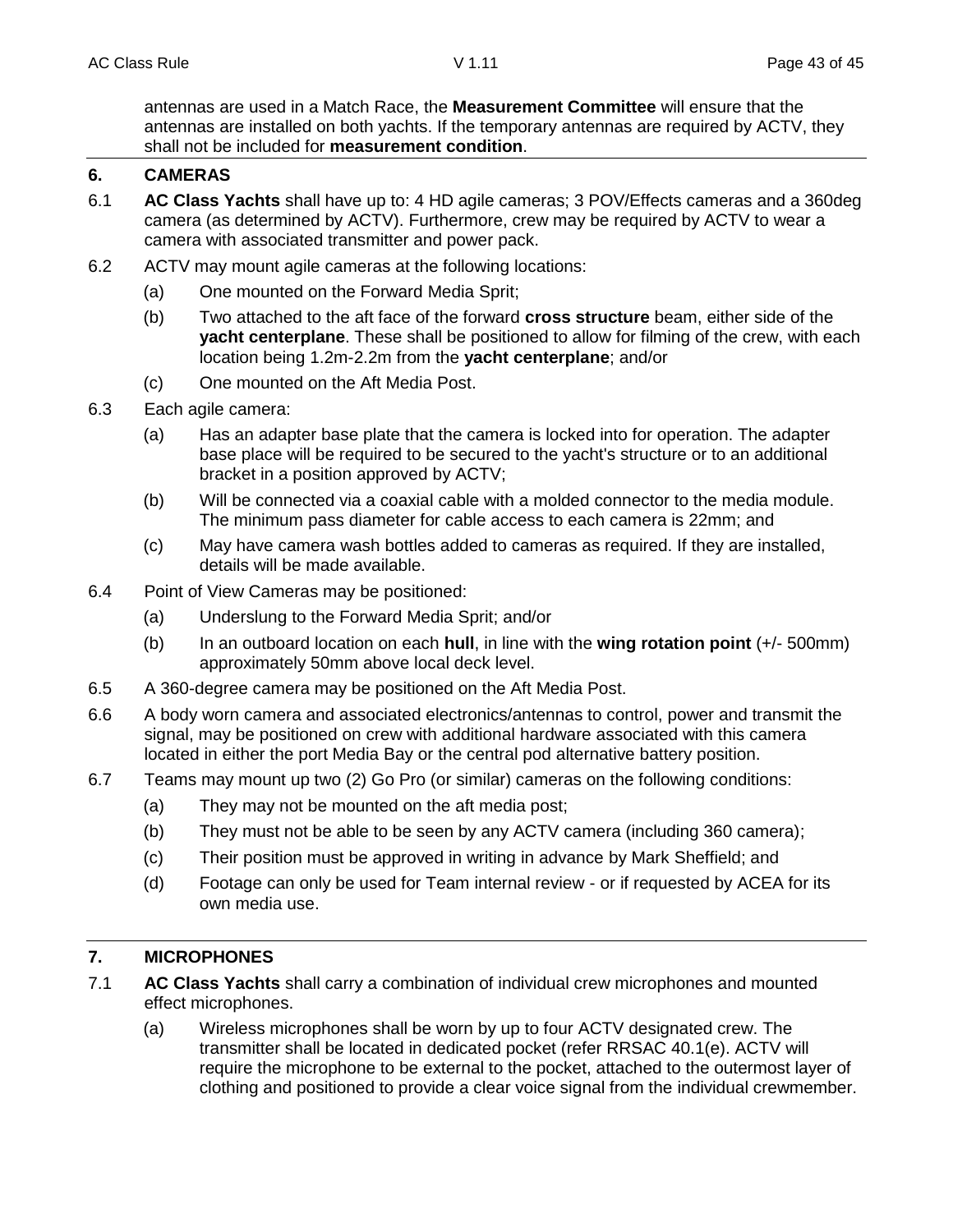- (b) One custom effects microphone module, located beneath the agile camera mounted on the Aft Media Post.
- (c) An additional 2 effect mics can be positioned on/in the platform.
- 7.2 **AC Class Yachts** shall have a cable to provide a Line Out (ideally -10dBv) from the Competitor onboard crew communications system to the port Media Bay.

# **8. PLATFORM MOUNTED BATTERY CASES**

- 8.1 The media Battery Peli-case's primary location is in the starboard Media Bay.
- 8.2 An additional Battery Peli-case may be also mounted in either:
	- (a) The port Media Bay; and/or
	- (b) The central pod as detailed in CAD file ACC-11145.
- 8.3 Each yacht shall be designed to allow the ACTV technician to install and remove the Battery Peli-case (weight between 17-22kg) in an efficient and safe manner.

# **9. WING TIP INSTRUMENTS AND RF EMSSIONS FROM TEAM EQUIPMENT**

- 9.1 **AC Class Yachts** shall have two Wing Tip Antennas, located at the top of the wing, as agreed by ACTV and the **Measurement Committee**. The minimum distance between antennas is detailed in CAD file ACC-11400.
- 9.2 The Wing Tip Antennas and filter/ubiquity (as detailed in CAD file ACC-11412) shall remain in place for all daily and routine operations. The Wing Tip Antennas and filter/ubiquity shall only be removed from their position on the yacht with the prior permission of either ACTV or the **Measurement Committee**.
- 9.3 Unless specifically permitted or required by ACTV, no other devices producing radio emissions of any type are permitted atop the **wing** or in any other location on the **wing** that might interfere with the operation of the ACTV supplied equipment.
- 9.4 Wind instrumentation at or near the top of the **wing** is permitted, but the specific installation must be submitted to ACTV for approval. If a MHU is used this must be RF Transparent, e.g. made of Kevlar or fiberglass for the first meter above the top of the wing
- 9.5 Wind instrumentation at or near the top of the **wing** shall not utilize wireless telemetry.
- 9.6 **Competitor** electronics that emits RF energy shall require prior consultation with ACTV. Teams shall provide ACTV with details on the frequency, bandwidth, power level, antenna gain, antenna pattern, and antenna locations, and make the proposed equipment available to ACTV for test to confirm that there will be no interference with ACTV supplied equipment. No emissions in the 2.4 GHz Wi-Fi band in channels 1-4 will be permitted.

# **10. BIOMETRIC DATA, AND YACHT DATA**

- 10.1 It is the intention of ACTV to collect individual crew biometric data during racing, for use within all form of output/broadcast such as live, highlights, news, streaming, ACApp etc.
- 10.2 **AC Class Yachts** shall carry a combination of individual crew biometric devices and mounted devices that are supplied by ACTV, including:
	- (a) An Ant+ chest strap or a Zephyr BioHarness shall be worn by ACTV designated crew. ACTV intends to collect heart rate, heart rate variability, breathing, body temperature, G Forces, calorie burn, and exertion information. If required by ACTV, Competitors shall provide additional information such a age/height/weight to enhance the data collected;
	- (b) A receiver shall be located on the Aft Media Post;
	- (c) Winch handle speed/cadence sensors and winch shaft speed/cadence sensors may be attached on or near the winch pedestals and winch shafts. Such sensors shall be attached temporarily and without any change to the local structure; and